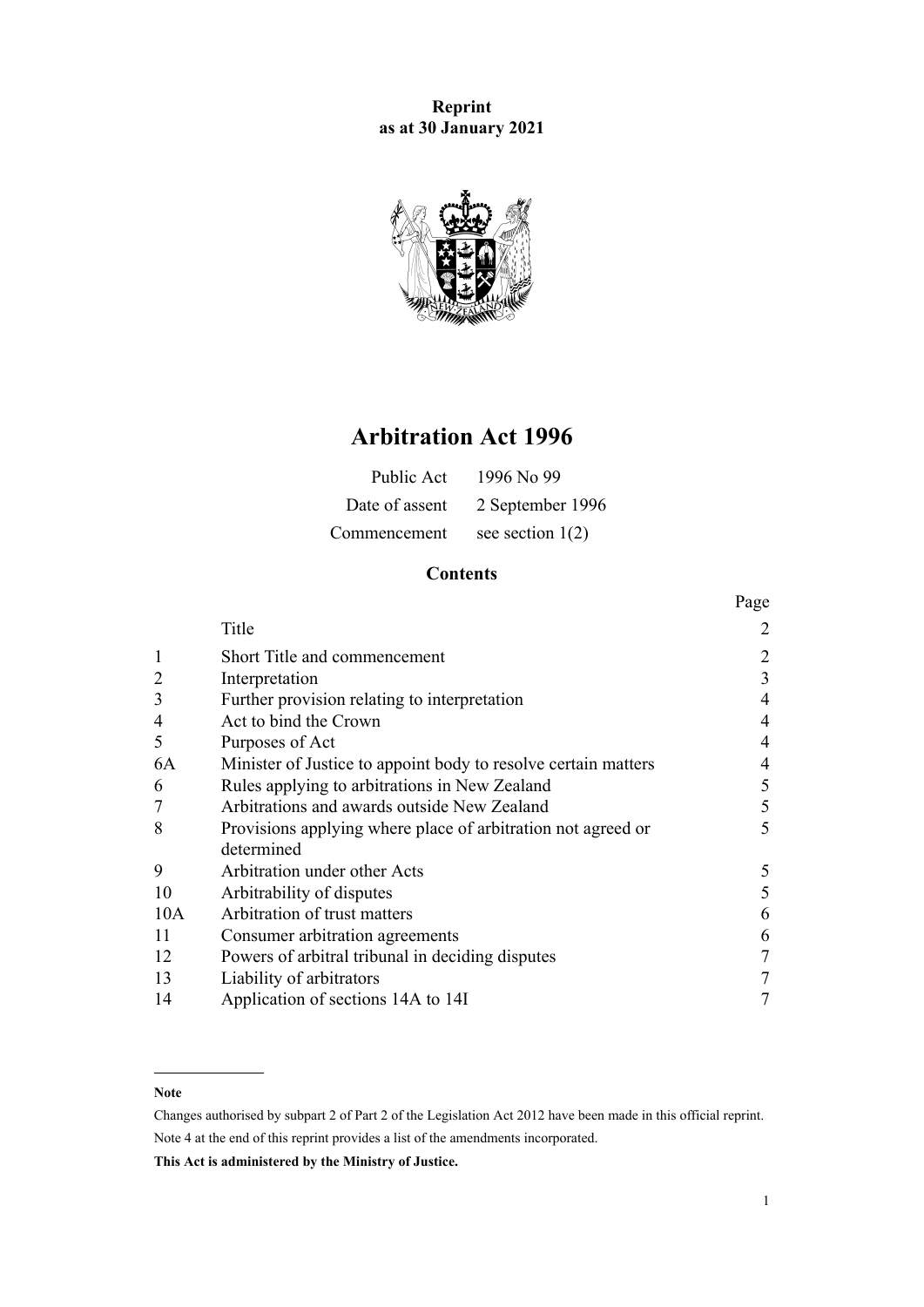<span id="page-1-0"></span>

| s <sub>1</sub> | <b>Arbitration Act 1996</b>                                                                                                                                                  | Reprinted as at<br>30 January 2021 |
|----------------|------------------------------------------------------------------------------------------------------------------------------------------------------------------------------|------------------------------------|
| 14A            | Arbitral proceedings must be private                                                                                                                                         | 8                                  |
| 14B            | Arbitration agreements deemed to prohibit disclosure of<br>confidential information                                                                                          | 8                                  |
| 14C            | Limits on prohibition on disclosure of confidential information in<br>section 14B                                                                                            | 8                                  |
| 14D            | Arbitral tribunal may allow disclosure of confidential information<br>in certain circumstances                                                                               | 9                                  |
| 14E            | High Court may allow or prohibit disclosure of confidential<br>information if arbitral proceedings have been terminated or party<br>lodges appeal concerning confidentiality | 9                                  |
| 14F            | Court proceedings under Act must be conducted in public except<br>in certain circumstances                                                                                   | 10                                 |
| 14G            | Applicant must state nature of, and reasons for seeking, order to<br>conduct court proceedings in private                                                                    | 10                                 |
| 14H            | Matters that court must consider in determining application for<br>order to conduct court proceedings in private                                                             | 11                                 |
| 14I            | Effect of order to conduct court proceedings in private                                                                                                                      | 11                                 |
| 15             | Certificates concerning parties to the Conventions                                                                                                                           | 11                                 |
| 16             | Rules                                                                                                                                                                        | 11                                 |
| 17             | Amendments to other Acts                                                                                                                                                     | 12                                 |
| 18             | Repeals                                                                                                                                                                      | 12                                 |
| 19             | <b>Transitional provisions</b>                                                                                                                                               | 12                                 |
| 20             | Act passed in substitution for Arbitration Act 1908                                                                                                                          | 13                                 |
|                | <b>Schedule 1</b>                                                                                                                                                            | 14                                 |
|                | Rules applying to arbitration generally                                                                                                                                      |                                    |
|                | <b>Schedule 2</b>                                                                                                                                                            | 38                                 |
|                | Additional optional rules applying to arbitration                                                                                                                            |                                    |
|                | <b>Schedule 3</b>                                                                                                                                                            | 45                                 |
|                | <b>Treaties relating to arbitration</b>                                                                                                                                      |                                    |
|                | <b>Schedule 4</b>                                                                                                                                                            | 55                                 |
|                | <b>Enactments amended</b>                                                                                                                                                    |                                    |
|                | <b>Schedule 5</b><br><b>Enactments repealed</b>                                                                                                                              | 56                                 |

# **An Act to reform the law relating to arbitration**

## **1 Short Title and commencement**

(1) This Act may be cited as the Arbitration Act 1996.

(2) This Act shall come into force on 1 July 1997.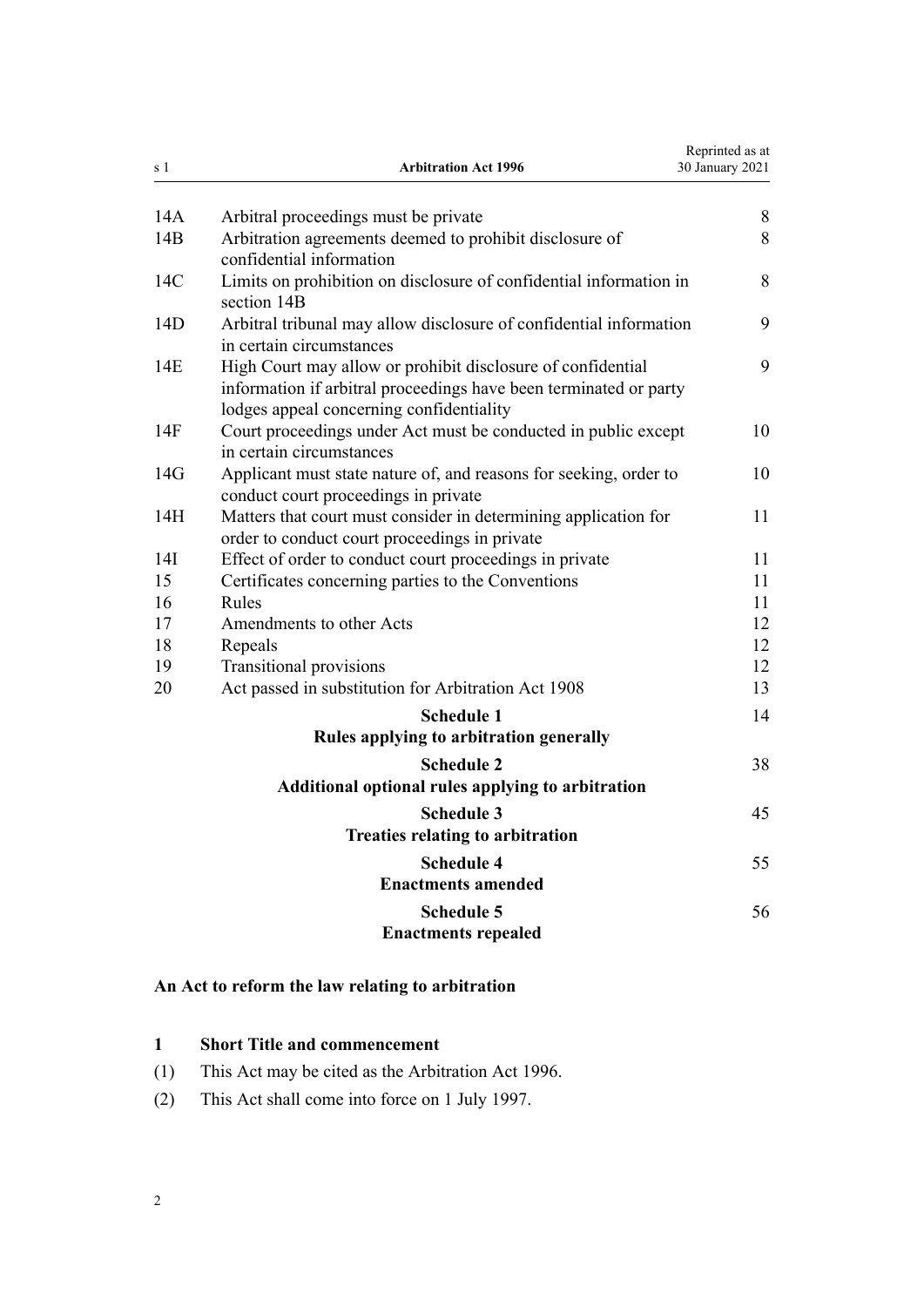#### <span id="page-2-0"></span>**2 Interpretation**

(1) In this Act, unless the context otherwise requires,—

#### **arbitral tribunal**—

- (a) means a sole arbitrator, a panel of arbitrators, or an arbitral institution; and
- (b) includes any emergency arbitrator appointed under—
	- (i) the arbitration agreement that the parties have entered into; or
	- (ii) the arbitration rules of any institution or organisation that the parties have adopted

**arbitration** means any arbitration whether or not administered by a permanent arbitral institution

**arbitration agreement** means an agreement by the parties to submit to arbitration all or certain disputes which have arisen or which may arise between them in respect of a defined legal relationship, whether contractual or not

**award** means a decision of the arbitral tribunal on the substance of the dispute and includes any interim, interlocutory or partial award

**confidential information**, in relation to arbitral proceedings,—

- (a) means information that relates to the arbitral proceedings or to an award made in those proceedings; and
- (b) includes—
	- (i) the statement of claim, statement of defence, and all other pleadings, submissions, statements, or other information supplied to the arbitral tribunal by a party:
	- (ii) any evidence (whether documentary or otherwise) supplied to the arbitral tribunal:
	- (iii) any notes made by the arbitral tribunal of oral evidence or submissions given before the arbitral tribunal:
	- (iv) any transcript of oral evidence or submissions given before the arbitral tribunal:
	- (v) any rulings of the arbitral tribunal:
	- (vi) any award of the arbitral tribunal

**disclose**, in relation to confidential information, includes publishing or communicating or otherwise supplying the confidential information

**party** means a party to an arbitration agreement, or, in any case where an arbitration does not involve all of the parties to the arbitration agreement, means a party to the arbitration.

(2) *[Repealed]*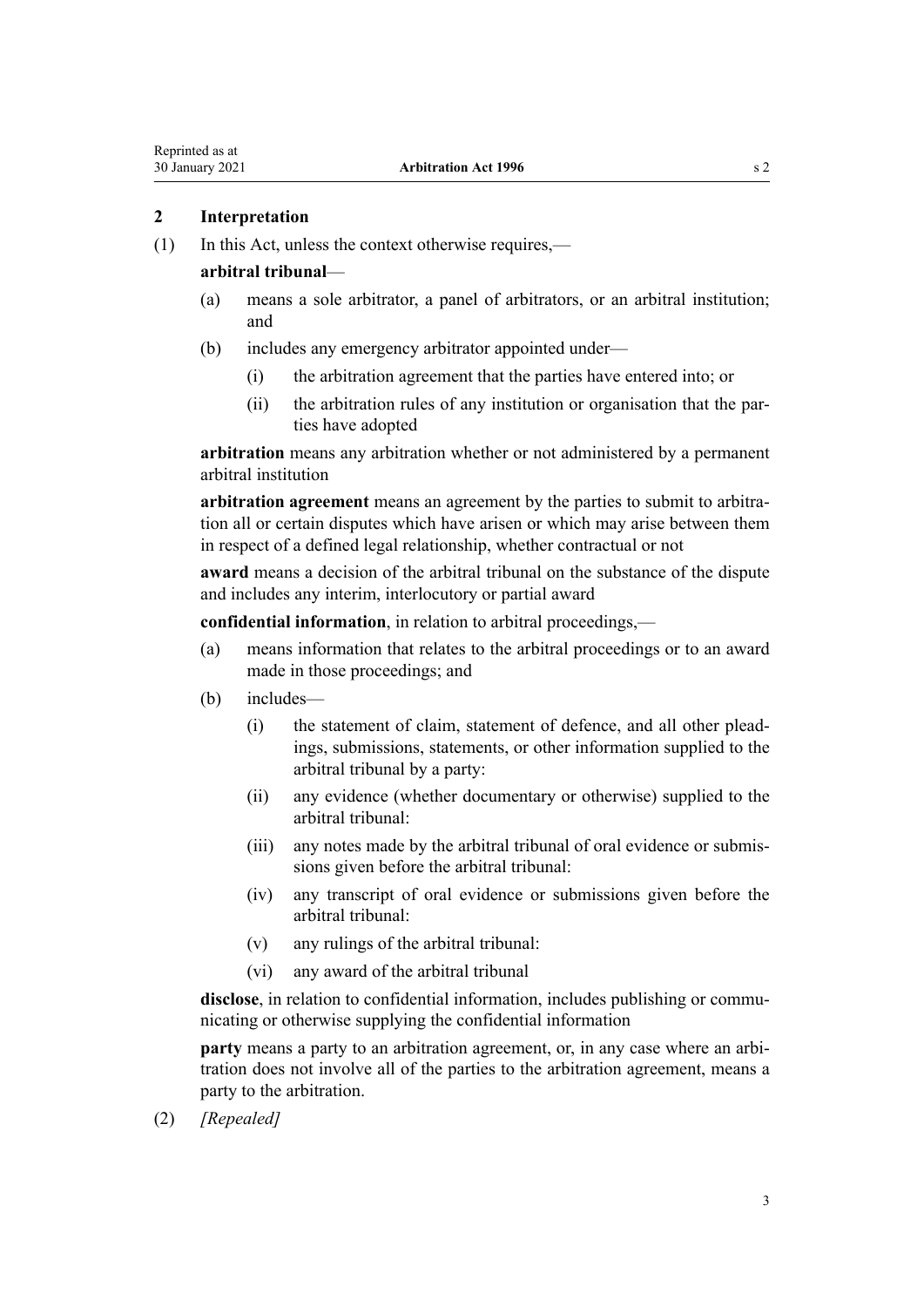Section 2(1) **arbitral tribunal**: replaced, on 1 March 2017, by [section 4](http://legislation.govt.nz/pdflink.aspx?id=DLM6943708) of the Arbitration Amendment Act 2016 (2016 No 53).

Section 2(1) **confidential information**: inserted, on 18 October 2007, by [section 4\(1\)](http://legislation.govt.nz/pdflink.aspx?id=DLM970201) of the Arbitration Amendment Act 2007 (2007 No 94).

Section 2(1) **disclose**: inserted, on 18 October 2007, by [section 4\(1\)](http://legislation.govt.nz/pdflink.aspx?id=DLM970201) of the Arbitration Amendment Act 2007 (2007 No 94).

Section 2(2): repealed, on 18 October 2007, by [section 4\(2\)](http://legislation.govt.nz/pdflink.aspx?id=DLM970201) of the Arbitration Amendment Act 2007 (2007 No 94).

#### **3 Further provision relating to interpretation**

The material to which an arbitral tribunal or a court may refer in interpreting this Act includes the documents relating to the Model Law referred to in section 5(b) and originating from the United Nations Commission on International Trade Law, or its working group for the preparation of the Model Law.

#### **4 Act to bind the Crown**

This Act binds the Crown.

## **5 Purposes of Act**

The purposes of this Act are—

- (a) to encourage the use of arbitration as an agreed method of resolving commercial and other disputes; and
- (b) to promote international consistency of arbitral regimes based on the Model Law on International Commercial Arbitration adopted by the United Nations Commission on International Trade Law on 21 June 1985; and
- (c) to promote consistency between the international and domestic arbitral regimes in New Zealand; and
- (d) to redefine and clarify the limits of judicial review of the arbitral process and of arbitral awards; and
- (e) to facilitate the recognition and enforcement of arbitration agreements and arbitral awards; and
- (f) to give effect to the obligations of the Government of New Zealand under the Protocol on Arbitration Clauses (1923), the Convention on the Execution of Foreign Arbitral Awards (1927), and the Convention on the Recognition and Enforcement of Foreign Arbitral Awards (1958) (the English texts of which are set out in [Schedule 3\)](#page-44-0).

#### **6A Minister of Justice to appoint body to resolve certain matters**

- (1) The Minister of Justice must, by notice in the *Gazette*, appoint a suitably qualified body to resolve the matters specified in [article 11\(3\) to \(6\)](#page-18-0) of Schedule 1.
- (2) The Minister of Justice may, by notice in the *Gazette*, revoke any appointment made under subsection (1).

<span id="page-3-0"></span>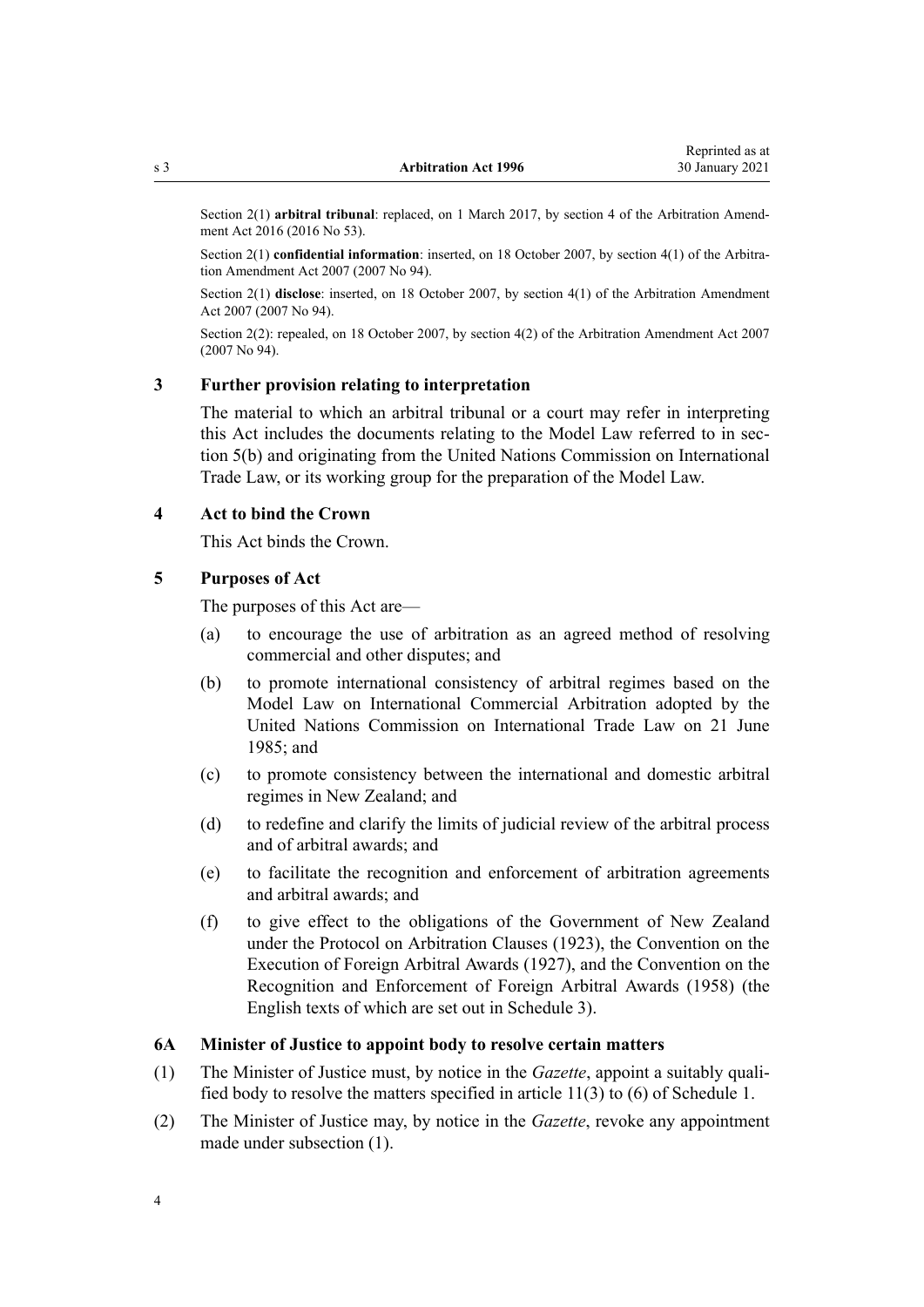<span id="page-4-0"></span>Section 6A: inserted, on 1 March 2017, by [section 5](http://legislation.govt.nz/pdflink.aspx?id=DLM6943712) of the Arbitration Amendment Act 2016 (2016 No 53).

#### **6 Rules applying to arbitrations in New Zealand**

- (1) If the place of arbitration is, or would be, in New Zealand,—
	- (a) the provisions of [Schedule 1](#page-13-0); and
	- (b) those provisions of [Schedule 2](#page-37-0) (if any), which apply to that arbitration under subsection (2),—

apply in respect of the arbitration.

- (2) A provision of [Schedule 2](#page-37-0) applies—
	- (a) to an arbitration referred to in subsection  $(1)$  which—
		- $(i)$  is an international arbitration as defined in article  $1(3)$  of Schedule 1; or
		- (ii) is covered by the provisions of the Protocol on Arbitration Clauses (1923); or the Convention on the Execution of Foreign Arbitral Awards (1927), or both,—

only if the parties so agree; and

(b) to every other arbitration referred to in subsection (1), unless the parties agree otherwise.

## **7 Arbitrations and awards outside New Zealand**

If the place of arbitration is not in New Zealand, [articles 8](#page-17-0), [9](#page-17-0), [35,](#page-34-0) and [36](#page-35-0) of Schedule 1, with any necessary modifications, apply in respect of the arbitration.

#### **8 Provisions applying where place of arbitration not agreed or determined**

If it still has to be agreed or determined whether the place of arbitration will be in New Zealand, [articles 8](#page-17-0) and [9](#page-17-0) of Schedule 1, with any necessary modifications, apply in respect of the arbitration.

#### **9 Arbitration under other Acts**

- (1) Where a provision of this Act is inconsistent with a provision of any other enactment, that other enactment shall, to the extent of the inconsistency, prevail.
- (2) Subject to subsection (1), where a provision of this Act applies to an arbitration under any other enactment, the provisions of that other enactment shall be read as if it were an arbitration agreement.

#### **10 Arbitrability of disputes**

(1) Any dispute which the parties have agreed to submit to arbitration under an arbitration agreement may be determined by arbitration unless the arbitration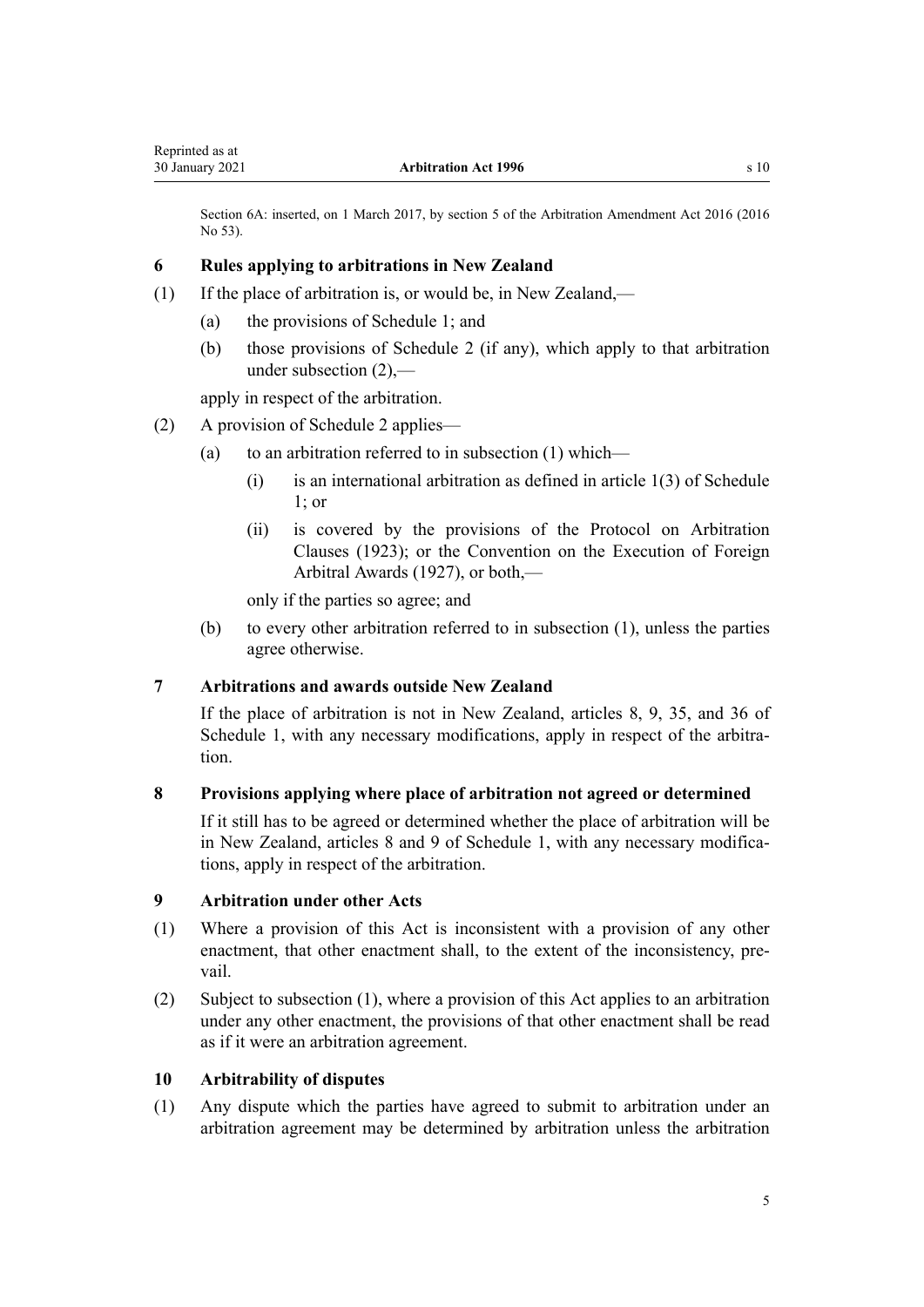<span id="page-5-0"></span>agreement is contrary to public policy or, under any other law, such a dispute is not capable of determination by arbitration.

(2) The fact that an enactment confers jurisdiction in respect of any matter on the High Court or the District Court but does not refer to the determination of that matter by arbitration does not, of itself, indicate that a dispute about that matter is not capable of determination by arbitration.

Section 10(2): amended, on 1 March 2017, by [section 261](http://legislation.govt.nz/pdflink.aspx?id=DLM6942680) of the District Court Act 2016 (2016) No 49).

## **10A Arbitration of trust matters**

- (1) If an arbitration relates to a trust matter, [sections 142 to 148](http://legislation.govt.nz/pdflink.aspx?id=DLM7383075) of the Trusts Act 2019 apply to the arbitration.
- (2) In this section, **trust matter** has the same meaning as matter in [section 142](http://legislation.govt.nz/pdflink.aspx?id=DLM7383075) of that Act.

Section 10A: inserted, on 30 January 2021, by [section 164](http://legislation.govt.nz/pdflink.aspx?id=LMS102074) of the Trusts Act 2019 (2019 No 38).

#### **11 Consumer arbitration agreements**

- (1) Where—
	- (a) a contract contains an arbitration agreement; and
	- (b) a person enters into that contract as a consumer,—

the arbitration agreement is enforceable against the consumer only if—

- (c) the consumer, by separate written agreement entered into by the consumer and the other party to the contract after a dispute has arisen out of, or in relation to, that contract, certifies that, having read and understood the arbitration agreement, the consumer agrees to be bound by it; and
- (d) the separate written agreement referred to in paragraph (c) discloses, if it is the case, the fact that all or any of the provisions of [Schedule 2](#page-37-0) do not apply to the arbitration agreement.
- (2) For the purposes of this section, a person enters into a contract as a consumer if—
	- (aa) that person is an individual; and
	- (a) that person enters into the contract otherwise than in trade; and
	- (b) the other party to the contract enters into that contract in trade.
- (3) Subsection (1) applies to every contract containing an arbitration agreement entered into in New Zealand notwithstanding a provision in the contract to the effect that the contract is governed by a law other than New Zealand law.
- (4) For the purposes of [article 4](#page-16-0) of Schedule 1, subsection (1) shall be treated as if it were a requirement of the arbitration agreement.
- (5) Unless a party who is a consumer has, under [article 4](#page-16-0) of Schedule 1, waived the right to object to non-compliance with subsection (1), an arbitration agree-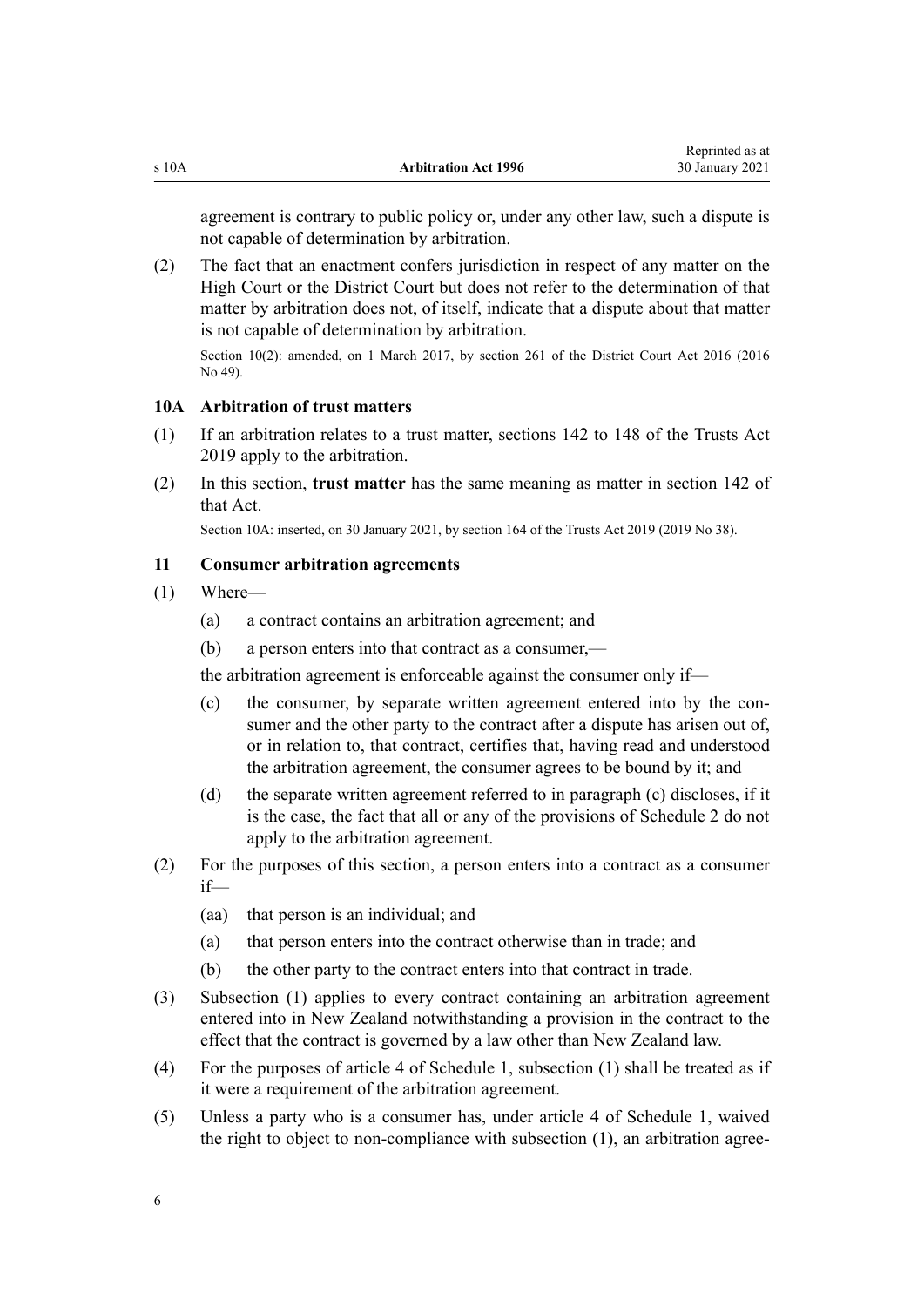<span id="page-6-0"></span>ment which is not enforceable by reason of non-compliance with subsection (1) shall be treated as inoperative for the purposes of [article 8\(1\)](#page-17-0) of Schedule 1 and as not valid under the law of New Zealand for the purposes of [articles 16\(1\)](#page-21-0),  $34(2)(a)(i)$ , and  $36(1)(a)(i)$  of Schedule 1.

- (6) Nothing in this section applies to—
	- (a) a lease; or
	- (b) a contract of insurance to which [section 8](http://legislation.govt.nz/pdflink.aspx?id=DLM442553) of the Insurance Law Reform Act 1977 applies.

Section  $11(1)(c)$ : substituted, on 18 October 2007, by [section 5\(1\)](http://legislation.govt.nz/pdflink.aspx?id=DLM970206) of the Arbitration Amendment Act 2007 (2007 No 94).

Section 11(2)(aa): inserted, on 18 October 2007, by [section 5\(2\)](http://legislation.govt.nz/pdflink.aspx?id=DLM970206) of the Arbitration Amendment Act 2007 (2007 No 94).

Section 11(6): substituted, on 18 October 2007, by [section 5\(3\)](http://legislation.govt.nz/pdflink.aspx?id=DLM970206) of the Arbitration Amendment Act 2007 (2007 No 94).

## **12 Powers of arbitral tribunal in deciding disputes**

- (1) An arbitration agreement, unless otherwise agreed by the parties, is deemed to provide that an arbitral tribunal—
	- (a) may award any remedy or relief that could have been ordered by the High Court if the dispute had been the subject of civil proceedings in that court:
	- (b) may award interest on the whole or any part of any sum which—
		- (i) is awarded to any party, for the whole or any part of the period up to the day on which the sum awarded (including all interest) is paid in full; or
		- (ii) is in issue in the arbitral proceedings but is paid before the date of the award, for the whole or any part of the period up to the date of payment.
- (2) Nothing in this section affects the application of [section 10](#page-4-0) or [article 34\(2\)\(b\)](#page-33-0) or [article 36\(1\)\(b\)](#page-35-0) of Schedule 1.

Section 12(1)(b)(i): amended, on 1 January 2018, by [section 29](http://legislation.govt.nz/pdflink.aspx?id=DLM6943370) of the Interest on Money Claims Act 2016 (2016 No 51).

#### **13 Liability of arbitrators**

An arbitrator is not liable for negligence in respect of anything done or omitted to be done in the capacity of arbitrator.

#### **14 Application of sections 14A to 14I**

Except as the parties may otherwise agree in writing (whether in the arbitration agreement or otherwise), [sections 14A to 14I](#page-7-0) apply to every arbitration for which the place of arbitration is, or would be, New Zealand.

Section 14: substituted, on 18 October 2007, by [section 6](http://legislation.govt.nz/pdflink.aspx?id=DLM970207) of the Arbitration Amendment Act 2007 (2007 No 94).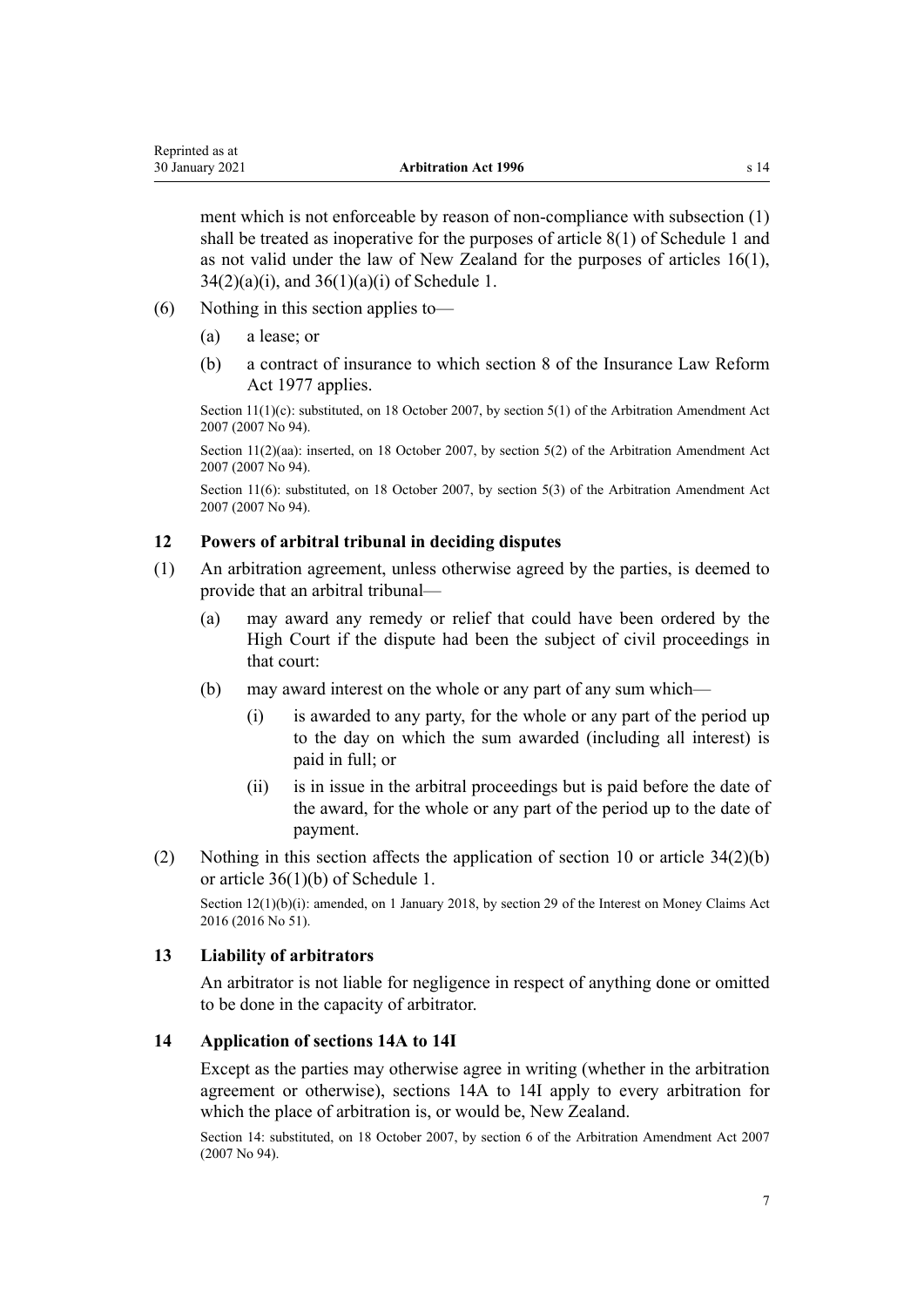#### <span id="page-7-0"></span>**14A Arbitral proceedings must be private**

An arbitral tribunal must conduct the arbitral proceedings in private.

Section 14A: inserted, on 18 October 2007, by [section 6](http://legislation.govt.nz/pdflink.aspx?id=DLM970207) of the Arbitration Amendment Act 2007 (2007 No 94).

#### **14B Arbitration agreements deemed to prohibit disclosure of confidential information**

- (1) Every arbitration agreement to which this section applies is deemed to provide that the parties and the arbitral tribunal must not disclose confidential information.
- (2) Subsection (1) is subject to section 14C.

Section 14B: inserted, on 18 October 2007, by [section 6](http://legislation.govt.nz/pdflink.aspx?id=DLM970207) of the Arbitration Amendment Act 2007 (2007 No 94).

## **14C Limits on prohibition on disclosure of confidential information in section 14B**

A party or an arbitral tribunal may disclose confidential information—

- (a) to a professional or other adviser of any of the parties; or
- (b) if both of the following matters apply:
	- (i) the disclosure is necessary—
		- (A) to ensure that a party has a full opportunity to present the party's case, as required under [article 18](#page-27-0) of Schedule 1; or
		- (B) for the establishment or protection of a party's legal rights in relation to a third party; or
		- (C) for the making and prosecution of an application to a court under this Act; and
	- (ii) the disclosure is no more than what is reasonably required to serve any of the purposes referred to in subparagraph  $(i)(A)$  to  $(C)$ ; or
- (c) if the disclosure is in accordance with an order made, or a subpoena issued, by a court; or
- (d) if both of the following matters apply:
	- (i) the disclosure is authorised or required by law (except this Act) or required by a competent regulatory body (including New Zealand Exchange Limited); and
	- (ii) the party who, or the arbitral tribunal that, makes the disclosure provides to the other party and the arbitral tribunal or, as the case may be, the parties, written details of the disclosure (including an explanation of the reasons for the disclosure); or
- (e) if the disclosure is in accordance with an order made by—
	- (i) an arbitral tribunal under [section 14D;](#page-8-0) or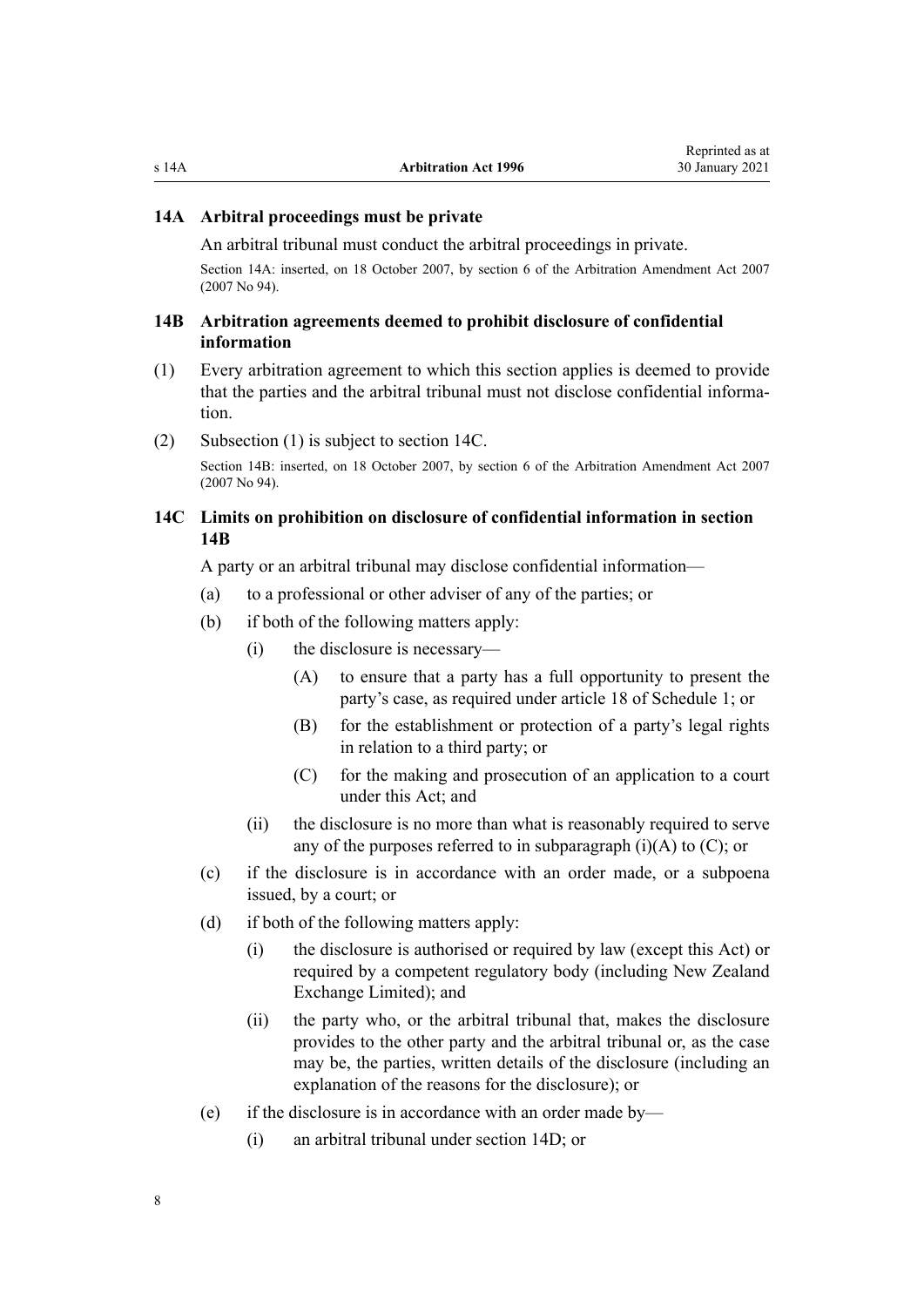#### (ii) the High Court under section 14E.

<span id="page-8-0"></span>Section 14C: inserted, on 18 October 2007, by [section 6](http://legislation.govt.nz/pdflink.aspx?id=DLM970207) of the Arbitration Amendment Act 2007 (2007 No 94).

# **14D Arbitral tribunal may allow disclosure of confidential information in certain circumstances**

- (1) This section applies if—
	- (a) a question arises in any arbitral proceedings as to whether confidential information should be disclosed other than as authorised under [section](#page-7-0)  $14C(a)$  to  $(d)$ ; and
	- (b) at least 1 of the parties agrees to refer that question to the arbitral tribunal concerned.
- (2) The arbitral tribunal, after giving each of the parties an opportunity to be heard, may make or refuse to make an order allowing all or any of the parties to disclose confidential information.

Section 14D: inserted, on 18 October 2007, by [section 6](http://legislation.govt.nz/pdflink.aspx?id=DLM970207) of the Arbitration Amendment Act 2007 (2007 No 94).

# **14E High Court may allow or prohibit disclosure of confidential information if arbitral proceedings have been terminated or party lodges appeal concerning confidentiality**

- (1) The High Court may make an order allowing a party to disclose any confidential information—
	- (a) on the application of that party, which application may be made only if the mandate of the arbitral tribunal has been terminated in accordance with [article 32](#page-32-0) of Schedule 1; or
	- (b) on an appeal by that party, after an order under section 14D(2) allowing that party to disclose the confidential information has been refused by an arbitral tribunal.
- (2) The High Court may make an order under subsection (1) only if—
	- (a) it is satisfied, in the circumstances of the particular case, that the public interest in preserving the confidentiality of arbitral proceedings is outweighed by other considerations that render it desirable in the public interest for the confidential information to be disclosed; and
	- (b) the disclosure is no more than what is reasonably required to serve the other considerations referred to in paragraph (a).
- (3) The High Court may make an order prohibiting a party (**party A**) from disclosing confidential information on an appeal by another party (**party B**) who unsuccessfully opposed an application by party A for an order under section 14D(2) allowing party A to disclose confidential information.
- (4) The High Court may make an order under this section only if it has given each of the parties an opportunity to be heard.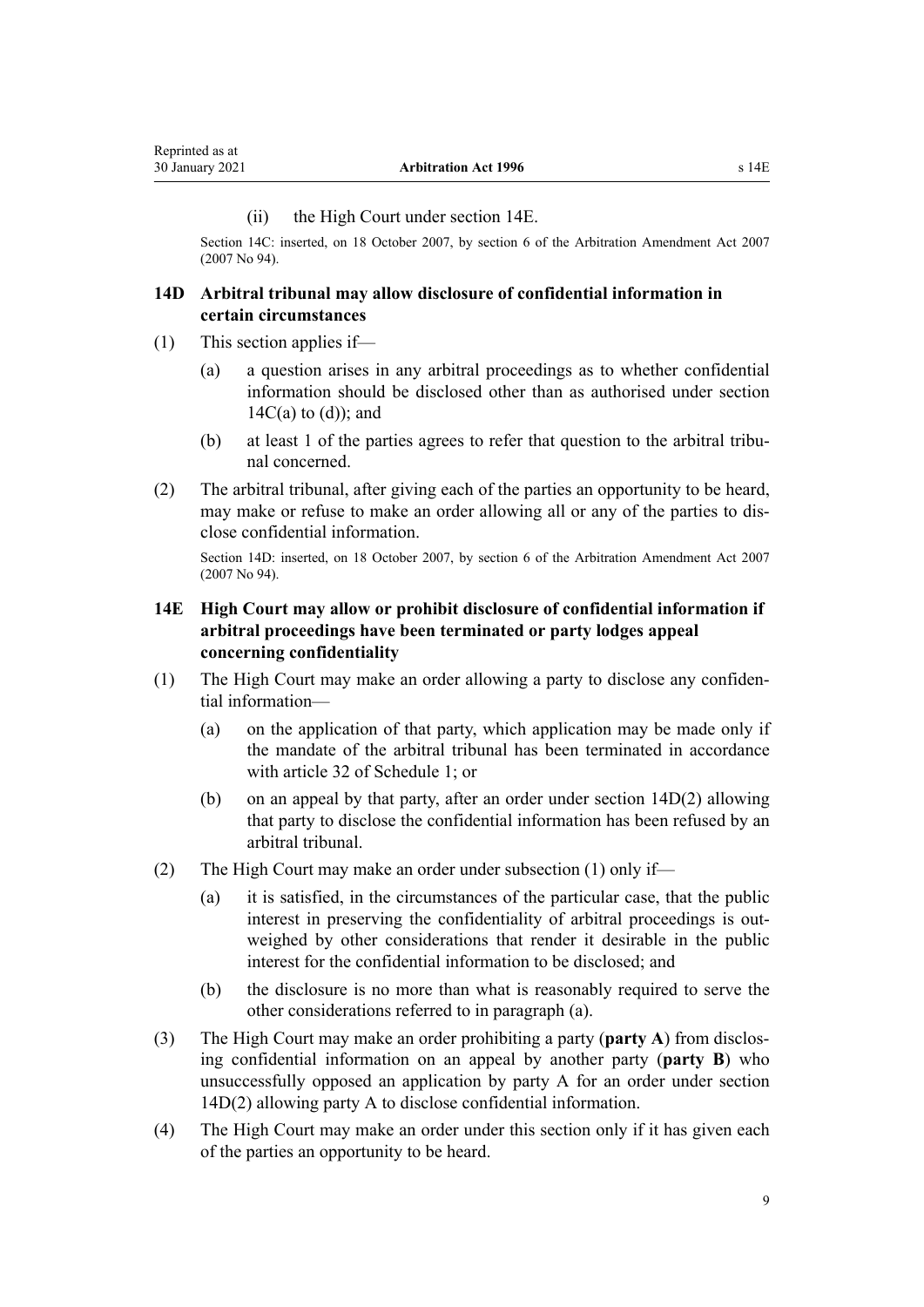- <span id="page-9-0"></span>(5) The High Court may make an order under this section—
	- (a) unconditionally; or
	- (b) subject to any conditions it thinks fit.
- (6) To avoid doubt, the High Court may, in imposing any conditions under subsection (5)(b), include a condition that the order ceases to have effect at a specified stage of the appeal proceedings.
- (7) The decision of the High Court under this section is final.

Section 14E: inserted, on 18 October 2007, by [section 6](http://legislation.govt.nz/pdflink.aspx?id=DLM970207) of the Arbitration Amendment Act 2007 (2007 No 94).

#### **14F Court proceedings under Act must be conducted in public except in certain circumstances**

- (1) A court must conduct proceedings under this Act in public unless the court makes an order that the whole or any part of the proceedings must be conducted in private.
- (2) A court may make an order under subsection (1)—
	- (a) on the application of any party to the proceedings; and
	- (b) only if the court is satisfied that the public interest in having the proceedings conducted in public is outweighed by the interests of any party to the proceedings in having the whole or any part of the proceedings conducted in private.
- (3) If an application is made for an order under subsection (1), the fact that the application had been made, and the contents of the application, must not be made public until the application is determined.
- (4) In this section and sections 14G to 14I,—

#### **court**—

- (a) means any court that has jurisdiction in regard to the matter in question; and
- (b) includes the High Court and the Court of Appeal; but
- (c) does not include an arbitral tribunal

**proceedings** includes all matters brought before the court under this Act (for example, an application to enforce an arbitral award).

Section 14F: inserted, on 18 October 2007, by [section 6](http://legislation.govt.nz/pdflink.aspx?id=DLM970207) of the Arbitration Amendment Act 2007 (2007 No 94).

## **14G Applicant must state nature of, and reasons for seeking, order to conduct court proceedings in private**

An applicant for an order under section 14F must state in the application—

(a) whether the applicant is seeking an order for the whole or part of the proceedings to be conducted in private; and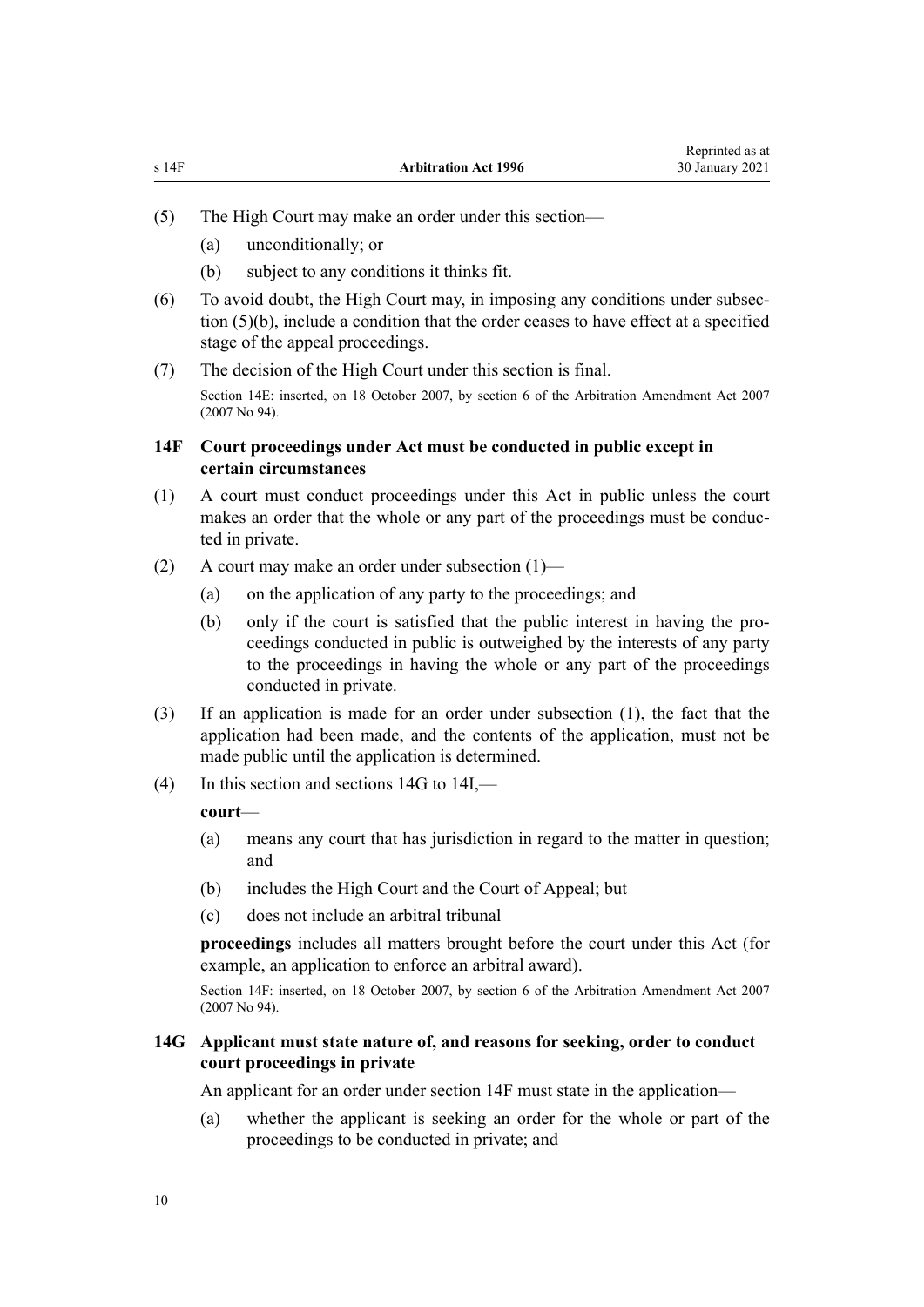<span id="page-10-0"></span>Section 14G: inserted, on 18 October 2007, by [section 6](http://legislation.govt.nz/pdflink.aspx?id=DLM970207) of the Arbitration Amendment Act 2007 (2007 No 94).

## **14H Matters that court must consider in determining application for order to conduct court proceedings in private**

In determining an application for an order under [section 14F](#page-9-0), the court must consider all of the following matters:

- (a) the open justice principle; and
- (b) the privacy and confidentiality of arbitral proceedings; and
- (c) any other public interest considerations; and
- (d) the terms of any arbitration agreement between the parties to the proceedings; and
- (e) the reasons stated by the applicant under section  $14G(b)$ .

Section 14H: inserted, on 18 October 2007, by [section 6](http://legislation.govt.nz/pdflink.aspx?id=DLM970207) of the Arbitration Amendment Act 2007 (2007 No 94).

#### **14I Effect of order to conduct court proceedings in private**

- (1) If an order is made under [section 14F](#page-9-0),—
	- (a) no person may search, inspect, or copy any file or any documents on a file in any office of the court relating to the proceedings for which the order was made; and
	- (b) the court must not include in the court's decision on the proceedings any particulars that could identify the parties to those proceedings.
- (2) An order remains in force for the period specified in the order or until it is sooner revoked by the court on the further application of any party to the proceedings.

Section 14I: inserted, on 18 October 2007, by [section 6](http://legislation.govt.nz/pdflink.aspx?id=DLM970207) of the Arbitration Amendment Act 2007 (2007 No 94).

#### **15 Certificates concerning parties to the Conventions**

A certificate purporting to be signed by the Secretary of Foreign Affairs and Trade, or a Deputy Secretary of Foreign Affairs and Trade, that, at the time specified in the certificate, any country had signed and ratified or had denounced, or had taken any other treaty action under, the Protocol on Arbitration Clauses (1923) or the Convention on the Execution of Foreign Arbitral Awards (1927) in respect of the territory specified in the certificate is presumptive evidence of the facts stated.

#### **16 Rules**

Rules may be made for the purposes of this Act,—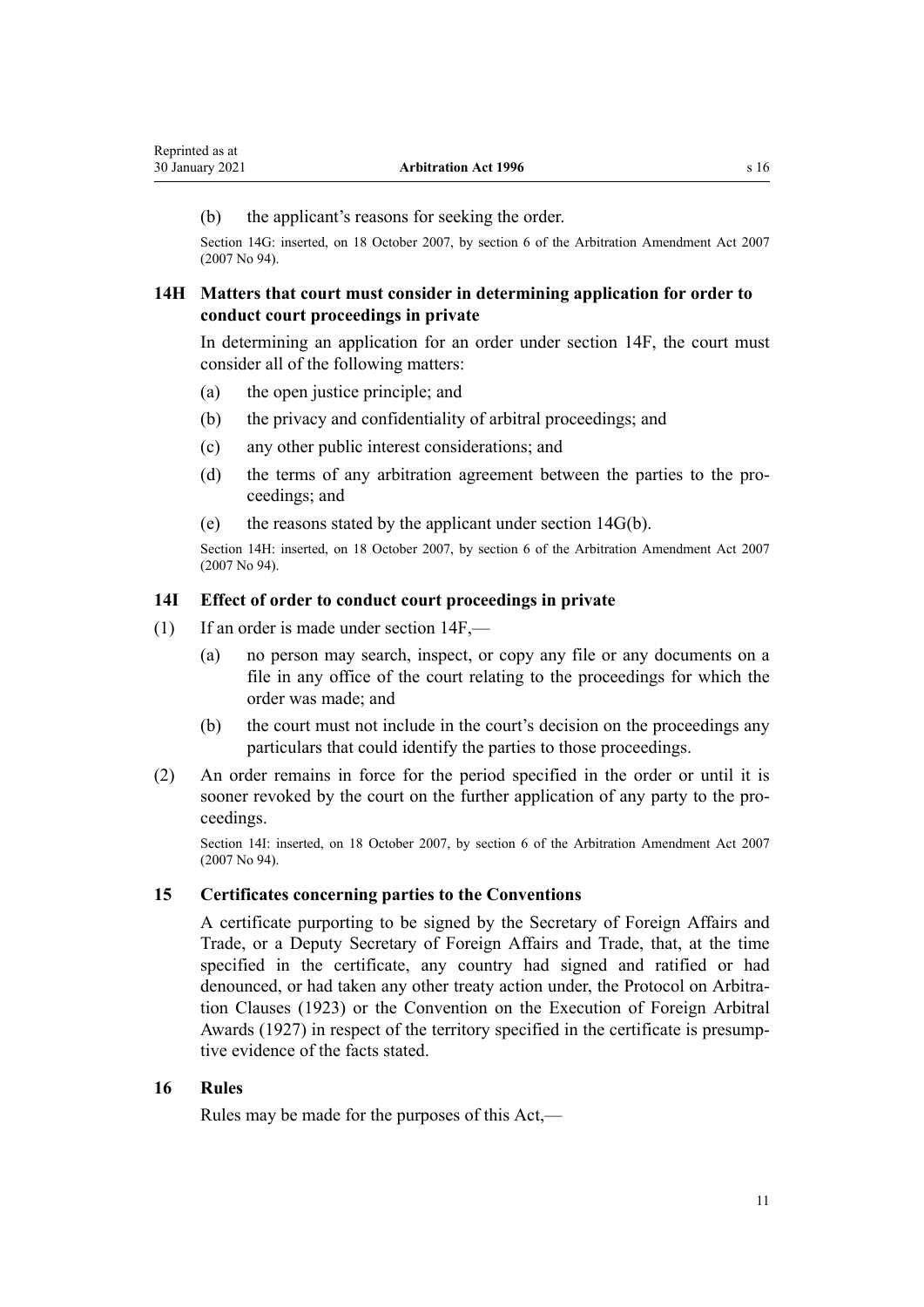- <span id="page-11-0"></span>(a) in the case of the High Court, under [section 148](http://legislation.govt.nz/pdflink.aspx?id=DLM5759504) of the Senior Courts Act 2016:
- (b) in the case of the District Court, under [section 228](http://legislation.govt.nz/pdflink.aspx?id=DLM6942629) of the District Court Act 2016.

Section 16(a): amended, on 1 March 2017, by [section 183\(b\)](http://legislation.govt.nz/pdflink.aspx?id=DLM5759564) of the Senior Courts Act 2016 (2016 No 48).

Section 16(b): replaced, on 1 March 2017, by [section 261](http://legislation.govt.nz/pdflink.aspx?id=DLM6942680) of the District Court Act 2016 (2016) No 49).

## **17 Amendments to other Acts**

The Acts specified in [Schedule 4](#page-54-0) are hereby amended in the manner indicated in that schedule.

#### **18 Repeals**

The enactments specified in [Schedule 5](#page-55-0) are hereby repealed.

#### **19 Transitional provisions**

- (1) Subject to subsections (2) and  $(3)$ ,—
	- (a) this Act applies to every arbitration agreement, whether made before or after the commencement of this Act, and to every arbitration under such an agreement; and
	- (b) a reference in an arbitration agreement to the Arbitration Act 1908, or to a provision of that Act, shall be construed as a reference to this Act, or to any corresponding provision of this Act.
- (2) Where the arbitral proceedings were commenced before the commencement of this Act, the law governing the arbitration agreement and the arbitration shall be the law which would have applied if this Act had not been passed.
- (3) Where an arbitration agreement, which is made before the commencement of this Act, provides for the appointment of 2 arbitrators, and arbitral proceedings are commenced during the period beginning on the date of commencement of this Act and ending with the close of the day before the date of commencement of the [Arbitration Amendment Act 2007,](http://legislation.govt.nz/pdflink.aspx?id=DLM970193)—
	- (a) unless a contrary intention is expressed in the arbitration agreement, the 2 arbitrators shall, immediately after they are appointed, appoint an umpire; and
	- (b) the law governing the arbitration agreement and the arbitration is the law that would have applied if this Act had not been passed.
- (3A) Subsection (3B) applies to an arbitration agreement that—
	- (a) is made before the commencement of this Act; and
	- (b) provides for the appointment of—
		- (i) an arbitrator by each of the 2 parties; or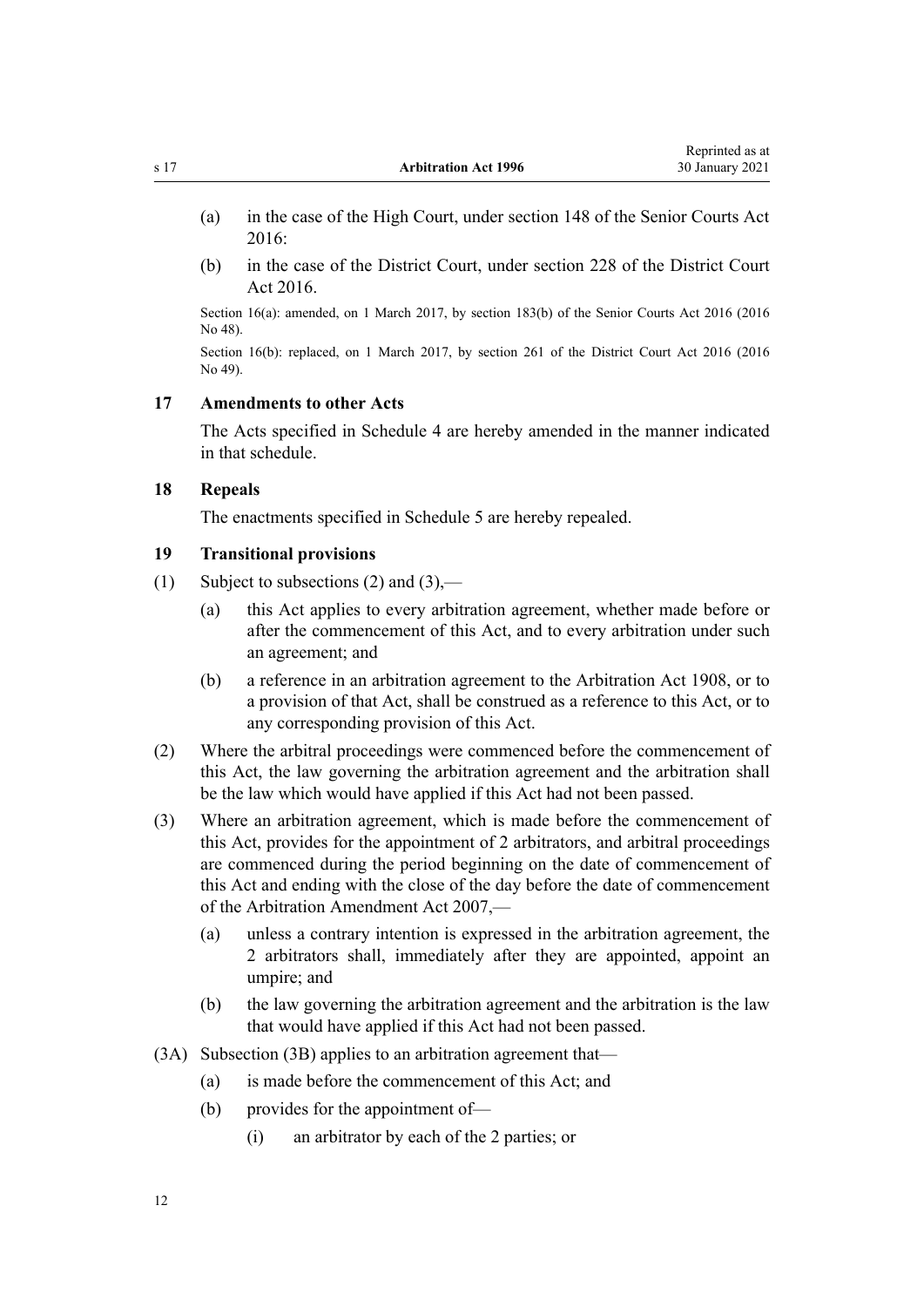- <span id="page-12-0"></span>(ii) 2 arbitrators by the parties and for those arbitrators to appoint an umpire; and
- (c) does not relate to arbitral proceedings that have been commenced during the period referred to in subsection (3).
- (3B) Every arbitration agreement to which this subsection applies must be read as if the arbitration agreement provides for the appointment, by the arbitrators appointed by the parties, of a third arbitrator under this Act, and the provisions of this Act, subject to any modifications that may be necessary, apply accordingly to that arbitration agreement.
- (4) For the purposes of this section, arbitral proceedings are to be taken as having commenced on the date of the receipt by the respondent of a request for the dispute to be referred to arbitration, or, where the parties have agreed that any other date is to be taken as the date of commencement of the arbitral proceedings, then on that date.
- (5) This Act applies to every arbitral award, whether made before or after the commencement of this Act.

Section 19(3): amended, on 18 October 2007, by [section 7\(1\)](http://legislation.govt.nz/pdflink.aspx?id=DLM970224) of the Arbitration Amendment Act 2007 (2007 No 94).

Section 19(3A): inserted, on 18 October 2007, by [section 7\(2\)](http://legislation.govt.nz/pdflink.aspx?id=DLM970224) of the Arbitration Amendment Act 2007 (2007 No 94).

Section 19(3B): inserted, on 18 October 2007, by [section 7\(2\)](http://legislation.govt.nz/pdflink.aspx?id=DLM970224) of the Arbitration Amendment Act 2007 (2007 No 94).

# **20 Act passed in substitution for Arbitration Act 1908**

For the avoidance of doubt, it is hereby declared that, for the purposes of section 21 of the Acts Interpretation Act 1924, this Act is passed in substitution for the Arbitration Act 1908.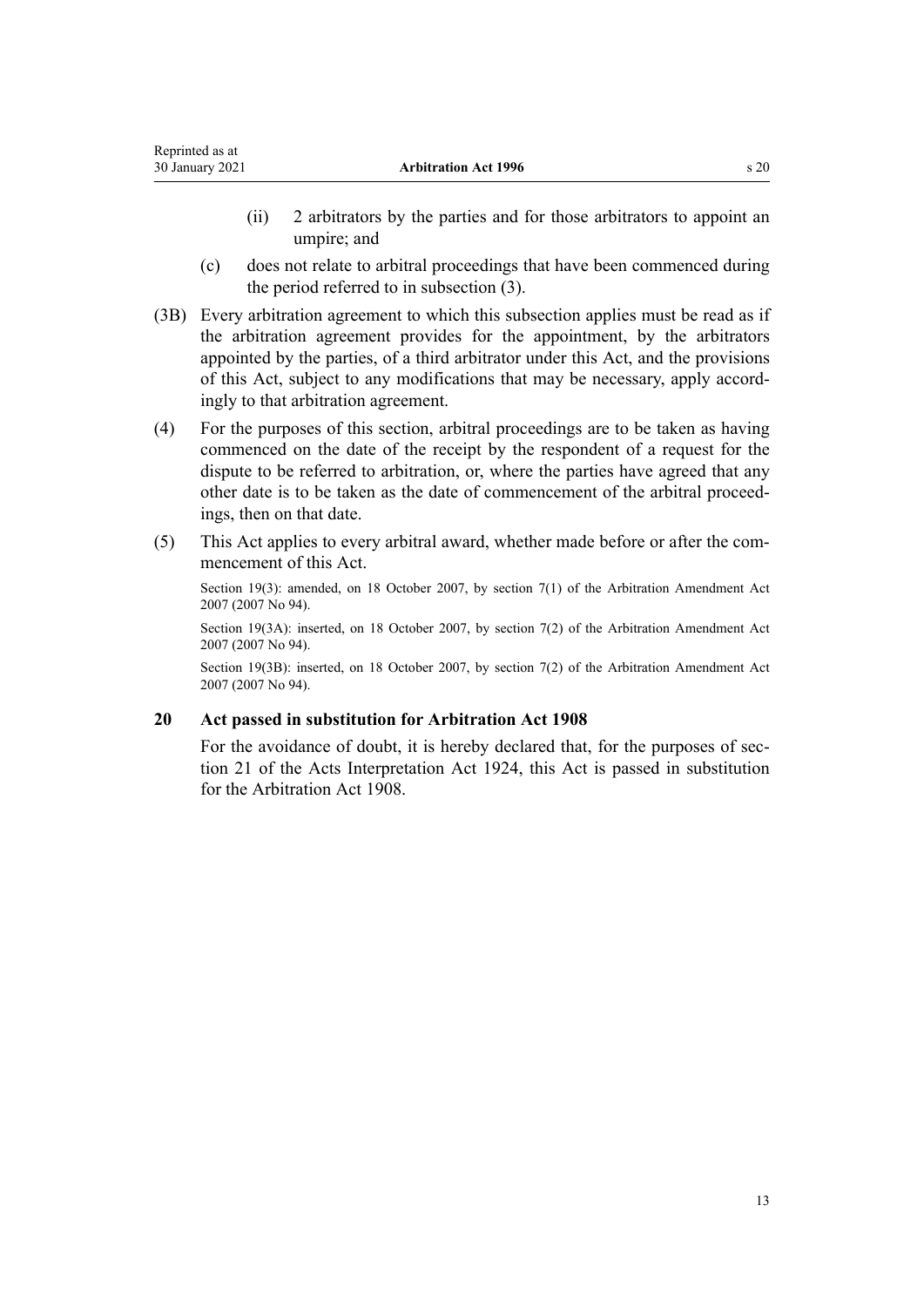# **Schedule 1 Rules applying to arbitration generally**

[ss 6, 7, 8,](#page-4-0) [11](#page-5-0)

<span id="page-13-0"></span>[The provisions of this schedule correspond, for the most part, to the provisions of the Model Law on International Commercial Arbitration adopted by the United Nations Commission on International Trade Law on 21 June 1985, and approved by the General Assembly of the United Nations on 11 December 1985 (General Assembly Resolution 40/72). Certain changes have been made to amend or supplement the provisions of the Model Law in its application to New Zealand. The original numbering of the articles of the Model Law and their paragraphs has been retained.]

#### **Contents**

[*This table is not part of the Model Law on International Commercial Arbitration and is included for convenience*].

Page

# **[Chapter 1](#page-15-0) [General provisions](#page-15-0)**

| $\mathbf{1}$   | Scope of application                                          | 16 |
|----------------|---------------------------------------------------------------|----|
| $\overline{2}$ | Definitions and rules of interpretation                       | 16 |
| 3              | Receipt of written communications                             | 17 |
| $\overline{4}$ | Waiver of right to object                                     | 17 |
| 5              | Extent of court intervention                                  | 18 |
| 6              | Court or other authority for certain functions of arbitration | 18 |
|                | assistance and supervision                                    |    |
|                | <b>Chapter 2</b>                                              |    |
|                | <b>Arbitration agreement</b>                                  |    |
| 7              | Form of arbitration agreement                                 | 18 |
| 8              | Arbitration agreement and substantive claim before court      | 18 |
| 9              | Arbitration agreement and interim measures by court           | 18 |
|                | <b>Chapter 3</b>                                              |    |
|                | <b>Composition of arbitral tribunal</b>                       |    |
| 10             | Number of arbitrators                                         | 19 |
| 11             | Appointment of arbitrators                                    | 19 |
| 12             | Grounds for challenge                                         | 21 |
| 13             | Challenge procedure                                           | 21 |
| 14             | Failure or impossibility to act                               | 21 |
| 15             | Appointment of substitute arbitrator                          | 22 |
|                | <b>Chapter 4</b>                                              |    |
|                | Jurisdiction of arbitral tribunal                             |    |
| 16             | Competence of arbitral tribunal to rule on its jurisdiction   | 22 |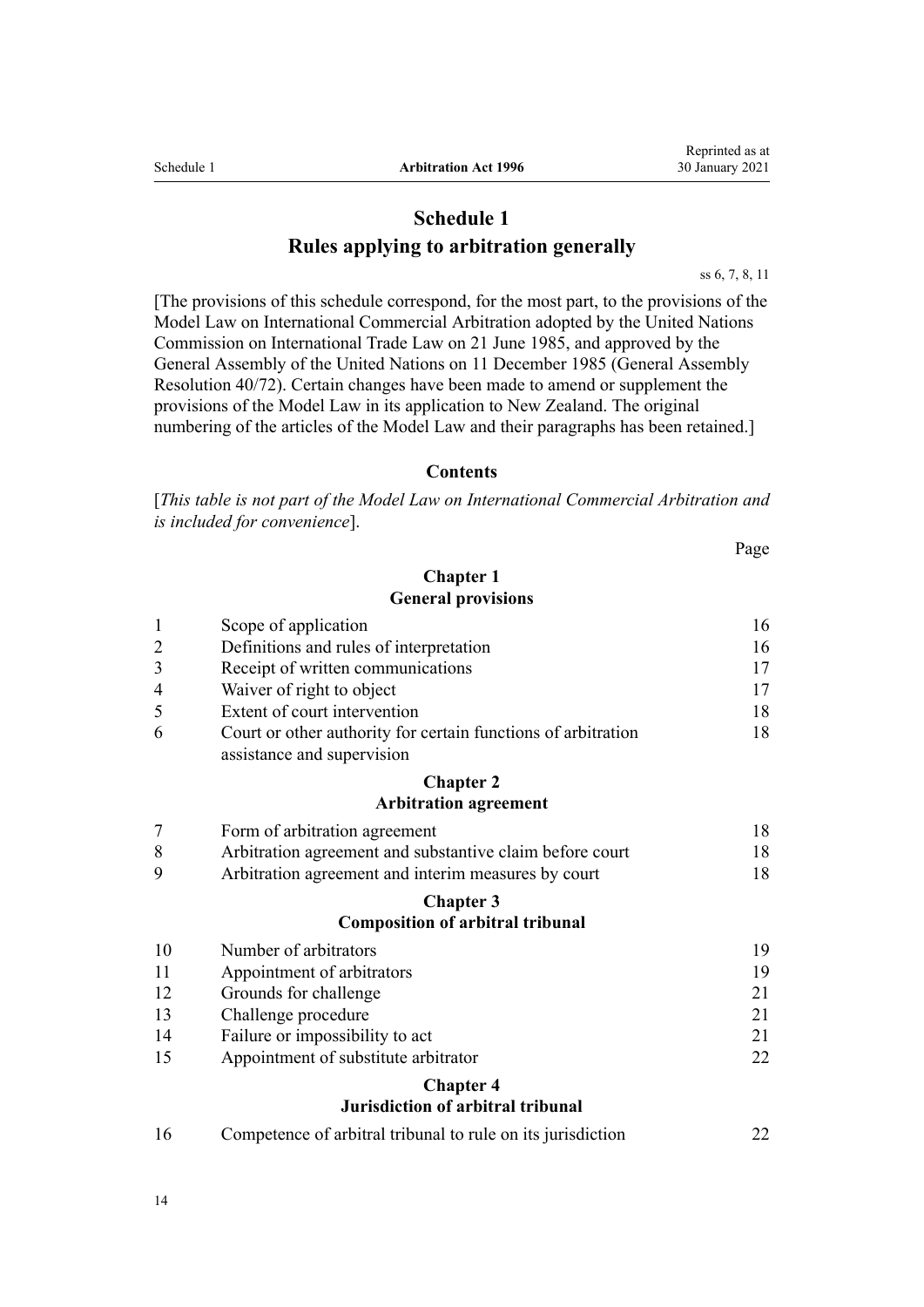| Reprinted as at<br><b>Arbitration Act 1996</b><br>30 January 2021 |                                                                         | Schedule 1 |
|-------------------------------------------------------------------|-------------------------------------------------------------------------|------------|
|                                                                   | <b>Chapter 4A</b><br>Interim measures and preliminary orders            |            |
|                                                                   | Preliminary                                                             |            |
| 17                                                                | Interpretation                                                          | 23         |
|                                                                   | Interim measures                                                        |            |
| 17A                                                               | Power of arbitral tribunal to grant interim measure                     | 24         |
| 17B                                                               | Conditions for granting interim measure                                 | 24         |
|                                                                   | Preliminary orders                                                      |            |
| 17C                                                               | Power of arbitral tribunal to issue preliminary order                   | 25         |
| 17 <sub>D</sub>                                                   | Conditions for issuing preliminary order                                | 25         |
| 17E                                                               | Procedure for preliminary order                                         | 25         |
| 17F                                                               | Duration of preliminary order                                           | 26         |
| 17G                                                               | Effect of preliminary order                                             | 26         |
|                                                                   | Supplementary provisions for interim measures and preliminary<br>orders |            |
| 17H                                                               | Modification, suspension, and cancellation                              | 26         |
| 17I                                                               | Provision of security                                                   | 26         |
| 17J                                                               | Disclosure of material circumstances                                    | 26         |
| 17K                                                               | Costs and damages                                                       | 27         |
|                                                                   | Recognition and enforcement of interim measures                         |            |
| 17L                                                               | Recognition and enforcement                                             | 27         |
| 17M                                                               | Grounds for refusing recognition or enforcement                         | 27         |
|                                                                   | <b>Chapter 5</b>                                                        |            |
|                                                                   | <b>Conduct of arbitral proceedings</b>                                  |            |
| 18                                                                | Equal treatment of parties                                              | 28         |
| 19                                                                | Determination of rules of procedure                                     | 28         |
| 20                                                                | Place of arbitration                                                    | 29         |
| 21                                                                | Commencement of arbitral proceedings                                    | 29         |
| 22                                                                | Language                                                                | 29         |
| 23                                                                | Statements of claim and defence                                         | 29         |
| 24                                                                | Hearings and written proceedings                                        | 30         |
| 25                                                                | Default of a party                                                      | 30         |
| 26                                                                | Expert appointed by arbitral tribunal                                   | 30         |
| 27                                                                | Court assistance in taking evidence                                     | 31         |
|                                                                   | <b>Chapter 6</b>                                                        |            |
|                                                                   | Making of award and termination of proceedings                          |            |
| 28                                                                | Rules applicable to substance of dispute                                | 32         |
| 29                                                                | Decision-making by panel of arbitrators                                 | 32         |
| 30                                                                | Settlement                                                              | 32         |
| 31                                                                | Form and contents of award                                              | 32         |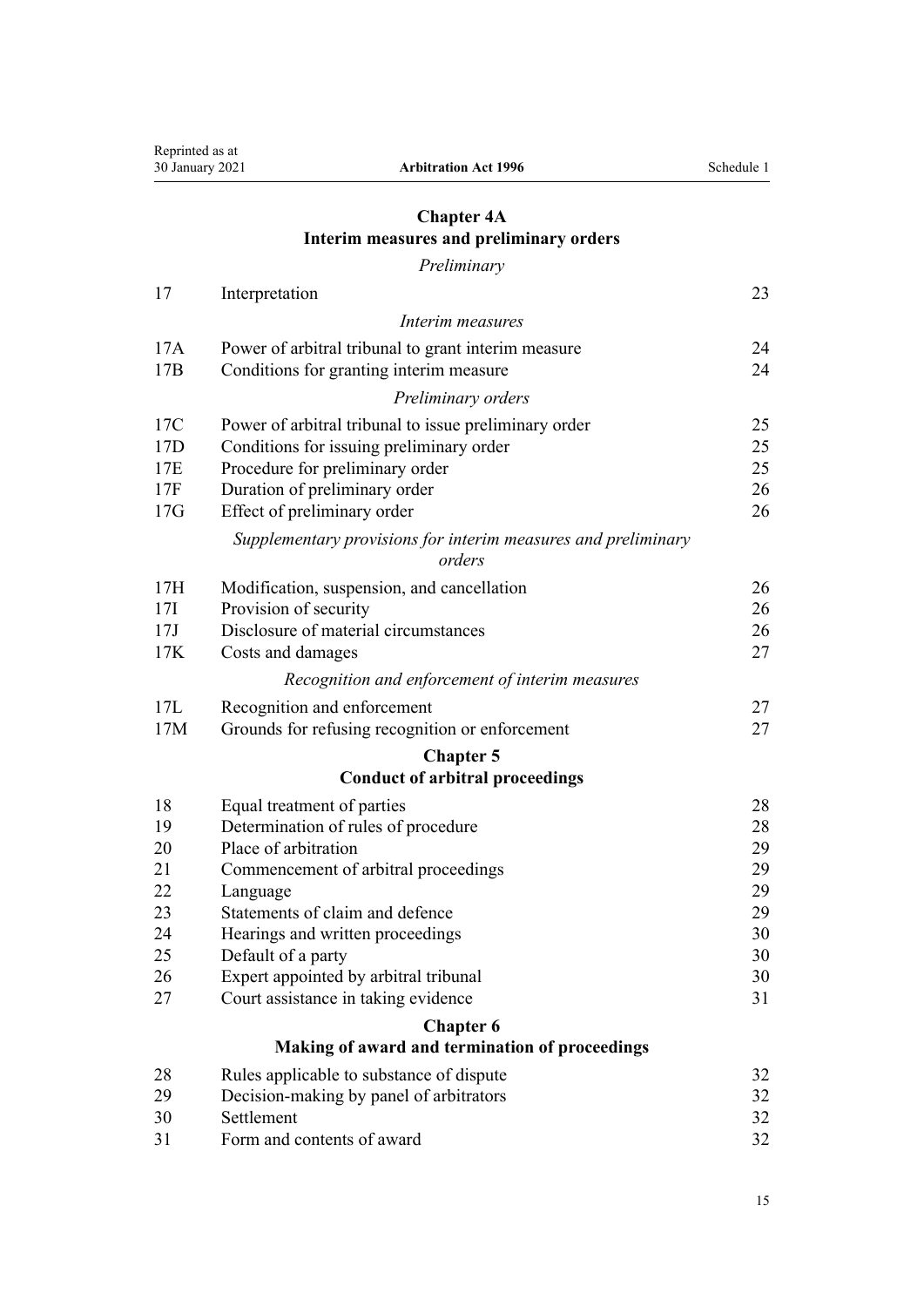<span id="page-15-0"></span>

| Schedule 1 | <b>Arbitration Act 1996</b>                                                   | Reprinted as at<br>30 January 2021 |
|------------|-------------------------------------------------------------------------------|------------------------------------|
|            |                                                                               |                                    |
| 32         | Termination of proceedings                                                    | 33                                 |
| 33         | Correction and interpretation of award; additional award                      | 33                                 |
|            | <b>Chapter 7</b><br>Recourse against award                                    |                                    |
| 34         | Application for setting aside as exclusive recourse against arbitral<br>award | 34                                 |
|            | <b>Chapter 8</b>                                                              |                                    |
|            | Recognition and enforcement of awards                                         |                                    |
| 35         | Recognition and enforcement                                                   | 35                                 |
| 36         | Grounds for refusing recognition or enforcement                               | 36                                 |

# **Chapter 1 General provisions**

# **1 Scope of application**

- (1) This schedule applies as provided in [sections 6,](#page-4-0) [7](#page-4-0), [8,](#page-4-0) and [9.](#page-4-0)
- (2) (*deleted*)

# (3) An arbitration is international if—

- (a) the parties to an arbitration agreement have, at the time of the conclusion of that agreement, their places of business in different States; or
- (b) one of the following places is situated outside the State in which the parties have their places of business:
	- (i) the place of arbitration if determined in, or pursuant to, the arbitration agreement:
	- (ii) any place where a substantial part of the obligations of any commercial or other relationship is to be performed or the place with which the subject matter of the dispute is most closely connected; or
- (c) the parties have expressly agreed that the subject matter of the arbitration agreement relates to more than one country.
- (4) For the purposes of paragraph  $(3)$ ,—
	- (a) if a party has more than 1 place of business, the place of business is that which has the closest relationship to the arbitration agreement:
	- (b) if a party does not have a place of business, reference is to be made to that party's habitual residence.

#### **2 Definitions and rules of interpretation**

For the purposes of this schedule,—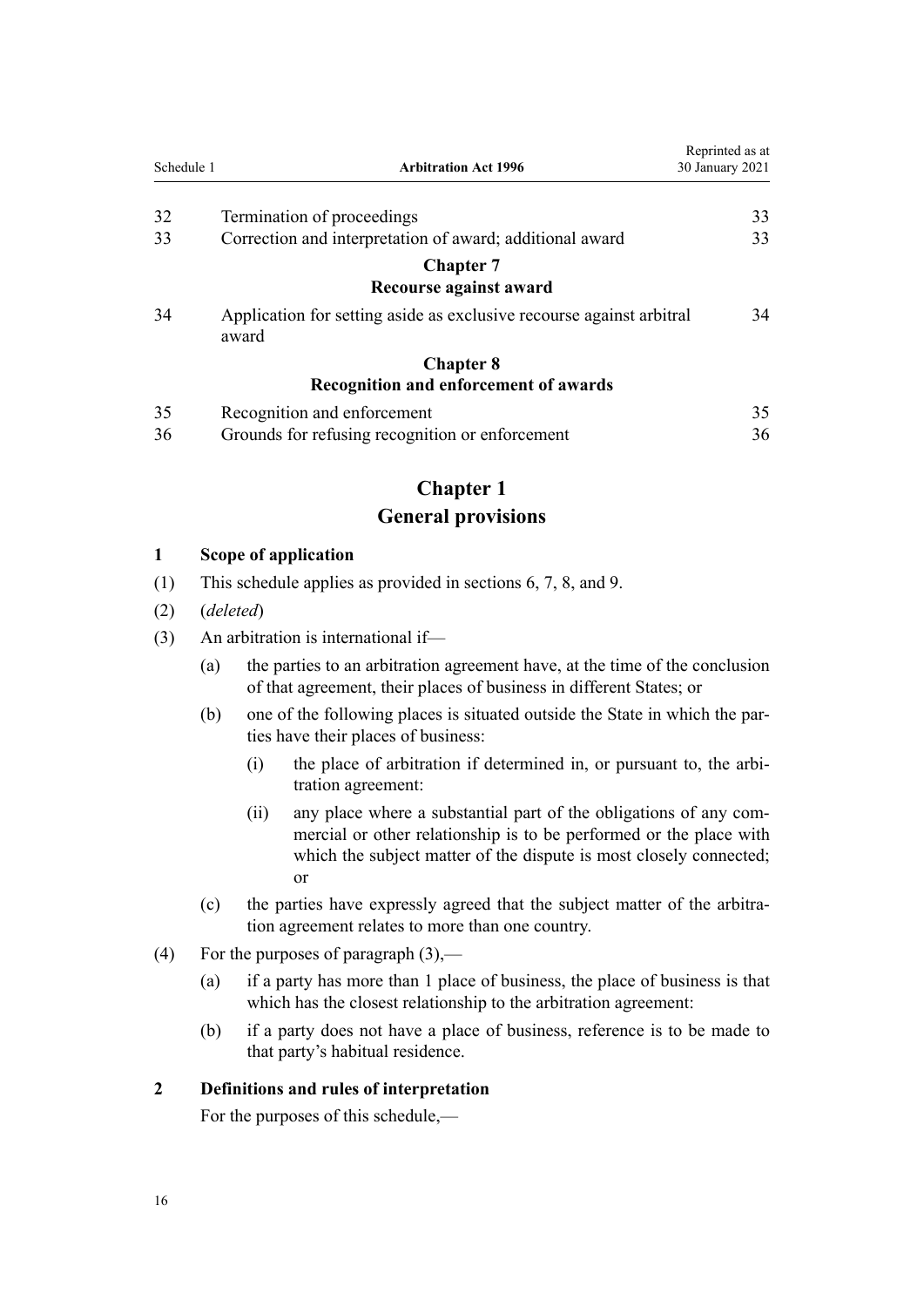- <span id="page-16-0"></span>(a) **arbitration**, **arbitration agreement**, **arbitral tribunal**, and **award** have the meanings assigned to those terms by [section 2](#page-2-0):
- (b) **court** means a body or organ of the judicial system of a State:
- (ba) **interim measure** has the meaning given to it by [article 17](#page-22-0):
- (c) where a provision of this schedule, except [article 28,](#page-31-0) leaves the parties free to determine a certain issue, such freedom includes the right of the parties to authorise a third party, including an institution, to make that determination:
- (d) where a provision of this schedule refers to the fact that the parties have agreed or that they may agree or in any other way refers to an agreement of the parties, such agreement includes any arbitration rules referred to in that agreement:
- (e) where a provision of this schedule, other than in [articles 25\(a\)](#page-29-0) and  $32(2)(a)$ , refers to a claim, it also applies to a counter-claim, and where it refers to a defence, it also applies to a defence to such counter-claim:
- (f) article headings are for reference purposes only and are not to be used for purposes of interpretation.

Schedule 1 article 2(ba): inserted, on 18 October 2007, by [section 8\(1\)](http://legislation.govt.nz/pdflink.aspx?id=DLM970225) of the Arbitration Amendment Act 2007 (2007 No 94).

#### **3 Receipt of written communications**

- (1) Unless otherwise agreed by the parties,—
	- (a) any written communication is deemed to have been received if it is delivered to the addressee personally or if it is delivered at the addressee's place of business, habitual residence, or mailing address; if none of these can be found after making a reasonable inquiry, a written communication is deemed to have been received if it is sent to the addressee's last known place of business, habitual residence, or mailing address by registered letter or any other means which provides a record of the attempt to deliver it:
	- (b) the communication is deemed to have been received on the day it is so delivered.
- (2) The provisions of this article do not apply to communications in court proceedings.

# **4 Waiver of right to object**

A party who knows that any provision of this schedule from which the parties may derogate or any requirement under the arbitration agreement has not been complied with and yet proceeds with the arbitration without stating that party's objection to such non-compliance without undue delay or, if a time limit is provided therefor, within such period of time, shall be deemed to have waived the right to object.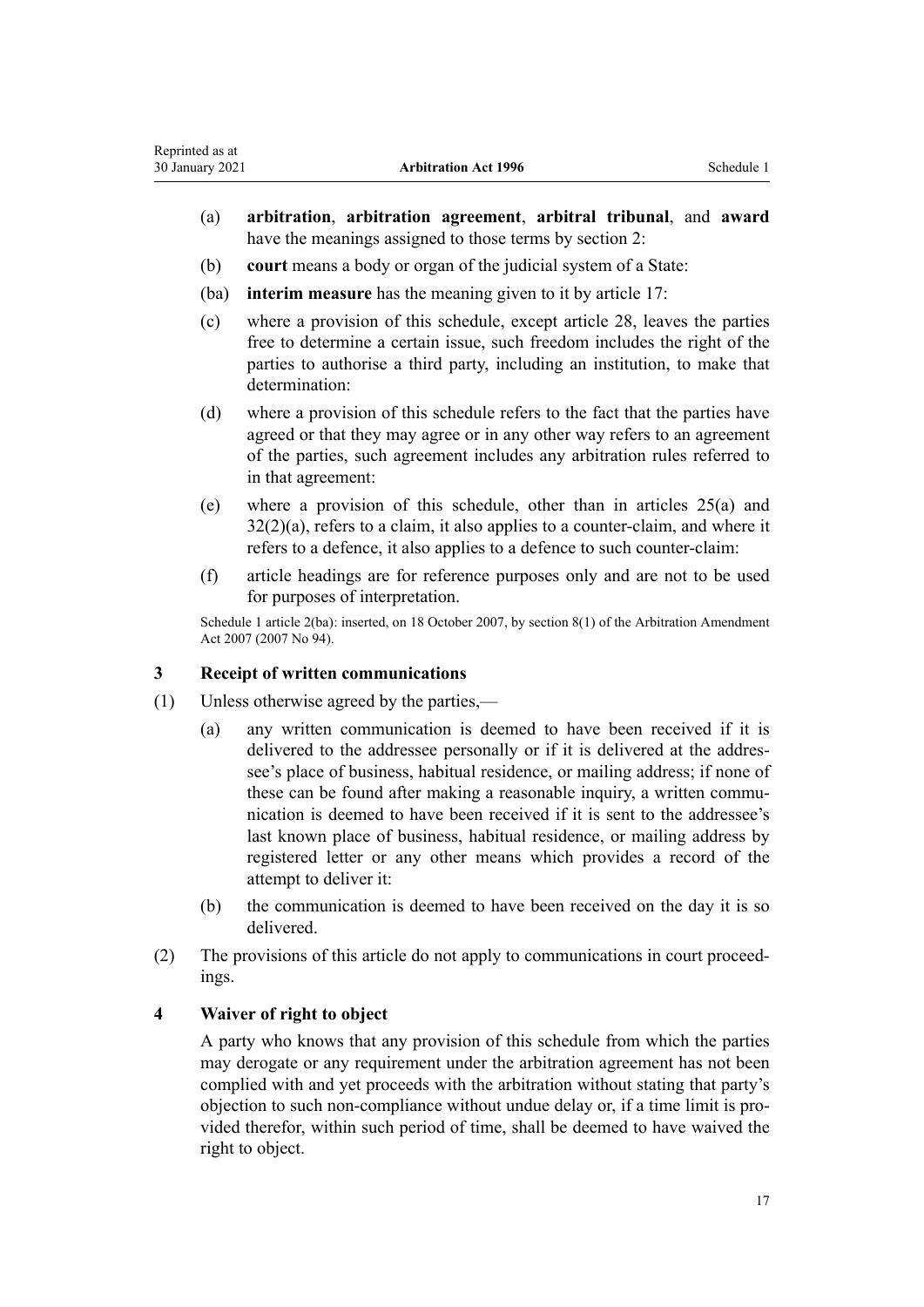## <span id="page-17-0"></span>**5 Extent of court intervention**

In matters governed by this schedule, no court shall intervene except where so provided in this schedule.

# **6 Court or other authority for certain functions of arbitration assistance and supervision**

Any court having jurisdiction may perform any function conferred on a court by these articles, except where the article provides that the function shall be performed by a specified court or courts.

# **Chapter 2**

# **Arbitration agreement**

#### **7 Form of arbitration agreement**

- (1) An arbitration agreement may be made orally or in writing. Subject to [section](#page-5-0) [11](#page-5-0), an arbitration agreement may be in the form of an arbitration clause in a contract or in the form of a separate agreement.
- (2) A reference in a contract to a document containing an arbitration clause constitutes an arbitration agreement, provided that the reference is such as to make that clause part of the contract.

Schedule 1 article 7(1): amended, on 1 July 1997, by [section 2](http://legislation.govt.nz/pdflink.aspx?id=DLM426229) of the Arbitration Amendment Act 1998 (1998 No 26).

#### **8 Arbitration agreement and substantive claim before court**

- (1) A court before which proceedings are brought in a matter which is the subject of an arbitration agreement shall, if a party so requests not later than when submitting that party's first statement on the substance of the dispute, stay those proceedings and refer the parties to arbitration unless it finds that the agreement is null and void, inoperative, or incapable of being performed, or that there is not in fact any dispute between the parties with regard to the matters agreed to be referred.
- (2) Where proceedings referred to in paragraph (1) have been brought, arbitral proceedings may nevertheless be commenced or continued, and an award may be made, while the issue is pending before the court.

#### **9 Arbitration agreement and interim measures by court**

- (1) It is not incompatible with an arbitration agreement for a party to request, before or during arbitral proceedings, from a court an interim measure and for a court to grant such measure.
- (2) For the purposes of paragraph (1), the High Court or the District Court has the same powers as an arbitral tribunal to grant an interim measure under [article](#page-23-0) [17A](#page-23-0) for the purposes of proceedings before that court, and that article and [art](#page-23-0)[icle 17B](#page-23-0) apply accordingly subject to all necessary modifications.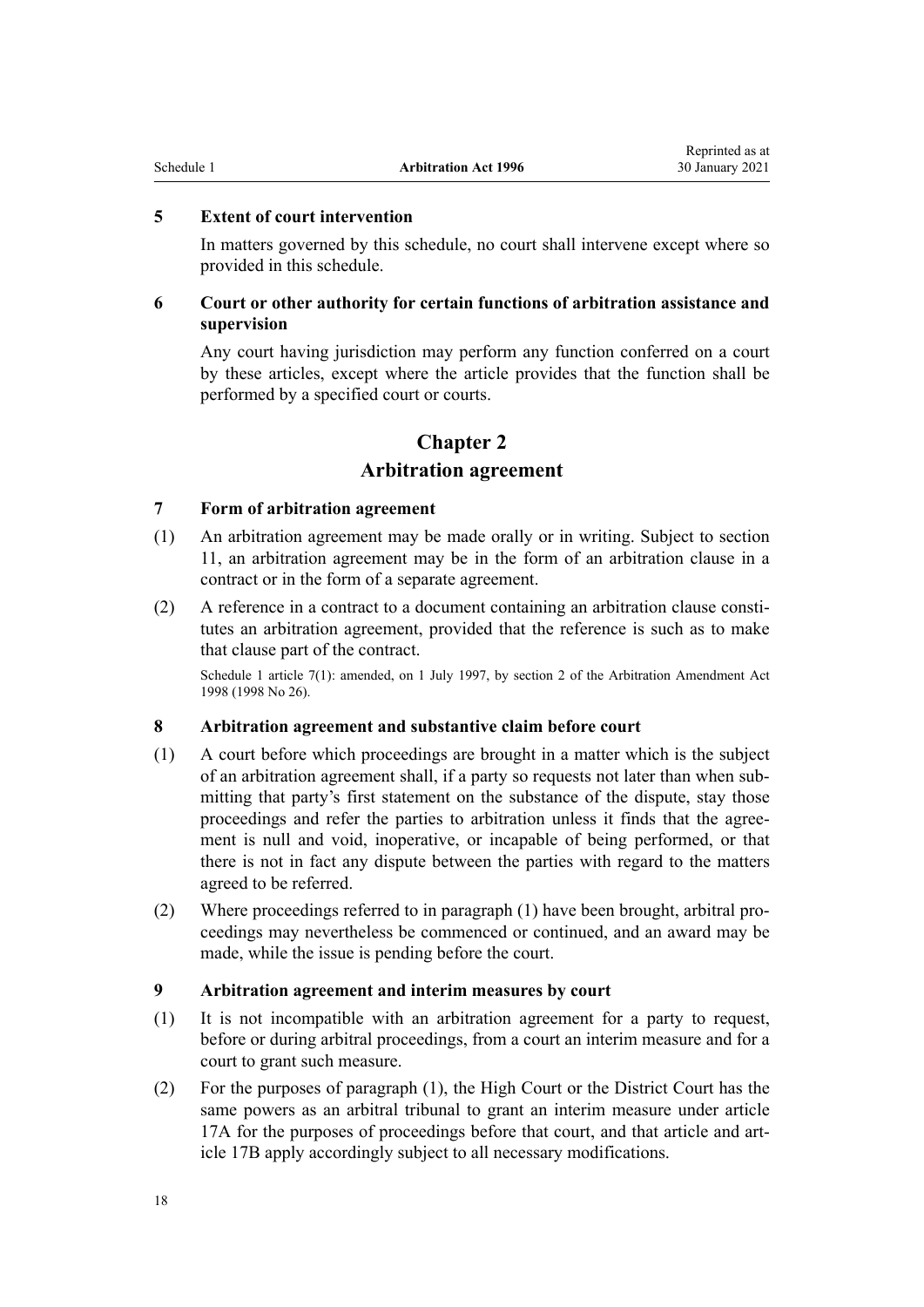<span id="page-18-0"></span>(3) Where a party applies to a court for an interim injunction or other interim order and an arbitral tribunal has already ruled on any matter relevant to the application, the court shall treat the ruling or any finding of fact made in the course of the ruling as conclusive for the purposes of the application.

Schedule 1 article 9(1): amended, on 18 October 2007, by [section 8\(2\)](http://legislation.govt.nz/pdflink.aspx?id=DLM970225) of the Arbitration Amendment Act 2007 (2007 No 94).

Schedule 1 article 9(2): substituted, on 18 October 2007, by [section 8\(3\)](http://legislation.govt.nz/pdflink.aspx?id=DLM970225) of the Arbitration Amendment Act 2007 (2007 No 94).

Schedule 1 article 9(2): amended, on 1 March 2017, by [section 261](http://legislation.govt.nz/pdflink.aspx?id=DLM6942680) of the District Court Act 2016 (2016 No 49).

# **Chapter 3 Composition of arbitral tribunal**

#### **10 Number of arbitrators**

- (1) The parties are free to determine the number of arbitrators.
- (2) Failing such determination,—
	- (a) in the case of international arbitration, the number of arbitrators shall be 3:
	- (b) in every other case, the number of arbitrators shall be 1.

#### **11 Appointment of arbitrators**

- (1) No person shall be precluded by reason of that person's nationality from acting as an arbitrator, unless otherwise agreed by the parties.
- (2) The parties are free to agree on a procedure of appointing the arbitrator or arbitrators, subject to the provisions of paragraphs (4) and (5).
- (3) Failing such agreement,—
	- (a) in an arbitration with 3 arbitrators and 2 parties, each party shall appoint 1 arbitrator, and the 2 arbitrators thus appointed shall appoint the third arbitrator; if a party fails to appoint the arbitrator within 30 days of receipt of a request to do so from the other party, or if the 2 arbitrators fail to agree on the third arbitrator within 30 days of their appointment, the appointment shall be made, upon request of a party, by the appointed body:
	- (b) in an arbitration with a sole arbitrator, if the parties are unable to agree on the arbitrator, that arbitrator shall be appointed, upon request of a party, by the appointed body.
- (4) Where, under an appointment procedure agreed upon by the parties,—
	- (a) a party fails to act as required under such procedure; or
	- (b) the parties, or 2 arbitrators, are unable to reach an agreement expected of them under such procedure; or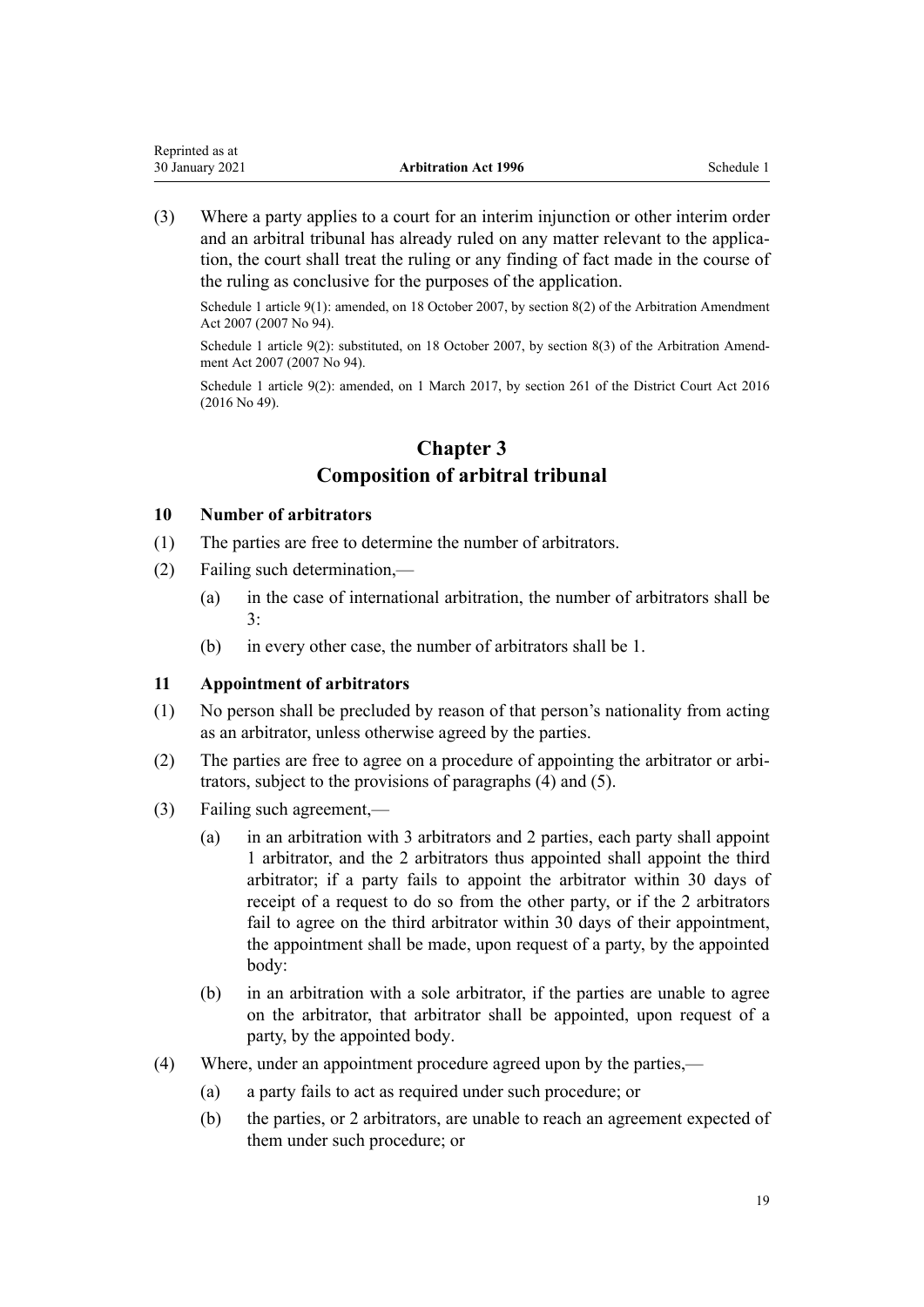(c) a third party, including an institution, fails to perform any function entrusted to it under such procedure,—

any party may request the appointed body to take the necessary measure, unless the agreement on the appointment procedure provides other means for securing the appointment.

- (5) A decision on a matter entrusted by paragraphs (3), (4), or (6) to the appointed body shall be subject to no appeal. The appointed body, in appointing an arbitrator, shall have due regard to any qualifications required of the arbitrator by the agreement of the parties and to such considerations as are likely to secure the appointment of an independent and impartial arbitrator and, in the case of a sole or third arbitrator, shall, in the case of an international arbitration, take into account as well the advisability of appointing an arbitrator of a nationality other than those of the parties.
- (6) In an arbitration, where—
	- (a) the parties have agreed to an arbitration with 2 or 4 or more arbitrators; or
	- (b) there are 3 arbitrators and more than 2 parties,—

and no procedure for the appointment of arbitrators has been agreed upon, the appointed body may, upon request of a party, appoint the requisite number of arbitrators, having due regard to the matters referred to in paragraph (5).

- (7) A party may apply to the High Court to appoint an arbitrator or arbitrators if—
	- (a) the appointed body is unable or fails to appoint an arbitrator under paragraph (3) within 30 days of receiving a request to do so; or
	- (b) a dispute arises in respect of the appointment process that the appointed body uses.
- (8) In this article, **appointed body** means a body that the Minister of Justice has appointed under [section 6A.](#page-3-0)

Schedule 1 article 11(3)(a): amended, on 1 March 2017, by [section 6\(1\)](http://legislation.govt.nz/pdflink.aspx?id=DLM6943714) of the Arbitration Amendment Act 2016 (2016 No 53).

Schedule 1 article  $11(3)(b)$ : amended, on 1 March 2017, by [section 6\(2\)](http://legislation.govt.nz/pdflink.aspx?id=DLM6943714) of the Arbitration Amendment Act 2016 (2016 No 53).

Schedule 1 article 11(4): amended, on 1 March 2017, by [section 6\(3\)](http://legislation.govt.nz/pdflink.aspx?id=DLM6943714) of the Arbitration Amendment Act 2016 (2016 No 53).

Schedule 1 article 11(5): amended, on 1 March 2017, by [section 6\(4\)](http://legislation.govt.nz/pdflink.aspx?id=DLM6943714) of the Arbitration Amendment Act 2016 (2016 No 53).

Schedule 1 article 11(5): amended, on 1 March 2017, by [section 6\(5\)](http://legislation.govt.nz/pdflink.aspx?id=DLM6943714) of the Arbitration Amendment Act 2016 (2016 No 53).

Schedule 1 article 11(6): amended, on 1 March 2017, by [section 6\(6\)](http://legislation.govt.nz/pdflink.aspx?id=DLM6943714) of the Arbitration Amendment Act 2016 (2016 No 53).

Schedule 1 article 11(7): inserted, on 1 March 2017, by [section 6\(7\)](http://legislation.govt.nz/pdflink.aspx?id=DLM6943714) of the Arbitration Amendment Act 2016 (2016 No 53).

Schedule 1 article 11(8): inserted, on 1 March 2017, by [section 6\(7\)](http://legislation.govt.nz/pdflink.aspx?id=DLM6943714) of the Arbitration Amendment Act 2016 (2016 No 53).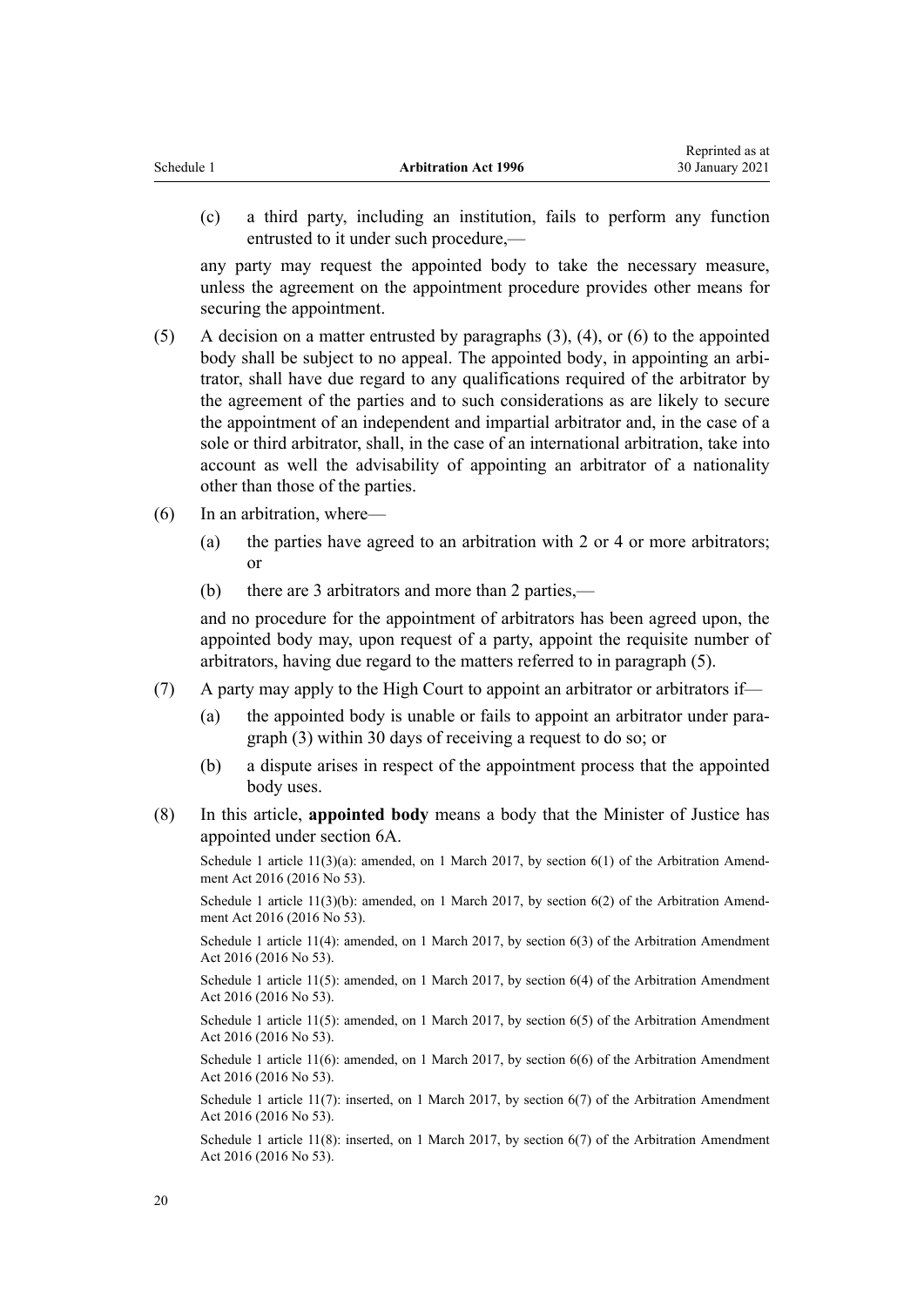# <span id="page-20-0"></span>**12 Grounds for challenge**

- (1) A person who is approached in connection with that person's possible appointment as an arbitrator shall disclose any circumstances likely to give rise to justifiable doubts as to that person's impartiality or independence. An arbitrator, from the time of appointment and throughout the arbitral proceedings, shall without delay disclose any such circumstances to the parties unless they have already been informed of them by that arbitrator.
- (2) An arbitrator may be challenged only if circumstances exist that give rise to justifiable doubts as to that arbitrator's impartiality or independence, or if that arbitrator does not possess qualifications agreed to by the parties. A party may challenge an arbitrator appointed by that party, or in whose appointment that party has participated, only for reasons of which that party becomes aware after the appointment has been made.

## **13 Challenge procedure**

- (1) The parties are free to agree on a procedure for challenging an arbitrator, subject to the provisions of paragraph (3).
- (2) Failing such agreement, a party who intends to challenge an arbitrator shall, within 15 days after becoming aware of the constitution of the arbitral tribunal or after becoming aware of any circumstance referred to in article 12(2), send a written statement of the reasons for the challenge to the arbitral tribunal. Unless the challenged arbitrator withdraws from office or the other party agrees to the challenge, the arbitral tribunal shall decide on the challenge.
- (3) If a challenge under any procedure agreed upon by the parties or under the procedure of paragraph (2) is not successful, the challenging party may request, within 30 days after having received notice of the decision rejecting the challenge, the High Court to decide on the challenge, which decision shall be subject to no appeal; while such a request is pending, the arbitral tribunal, including the challenged arbitrator, may continue the arbitral proceedings and make an award.

# **14 Failure or impossibility to act**

- (1) If an arbitrator becomes *de jure* or de facto (in law or in fact) unable to perform the functions of that office or for other reasons fails to act without undue delay, that arbitrator's mandate terminates on withdrawal from office or, if the parties agree, on the termination. Otherwise, if a controversy remains concerning any of those grounds, any party may request the High Court to decide on the termination of the mandate, which decision shall be subject to no appeal.
- (2) If, under this article or article 13(2), an arbitrator withdraws from office or a party agrees to the termination of the mandate of an arbitrator, this does not imply acceptance of the validity of any ground referred to in this article or article 12(2).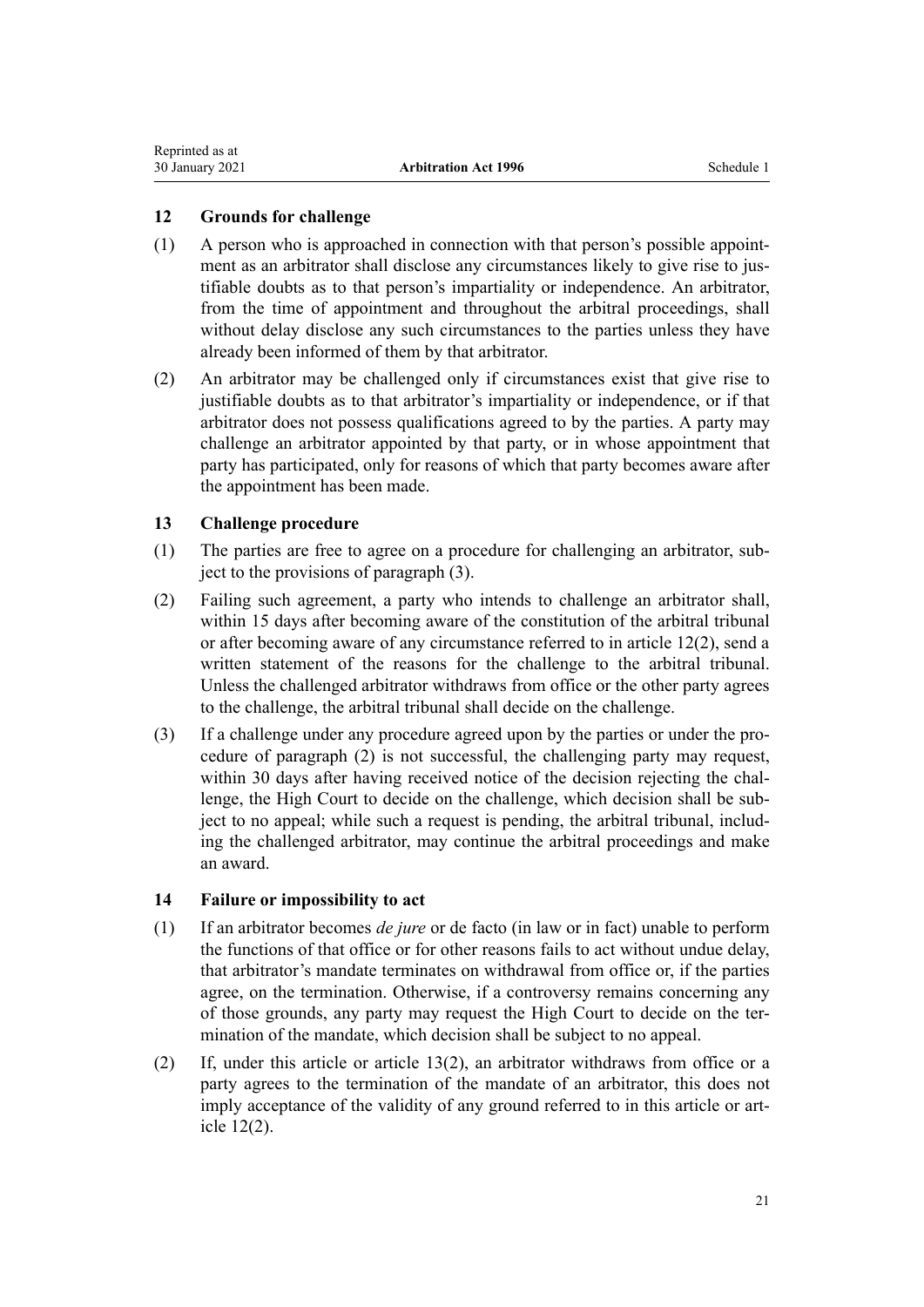## <span id="page-21-0"></span>**15 Appointment of substitute arbitrator**

- (1) Where the mandate of an arbitrator terminates under [article 13](#page-20-0) or [14,](#page-20-0) or because of withdrawal from office for any other reason, or because of the revocation of that arbitrator's mandate by agreement of the parties, or in any other case of termination of that mandate, a substitute arbitrator shall be appointed according to the rules that were applicable to the appointment of the arbitrator being replaced.
- (2) Unless otherwise agreed by the parties,—
	- (a) where the sole or the presiding arbitrator is replaced, any hearings previously held shall be repeated; and
	- (b) where an arbitrator, other than a sole or a presiding arbitrator is replaced, any hearings previously held may be repeated at the discretion of the arbitral tribunal.
- (3) Unless otherwise agreed by the parties, an order or ruling of the arbitral tribunal made prior to the replacement of an arbitrator under this article is not invalid solely because there has been a change in the composition of the arbitral tribunal.

# **Chapter 4 Jurisdiction of arbitral tribunal**

## **16 Competence of arbitral tribunal to rule on its jurisdiction**

- (1) The arbitral tribunal may rule on its own jurisdiction, including any objections with respect to the existence or validity of the arbitration agreement. For that purpose, an arbitration clause which forms part of a contract shall be treated as an agreement independent of the other terms of the contract. A decision by the arbitral tribunal that the contract is null and void shall not entail *ipso jure* (necessarily) the invalidity of the arbitration clause.
- (2) A plea that the arbitral tribunal does not have jurisdiction shall be raised not later than the submission of the statement of defence. A party is not precluded from raising such a plea by the fact that that party has appointed, or participated in the appointment of, an arbitrator. A plea that the arbitral tribunal is exceeding the scope of its authority shall be raised as soon as the matter alleged to be beyond the scope of its authority is raised during the arbitral proceedings. The arbitral tribunal may, in either case, admit a later plea if it considers the delay justified.
- (3) The arbitral tribunal may rule on a plea referred to in paragraph (2) either as a preliminary question or in an award on the merits. If the arbitral tribunal rules on such a plea as a preliminary question, any party may request, within 30 days after having received notice of that ruling, the High Court to decide the matter, which decision shall be subject to no appeal; while such a request is pending, the arbitral tribunal may continue the arbitral proceedings and make an award.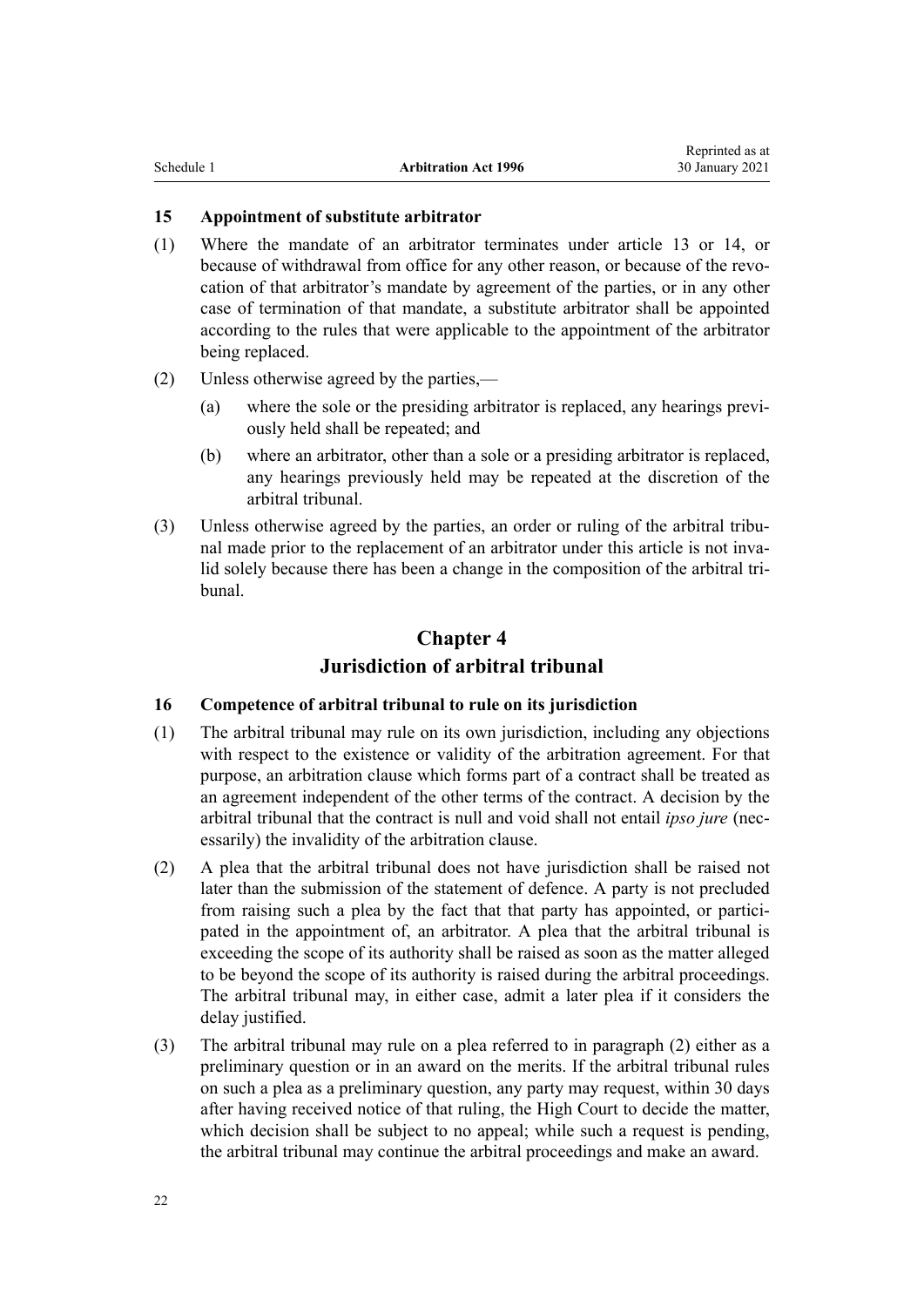<span id="page-22-0"></span>(4) To avoid doubt, it is declared that the failure to pursue a request made under paragraph (3) in a timely manner operates as a waiver of any right to later object to a ruling of the arbitral tribunal as to its jurisdiction.

Schedule 1 article 16(4): inserted, on 8 May 2019, by [section 4\(1\)](http://legislation.govt.nz/pdflink.aspx?id=DLM7153613) of the Arbitration Amendment Act 2019 (2019 No 14).

# **Chapter 4A**

# **Interim measures and preliminary orders**

Schedule 1 Chapter 4A: inserted, on 18 October 2007, by [section 8\(4\)](http://legislation.govt.nz/pdflink.aspx?id=DLM970225) of the Arbitration Amendment Act 2007 (2007 No 94).

# *Preliminary*

Heading: inserted, on 18 October 2007, by [section 8\(4\)](http://legislation.govt.nz/pdflink.aspx?id=DLM970225) of the Arbitration Amendment Act 2007 (2007 No 94).

# **17 Interpretation**

In this Chapter, unless the context otherwise requires,—

**applicant** means any of the following, as the case may be:

- (a) a party who requests an interim measure:
- (b) a party who applies for a preliminary order:
- (c) a party who seeks or obtains recognition or enforcement of an interim measure

**court**, in [articles 17L](#page-26-0) and [17M,](#page-26-0) has the meaning given to it by [article 35\(3\)](#page-34-0)

**interim measure** means a temporary measure (whether or not in the form of an award) by which a party is required, at any time before an award is made in relation to a dispute, to do all or any of the following:

- (a) maintain or restore the status quo pending the determination of the dispute:
- (b) take action that would prevent, or refrain from taking action that is likely to cause, current or imminent harm or prejudice to the arbitral proceedings:
- (c) provide a means of preserving assets out of which a subsequent award may be satisfied:
- (d) preserve evidence that may be relevant and material to the resolution of the dispute:
- (e) give security for costs

**preliminary order** means an order directing a party not to frustrate the purpose of an interim measure

**respondent** means any of the following, as the case may be:

(a) a party against whom an interim measure is requested or directed: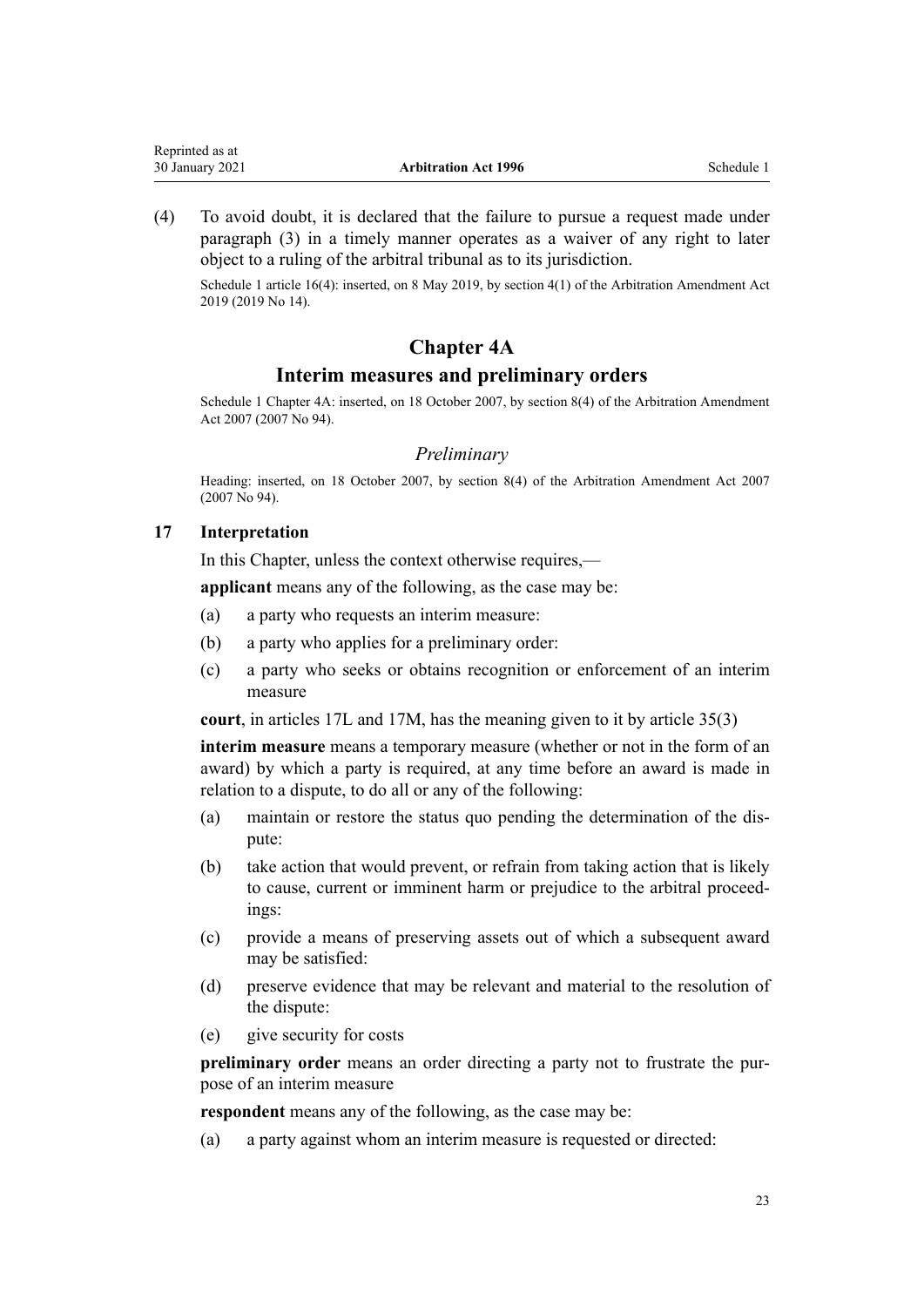- <span id="page-23-0"></span>(b) a party against whom a preliminary order is applied for or directed:
- (c) a party against whom recognition or enforcement of an interim measure is sought or has been obtained.

Schedule 1 article 17: substituted, on 18 October 2007, by [section 8\(4\)](http://legislation.govt.nz/pdflink.aspx?id=DLM970225) of the Arbitration Amendment Act 2007 (2007 No 94).

#### *Interim measures*

Heading: inserted, on 18 October 2007, by [section 8\(4\)](http://legislation.govt.nz/pdflink.aspx?id=DLM970225) of the Arbitration Amendment Act 2007 (2007 No 94).

#### **17A Power of arbitral tribunal to grant interim measure**

Unless otherwise agreed by the parties, the arbitral tribunal may, at the request of a party, grant an interim measure.

Schedule 1 article 17A: inserted, on 18 October 2007, by [section 8\(4\)](http://legislation.govt.nz/pdflink.aspx?id=DLM970225) of the Arbitration Amendment Act 2007 (2007 No 94).

#### **17B Conditions for granting interim measure**

- (1) If an interim measure of a kind described in subparagraph (a), (b), or (c) of the definition of that term in [article 17](#page-22-0) is requested, the applicant must satisfy the arbitral tribunal that—
	- (a) harm not adequately reparable by an award of damages is likely to result if the measure is not granted; and
	- (b) the harm substantially outweighs the harm that is likely to result to the respondent if the measure is granted; and
	- (c) there is a reasonable possibility that the applicant will succeed on the merits of the claim.
- (2) If an interim measure of a kind described in subparagraph (d) of the definition of that term in [article 17](#page-22-0) is requested, the applicant must satisfy the arbitral tribunal of the matters specified in paragraph  $(1)(a)$  to  $(c)$ , but only to the extent that the arbitral tribunal considers appropriate.
- (3) If an interim measure of a kind described in subparagraph (e) of the definition of that term in [article 17](#page-22-0) is requested, the applicant must satisfy the arbitral tribunal that the applicant will be able to pay the costs of the respondent if the applicant is unsuccessful on the merits of the claim.
- (4) A determination by the arbitral tribunal on the matter specified in paragraph (1)(c) does not affect its discretion to make any subsequent determination. Schedule 1 article 17B: inserted, on 18 October 2007, by [section 8\(4\)](http://legislation.govt.nz/pdflink.aspx?id=DLM970225) of the Arbitration Amendment

Act 2007 (2007 No 94).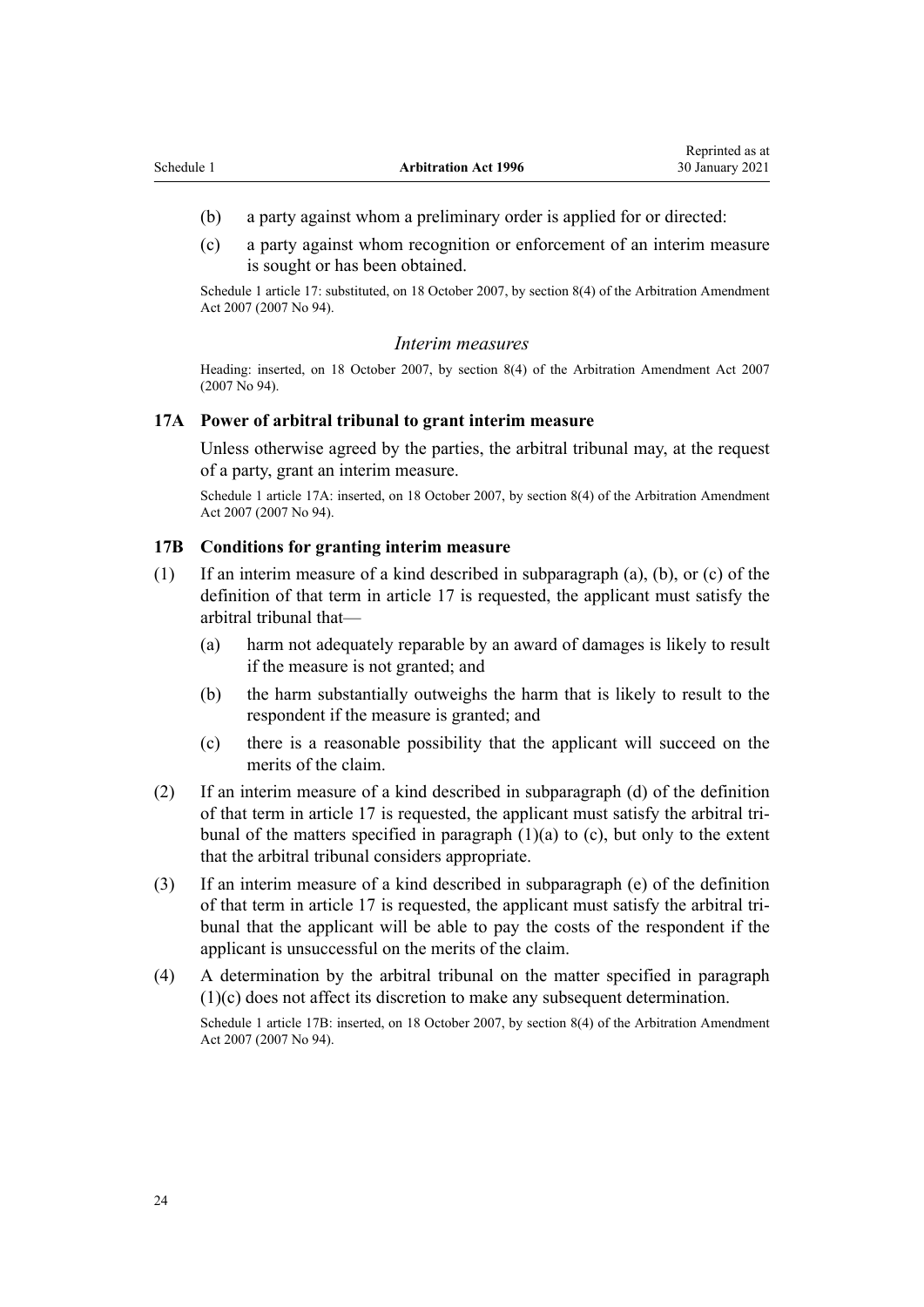#### *Preliminary orders*

<span id="page-24-0"></span>Heading: inserted, on 18 October 2007, by [section 8\(4\)](http://legislation.govt.nz/pdflink.aspx?id=DLM970225) of the Arbitration Amendment Act 2007 (2007 No 94).

#### **17C Power of arbitral tribunal to issue preliminary order**

Unless otherwise agreed by the parties, a party may, without notice to any other party, apply for a preliminary order when making a request for an interim measure to be granted under [article 17A.](#page-23-0)

Schedule 1 article 17C: inserted, on 18 October 2007, by [section 8\(4\)](http://legislation.govt.nz/pdflink.aspx?id=DLM970225) of the Arbitration Amendment Act 2007 (2007 No 94).

#### **17D Conditions for issuing preliminary order**

- (1) The arbitral tribunal may issue a preliminary order if it considers that prior disclosure of the request for the interim measure to the respondent risks frustrating the purpose of the measure.
- (2) An applicant for a preliminary order must satisfy the arbitral tribunal of the matters specified in [article 17B.](#page-23-0) That article applies to a preliminary order subject to—
	- (a) the modification that the harm to be assessed under article  $17B(1)(a)$  is the harm likely to result from the order being issued or not; and
	- (b) all other necessary modifications.

Schedule 1 article 17D: inserted, on 18 October 2007, by [section 8\(4\)](http://legislation.govt.nz/pdflink.aspx?id=DLM970225) of the Arbitration Amendment Act 2007 (2007 No 94).

#### **17E Procedure for preliminary order**

- (1) Immediately after the arbitral tribunal makes a determination in respect of an application for a preliminary order, it must—
	- (a) give notice to all the parties of—
		- (i) the request for the interim measure; and
		- (ii) the application for the preliminary order; and
		- (iii) the preliminary order issued by the arbitral tribunal (if any); and
		- (iv) all other communications (whether oral or written) between a party and the arbitral tribunal in relation to the matters specified in subparagraph  $(a)(i)$  to  $(iii)$ ; and
	- (b) give an opportunity to each respondent to present the respondent's case at the earliest practicable time.
- (2) The arbitral tribunal must decide promptly on any objection to the preliminary order.

Schedule 1 article 17E: inserted, on 18 October 2007, by [section 8\(4\)](http://legislation.govt.nz/pdflink.aspx?id=DLM970225) of the Arbitration Amendment Act 2007 (2007 No 94).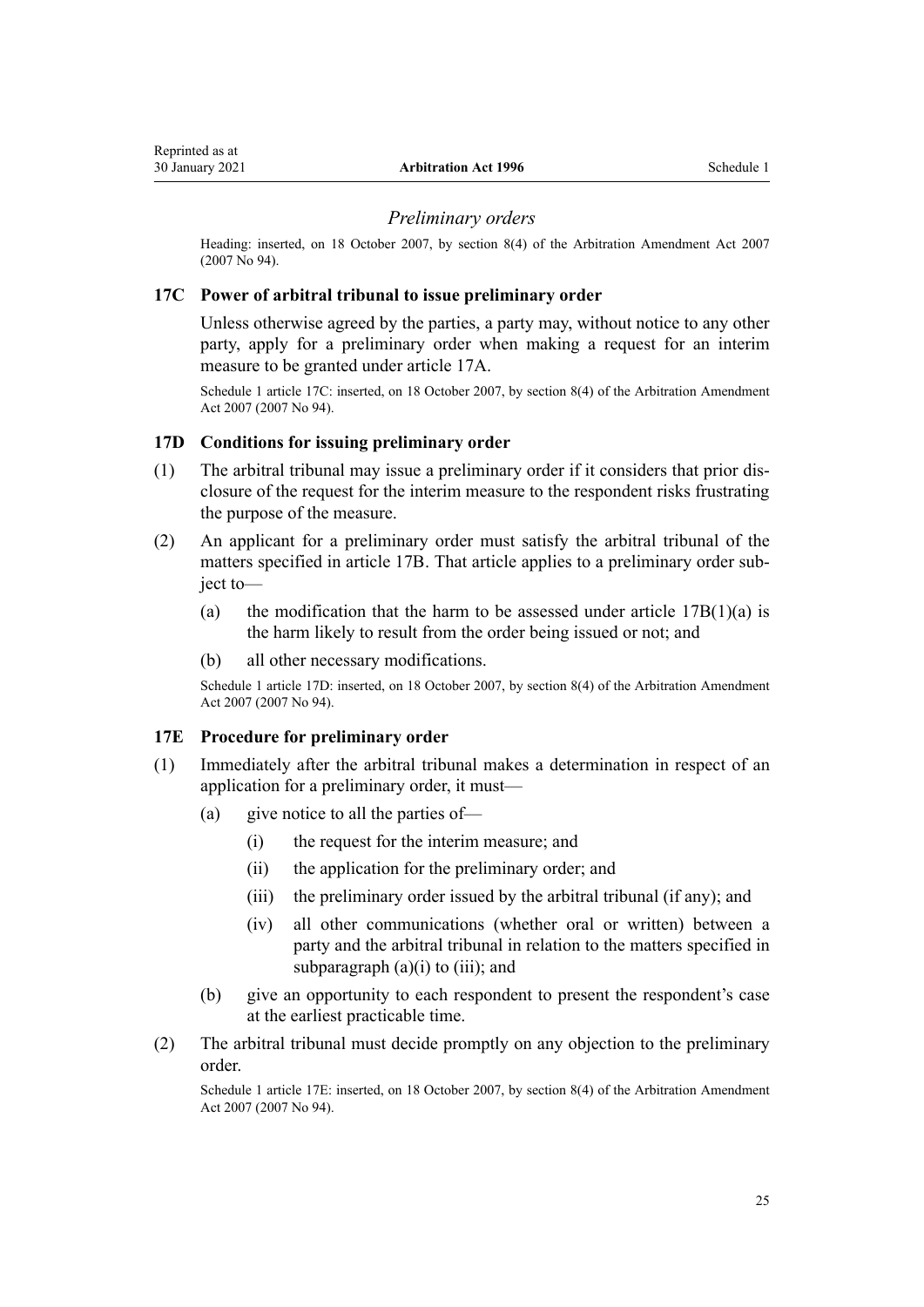#### <span id="page-25-0"></span>**17F Duration of preliminary order**

- (1) A preliminary order expires 20 days after the date on which it was issued by the arbitral tribunal.
- (2) However, the arbitral tribunal may grant an interim measure adopting or modifying the preliminary order, after each respondent has been given—
	- (a) notice under [article 17E\(1\);](#page-24-0) and
	- (b) an opportunity to present the respondent's case.

Schedule 1 article 17F: inserted, on 18 October 2007, by [section 8\(4\)](http://legislation.govt.nz/pdflink.aspx?id=DLM970225) of the Arbitration Amendment Act 2007 (2007 No 94).

#### **17G Effect of preliminary order**

- (1) A preliminary order is binding on the parties but is not enforceable by a court.
- (2) A preliminary order does not constitute an award.

Schedule 1 article 17G: inserted, on 18 October 2007, by [section 8\(4\)](http://legislation.govt.nz/pdflink.aspx?id=DLM970225) of the Arbitration Amendment Act 2007 (2007 No 94).

*Supplementary provisions for interim measures and preliminary orders*

Heading: inserted, on 18 October 2007, by [section 8\(4\)](http://legislation.govt.nz/pdflink.aspx?id=DLM970225) of the Arbitration Amendment Act 2007 (2007 No 94).

#### **17H Modification, suspension, and cancellation**

If the arbitral tribunal grants or issues an interim measure or a preliminary order, it may modify, suspend, or cancel the measure or order—

- (a) on the application of a party; or
- (b) on its own initiative, but only in exceptional circumstances and after giving prior notice to the parties.

Schedule 1 article 17H: inserted, on 18 October 2007, by [section 8\(4\)](http://legislation.govt.nz/pdflink.aspx?id=DLM970225) of the Arbitration Amendment Act 2007 (2007 No 94).

## **17I Provision of security**

- (1) The arbitral tribunal may require the applicant for an interim measure to provide appropriate security in connection with the measure.
- (2) The arbitral tribunal must require the applicant for a preliminary order to provide appropriate security in connection with the order unless it considers it inappropriate or unnecessary to do so.

Schedule 1 article 17I: inserted, on 18 October 2007, by [section 8\(4\)](http://legislation.govt.nz/pdflink.aspx?id=DLM970225) of the Arbitration Amendment Act 2007 (2007 No 94).

## **17J Disclosure of material circumstances**

(1) The arbitral tribunal may require a party to promptly disclose to the arbitral tribunal a material change in the circumstances upon which an interim measure was requested or granted.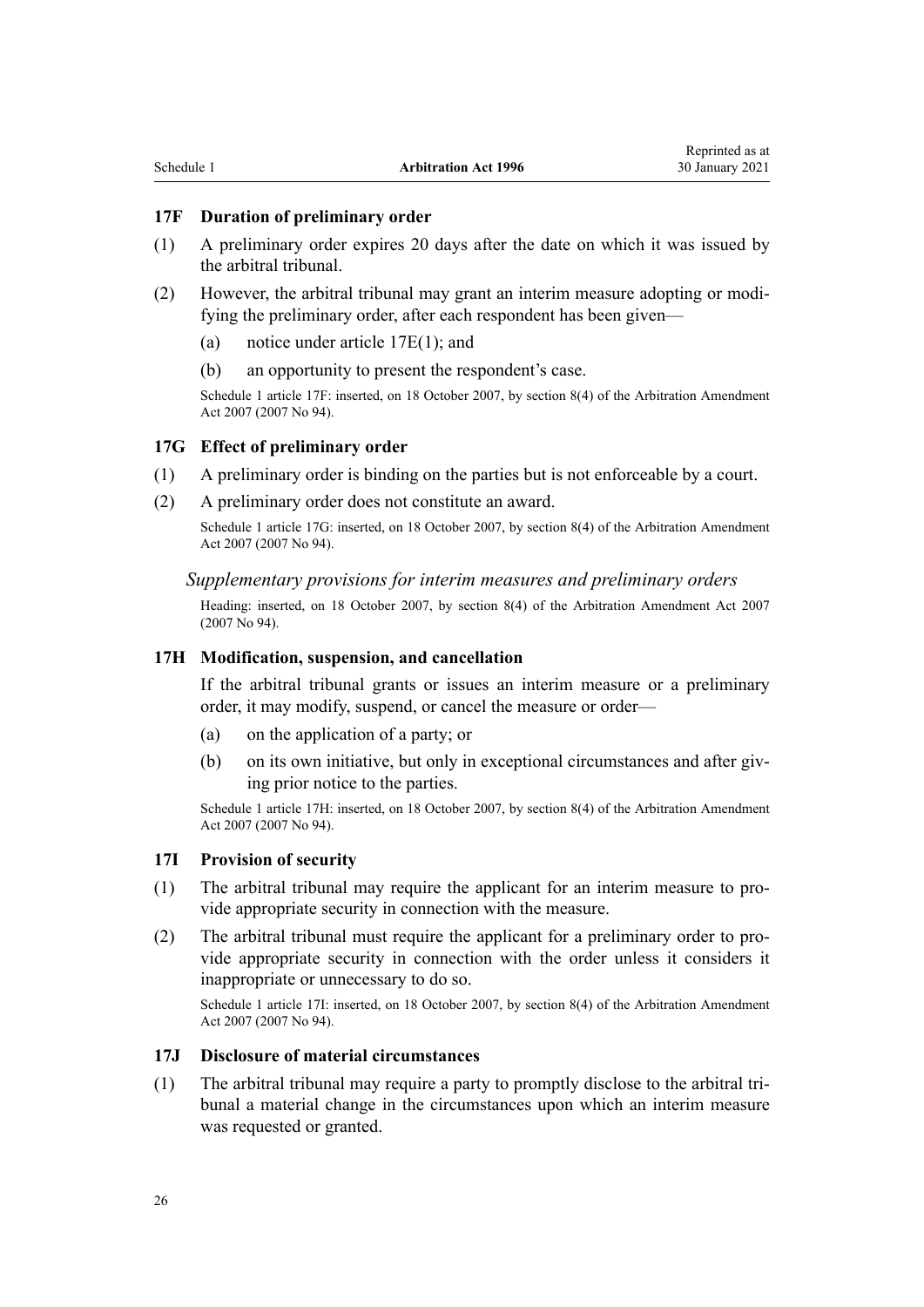<span id="page-26-0"></span>

| Reprinted as at |                             |            |
|-----------------|-----------------------------|------------|
| 30 January 2021 | <b>Arbitration Act 1996</b> | Schedule 1 |

- (2) The applicant for a preliminary order must disclose to the arbitral tribunal all circumstances that are likely to be relevant to the arbitral tribunal's determination as to whether to issue or extend the order.
- (3) The obligation in paragraph (2) continues until each respondent has had an opportunity to present the respondent's case, after which paragraph (1) applies. Schedule 1 article 17J: inserted, on 18 October 2007, by [section 8\(4\)](http://legislation.govt.nz/pdflink.aspx?id=DLM970225) of the Arbitration Amendment Act 2007 (2007 No 94).

## **17K Costs and damages**

- (1) An applicant for an interim measure or a preliminary order is liable for any costs and damages caused to any party by the measure or order if the arbitral tribunal later determines that, in the circumstances, the measure or order should not have been granted or issued.
- (2) The arbitral tribunal may award those costs and damages at any time during the arbitral proceedings.

Schedule 1 article 17K: inserted, on 18 October 2007, by [section 8\(4\)](http://legislation.govt.nz/pdflink.aspx?id=DLM970225) of the Arbitration Amendment Act 2007 (2007 No 94).

## *Recognition and enforcement of interim measures*

Heading: inserted, on 18 October 2007, by [section 8\(4\)](http://legislation.govt.nz/pdflink.aspx?id=DLM970225) of the Arbitration Amendment Act 2007 (2007 No 94).

#### **17L Recognition and enforcement**

- (1) An interim measure granted by an arbitral tribunal must be recognised as binding and, unless otherwise provided by the arbitral tribunal, enforced upon application to the competent court, irrespective of the country in which it was granted.
- (2) Paragraph (1) is subject to article 17M.
- (3) The applicant for recognition or enforcement of an interim measure under [art](#page-34-0)[icle 35](#page-34-0) must promptly inform the court of any modification, suspension, or cancellation of that interim measure.
- (4) The court may, if it considers it proper, order the applicant to provide appropriate security if—
	- (a) the arbitral tribunal has not already made a decision with respect to the provision of security; or
	- (b) the decision with respect to the provision of security is necessary to protect the rights of third parties.

Schedule 1 article 17L: inserted, on 18 October 2007, by [section 8\(4\)](http://legislation.govt.nz/pdflink.aspx?id=DLM970225) of the Arbitration Amendment Act 2007 (2007 No 94).

## **17M Grounds for refusing recognition or enforcement**

- (1) Recognition or enforcement of an interim measure may be refused only—
	- (a) at the request of the respondent if the court is satisfied that—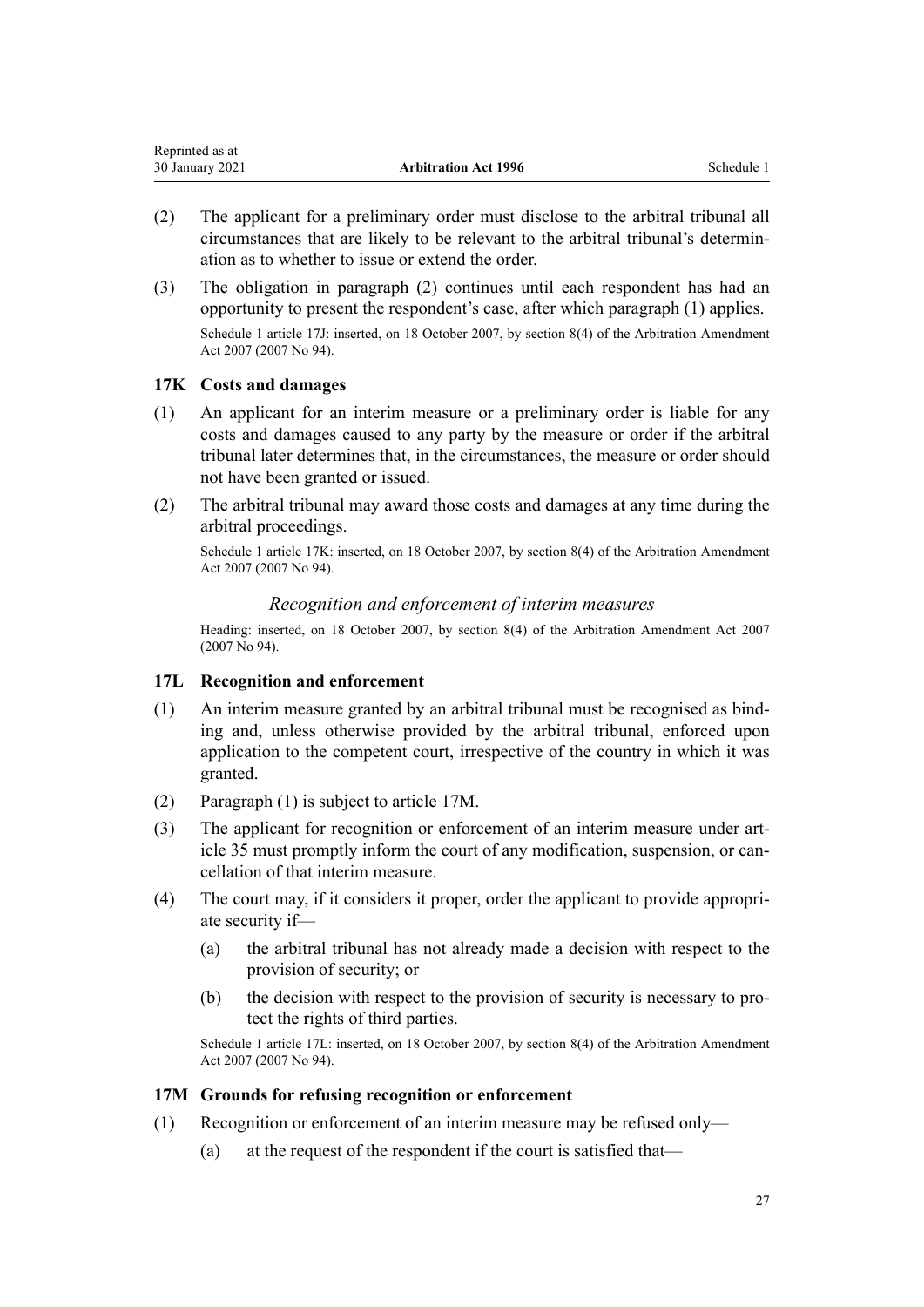<span id="page-27-0"></span>

| Schedule 1 |                                                                                                                                                                            |                          | <b>Arbitration Act 1996</b>                                                                                                                                                                                                                                                                                         | 30 January 2021 |  |
|------------|----------------------------------------------------------------------------------------------------------------------------------------------------------------------------|--------------------------|---------------------------------------------------------------------------------------------------------------------------------------------------------------------------------------------------------------------------------------------------------------------------------------------------------------------|-----------------|--|
|            |                                                                                                                                                                            | (i)                      | the refusal is warranted on the grounds set out in article<br>$36(1)(a)(i)$ , (ii), or (iv); or                                                                                                                                                                                                                     |                 |  |
|            |                                                                                                                                                                            | (ii)                     | the arbitral tribunal's decision with respect to the provision of<br>security in connection with the interim measure granted by it has<br>not been complied with; or                                                                                                                                                |                 |  |
|            |                                                                                                                                                                            | (iii)                    | the interim measure has been suspended or cancelled by the arbi-<br>tral tribunal or, if so empowered, by the court of the country in<br>which the arbitration took place or under the law of which that<br>interim measure was granted; or                                                                         |                 |  |
|            | (b)                                                                                                                                                                        | if the court finds that— |                                                                                                                                                                                                                                                                                                                     |                 |  |
|            |                                                                                                                                                                            | (i)                      | the interim measure is incompatible with the powers conferred on<br>the court, unless the court decides to reformulate the interim<br>measure to the extent necessary to adapt it to its own powers and<br>procedures for the purposes of enforcing that interim measure and<br>without modifying its substance; or |                 |  |
|            |                                                                                                                                                                            | (ii)                     | any of the grounds set out in article $36(1)(b)$ apply to the recogni-<br>tion and enforcement of the interim measure.                                                                                                                                                                                              |                 |  |
| (2)        | A determination made by the court on any ground in paragraph (1) is effective<br>only for the purposes of the application to recognise and enforce the interim<br>measure. |                          |                                                                                                                                                                                                                                                                                                                     |                 |  |
| (3)        |                                                                                                                                                                            |                          | The court must not, in making that determination, undertake a review of the<br>substance of the interim measure.                                                                                                                                                                                                    |                 |  |
|            |                                                                                                                                                                            | Act 2007 (2007 No 94).   | Schedule 1 article 17M: inserted, on 18 October 2007, by section 8(4) of the Arbitration Amendment                                                                                                                                                                                                                  |                 |  |

Reprinted as at

# **Chapter 5 Conduct of arbitral proceedings**

## **18 Equal treatment of parties**

The parties shall be treated with equality and each party shall be given a full opportunity of presenting that party's case.

## **19 Determination of rules of procedure**

- (1) Subject to the provisions of this schedule, the parties are free to agree on the procedure to be followed by the arbitral tribunal in conducting the proceedings.
- (2) Failing such agreement, the arbitral tribunal may, subject to the provisions of this schedule, conduct the arbitration in such manner as it considers appropriate. The power conferred upon the arbitral tribunal includes the power to determine the admissibility, relevance, materiality, and weight of any evidence.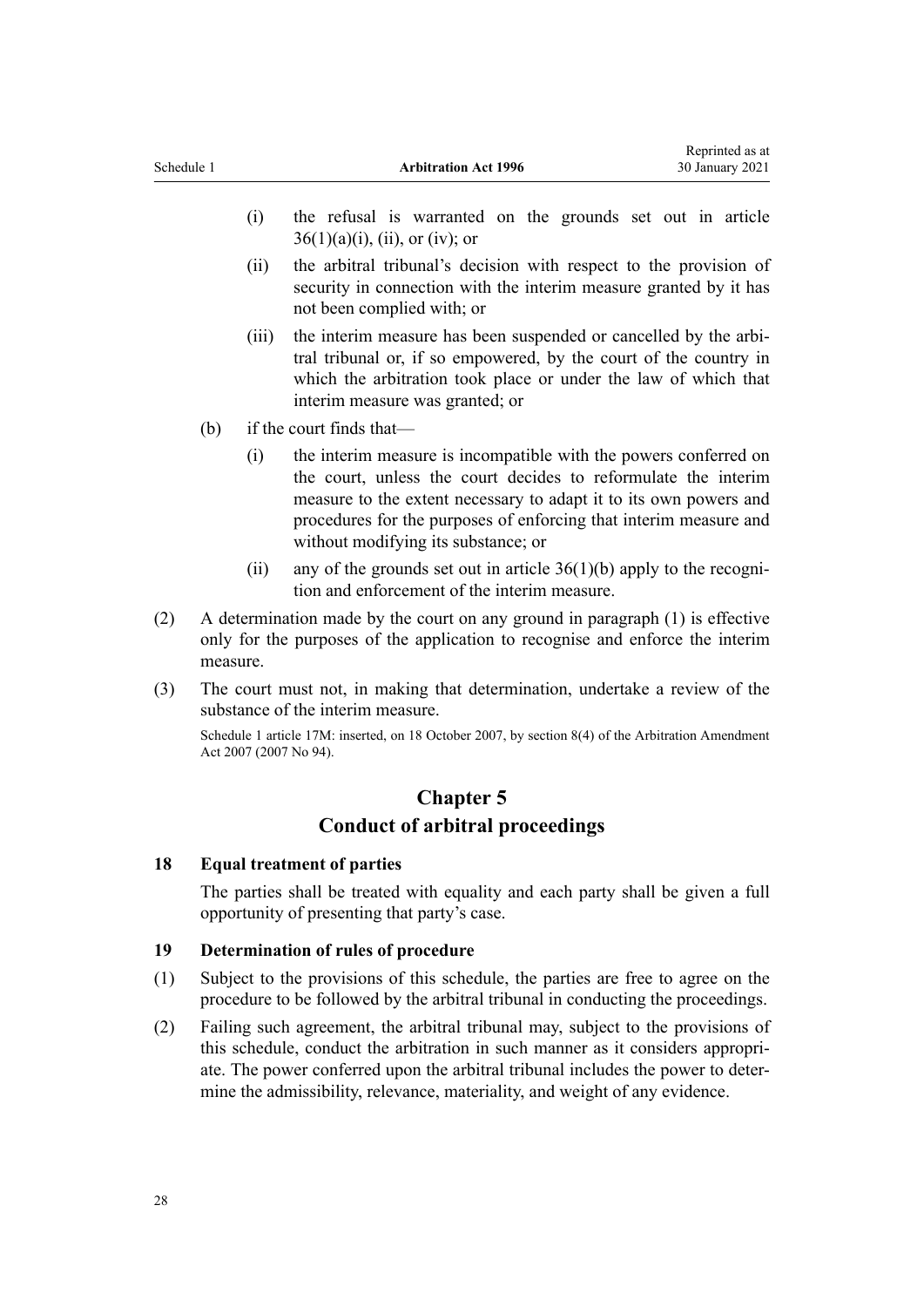<span id="page-28-0"></span>

| Reprinted as at |                             |            |
|-----------------|-----------------------------|------------|
| 30 January 2021 | <b>Arbitration Act 1996</b> | Schedule 1 |

(3) Every witness giving evidence, and every counsel or expert or other person appearing before an arbitral tribunal, shall have the same privileges and immunities as witnesses and counsel in proceedings before a court.

# **20 Place of arbitration**

- (1) The parties are free to agree on the place of arbitration. Failing such agreement, the place of arbitration shall be determined by the arbitral tribunal having regard to the circumstances of the case, including the convenience of the parties.
- (2) Notwithstanding the provisions of paragraph (1), the arbitral tribunal may, unless otherwise agreed by the parties, meet at any place it considers appropriate for consultation among its members, for hearing witnesses, experts or the parties, or for inspection of goods, other property, or documents.

# **21 Commencement of arbitral proceedings**

Unless otherwise agreed by the parties, the arbitral proceedings in respect of a particular dispute commence on the date on which a request for that dispute to be referred to arbitration is received by the respondent.

# **22 Language**

- (1) The parties are free to agree on the language or languages to be used in the arbitral proceedings. Failing such agreement, the arbitral tribunal shall determine the language or languages to be used in the proceedings. This agreement or determination, unless otherwise specified, shall apply to any written statement by a party, any hearing, and any award, decision, or other communication by the arbitral tribunal.
- (2) The arbitral tribunal may order that any documentary evidence shall be accompanied by a translation into the language or languages agreed upon by the parties or determined by the arbitral tribunal.

# **23 Statements of claim and defence**

- (1) Within the period of time agreed by the parties or determined by the arbitral tribunal, the claimant shall state the facts supporting the claim, the points at issue and the relief or remedy sought, and the respondent shall state the defence in respect of these particulars, unless the parties have otherwise agreed as to the required elements of such statements. The parties may submit with their statements all documents they consider to be relevant or may add a reference to the documents or other evidence they will submit.
- (2) Unless otherwise agreed by the parties, either party may amend or supplement the claim or defence during the course of the arbitral proceedings, unless the arbitral tribunal considers it inappropriate to allow such amendment having regard to the delay in making it.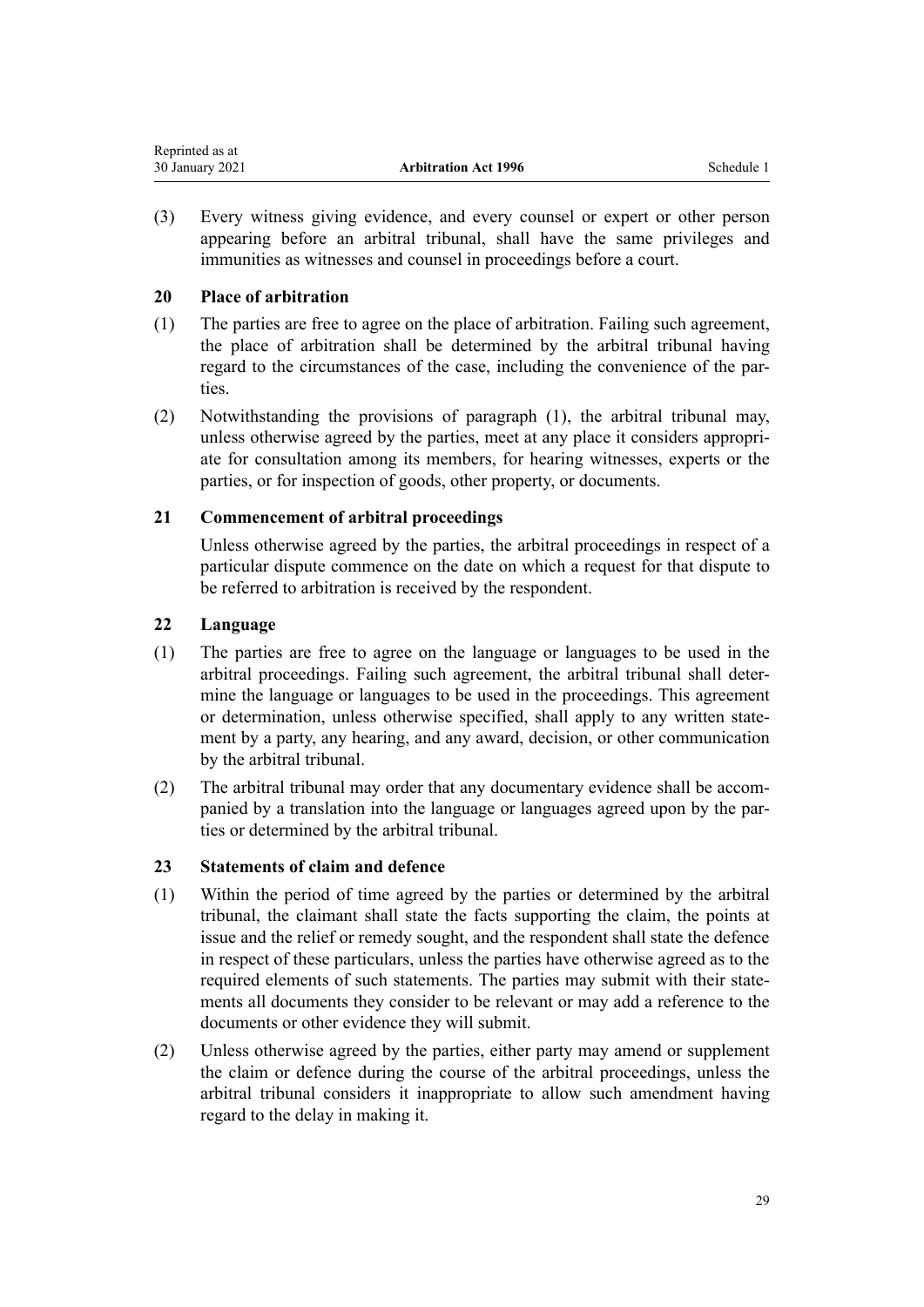## <span id="page-29-0"></span>**24 Hearings and written proceedings**

- (1) Subject to any contrary agreement by the parties, the arbitral tribunal shall decide whether to hold oral hearings for the presentation of evidence or for oral argument, or whether the proceedings shall be conducted on the basis of documents and other materials. However, unless the parties have agreed that no hearings shall be held, the arbitral tribunal shall hold such hearings at an appropriate stage of the proceedings, if so requested by a party.
- (2) The parties shall be given sufficient advance notice of any hearing and of any meeting of the arbitral tribunal for the purposes of inspection of goods, other property, or documents.
- (3) All statements, documents, or other information supplied to the arbitral tribunal by one party shall be communicated to the other party. Also, any expert report or evidentiary document on which the arbitral tribunal may rely in making its decision shall be communicated to the parties.
- (4) At any hearing or any meeting of the arbitral tribunal of which notice is required to be given under paragraph (2), or in any proceedings conducted on the basis of documents or other materials, the parties may appear or act in person or may be represented by any other person of their choice.

#### **25 Default of a party**

Unless otherwise agreed by the parties, if, without showing sufficient cause,—

- (a) the claimant fails to communicate the statement of claim in accordance with [article 23\(1\)](#page-28-0), the arbitral tribunal shall terminate the proceedings:
- (b) the respondent fails to communicate the statement of defence in accordance with [article 23\(1\)](#page-28-0), the arbitral tribunal shall continue the proceedings without treating such failure in itself as an admission of the claimant's allegations:
- (c) any party fails to appear at a hearing or to produce documentary evidence, the arbitral tribunal may continue the proceedings and make the award on the evidence before it:
- (d) the claimant fails to prosecute the claim, the arbitral tribunal may make an award dismissing the claim or give directions, with or without conditions, for the speedy determination of the claim.

#### **26 Expert appointed by arbitral tribunal**

- (1) Unless otherwise agreed by the parties, the arbitral tribunal—
	- (a) may appoint 1 or more experts to report to it on specific issues to be determined by the arbitral tribunal:
	- (b) may require a party to give the expert any relevant information or to produce, or to provide access to, any relevant documents, goods, or other property for the expert's inspection.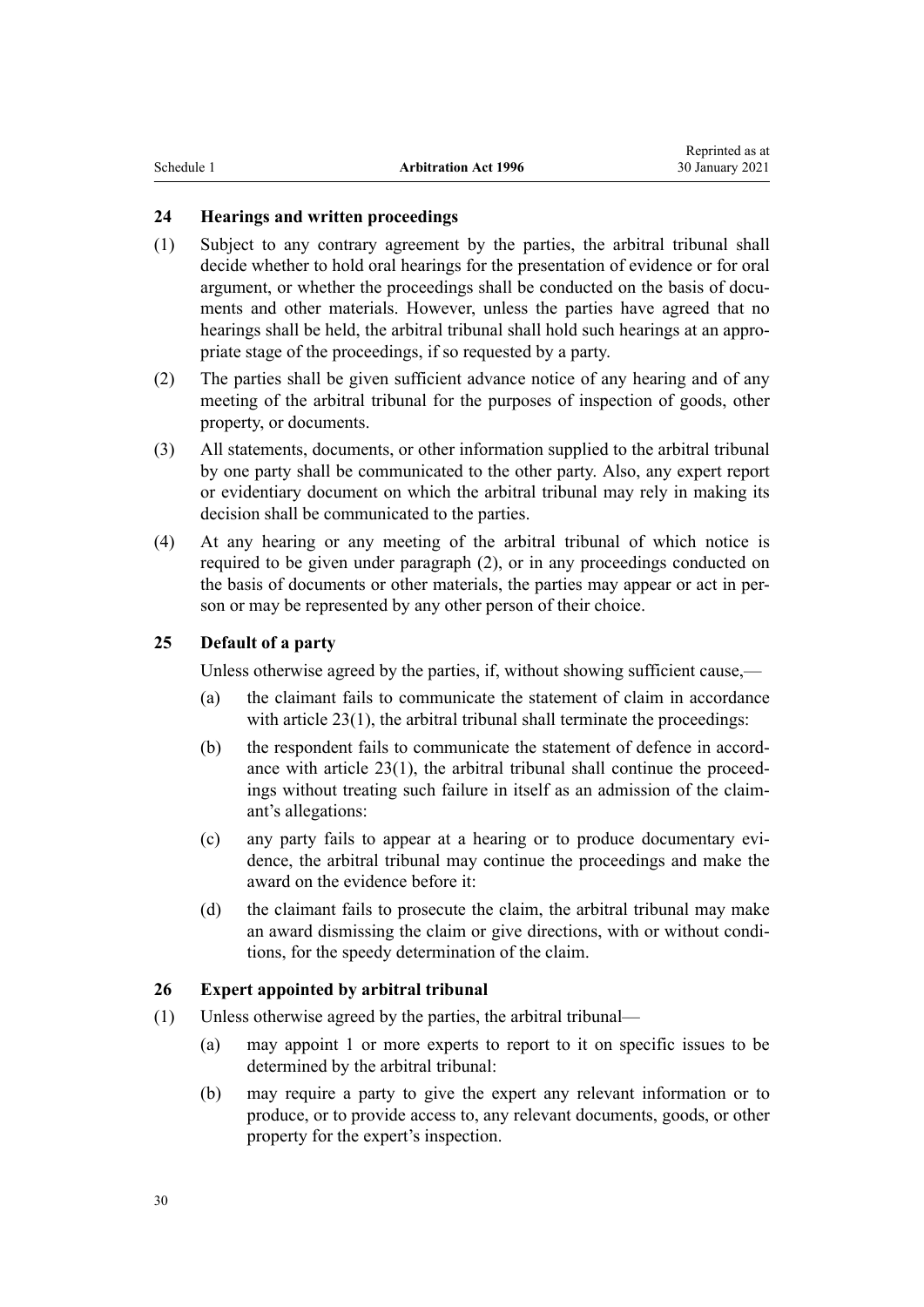| Reprinted as at |                             |            |
|-----------------|-----------------------------|------------|
| 30 January 2021 | <b>Arbitration Act 1996</b> | Schedule 1 |

(2) Unless otherwise agreed by the parties, if a party so requests or if the arbitral tribunal considers it necessary, the expert shall, after delivery of a written or oral report, participate in a hearing where the parties have the opportunity to put questions and to present expert witnesses in order to testify on the points at issue.

## **27 Court assistance in taking evidence**

<span id="page-30-0"></span>Representative as a set of the set of the set of the set of the set of the set of the set of the set of the set of the set of the set of the set of the set of the set of the set of the set of the set of the set of the set

- (1) The arbitral tribunal or a party with the approval of the arbitral tribunal may request from the court assistance in taking evidence. The court may execute the request within its competence and according to its rules on taking evidence.
- (2) For the purposes of paragraph  $(1)$ ,—
	- (a) the High Court may make an order of subpoena or the District Court may issue a witness summons to compel the attendance of a witness before an arbitral tribunal to give evidence or produce documents:
	- (b) the High Court or the District Court may order any witness to submit to examination on oath or affirmation before the arbitral tribunal, or before an officer of the court, or any other person for the use of the arbitral tribunal:
	- (c) the High Court or the District Court shall have, for the purpose of the arbitral proceedings, the same power as it has for the purpose of proceedings before that court to make an order for—
		- (i) the discovery of documents and interrogatories:
		- (ii) the issue of a commission or request for the taking of evidence out of the jurisdiction:
		- (iii) the detention, preservation, or inspection of any property or thing which is in issue in the arbitral proceedings and authorising for any of those purposes any person to enter upon any land or building in the possession of a party, or authorising any sample to be taken or any observation to be made or experiment to be tried which may be necessary or expedient for the purpose of obtaining full information or evidence.

Schedule 1 article 27(2)(a): amended, on 1 March 2017, by [section 261](http://legislation.govt.nz/pdflink.aspx?id=DLM6942680) of the District Court Act 2016 (2016 No 49).

Schedule 1 article 27(2)(b): amended, on 1 March 2017, by [section 261](http://legislation.govt.nz/pdflink.aspx?id=DLM6942680) of the District Court Act 2016 (2016 No 49).

Schedule 1 article 27(2)(c): amended, on 1 March 2017, by [section 261](http://legislation.govt.nz/pdflink.aspx?id=DLM6942680) of the District Court Act 2016 (2016 No 49).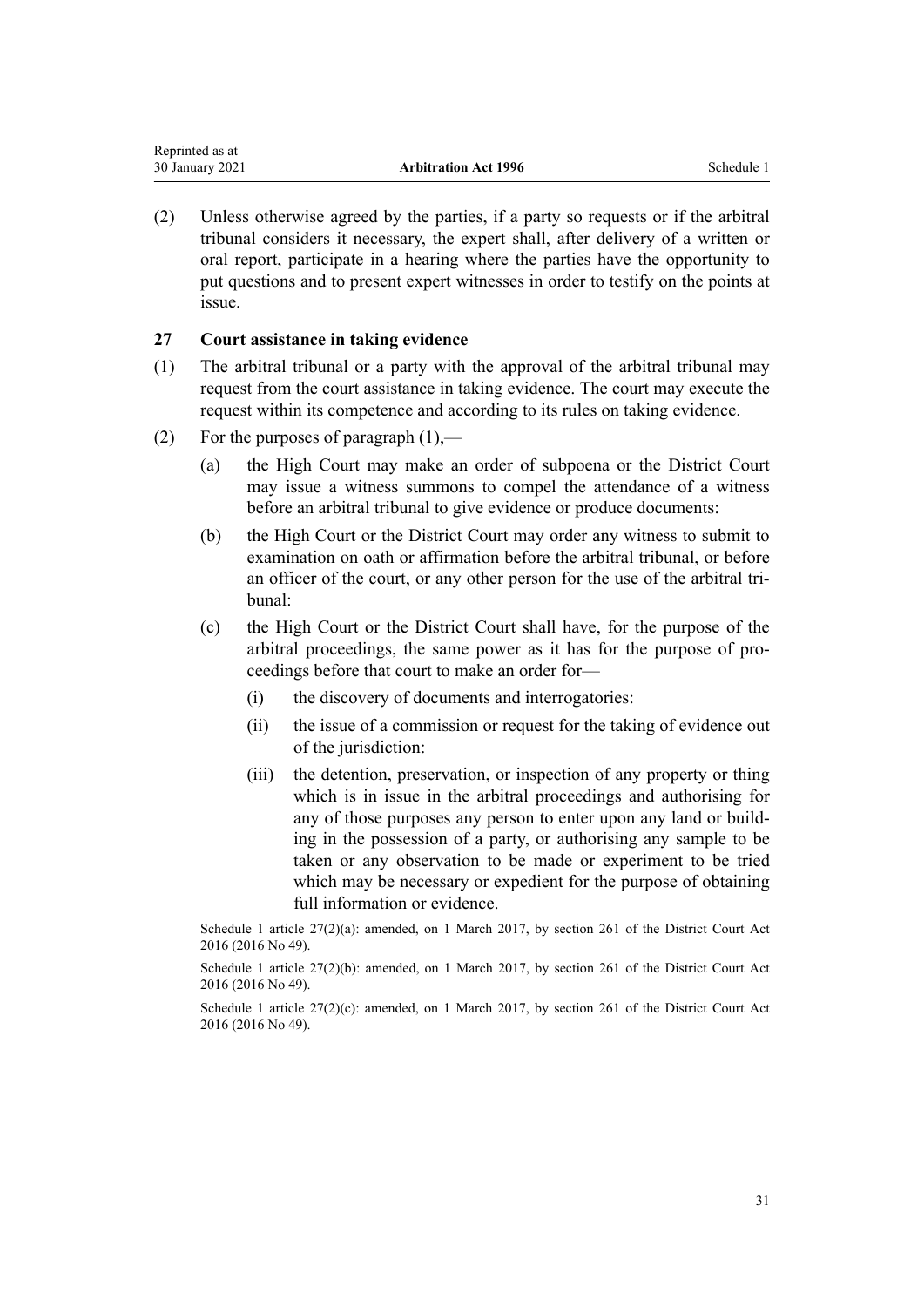# **Chapter 6**

# **Making of award and termination of proceedings**

## <span id="page-31-0"></span>**28 Rules applicable to substance of dispute**

- (1) The arbitral tribunal shall decide the dispute in accordance with such rules of law as are chosen by the parties as applicable to the substance of the dispute. Any designation of the law or legal system of a given State shall be construed, unless otherwise expressed, as directly referring to the substantive law of that State and not to its conflict of laws rules.
- (2) Failing any designation by the parties, the arbitral tribunal shall apply the law determined by the conflict of laws rules which it considers applicable.
- (3) The arbitral tribunal shall decide *ex aequo et bono* or as *amiable compositeur* (according to considerations of general justice and fairness) only if the parties have expressly authorised it to do so.
- (4) In all cases, the arbitral tribunal shall decide in accordance with the terms of any contract and shall take into account any usages of the trade applicable to the transaction.

## **29 Decision-making by panel of arbitrators**

In arbitral proceedings with more than 1 arbitrator, any decision of the arbitral tribunal shall be made, unless otherwise agreed by the parties, by a majority of all its members. However, questions of procedure may be decided by a presiding arbitrator, if so authorised by the parties or all members of the arbitral tribunal.

# **30 Settlement**

- (1) If, during arbitral proceedings, the parties settle the dispute, the arbitral tribunal shall terminate the proceedings and, if requested by the parties and not objected to by the arbitral tribunal, record the settlement in the form of an arbitral award on agreed terms.
- (2) An award on agreed terms shall be made in accordance with the provisions of article 31 and shall state that it is an award. Such an award has the same status and effect as any other award on the merits of the case.

# **31 Form and contents of award**

- (1) The award shall be made in writing and shall be signed by the arbitrator or arbitrators. In arbitral proceedings with more than 1 arbitrator, the signatures of the majority of all members of the arbitral tribunal shall suffice, provided that the reason for any omitted signature is stated.
- (2) The award shall state the reasons upon which it is based, unless the parties have agreed that no reasons are to be given or the award is an award on agreed terms under article 30.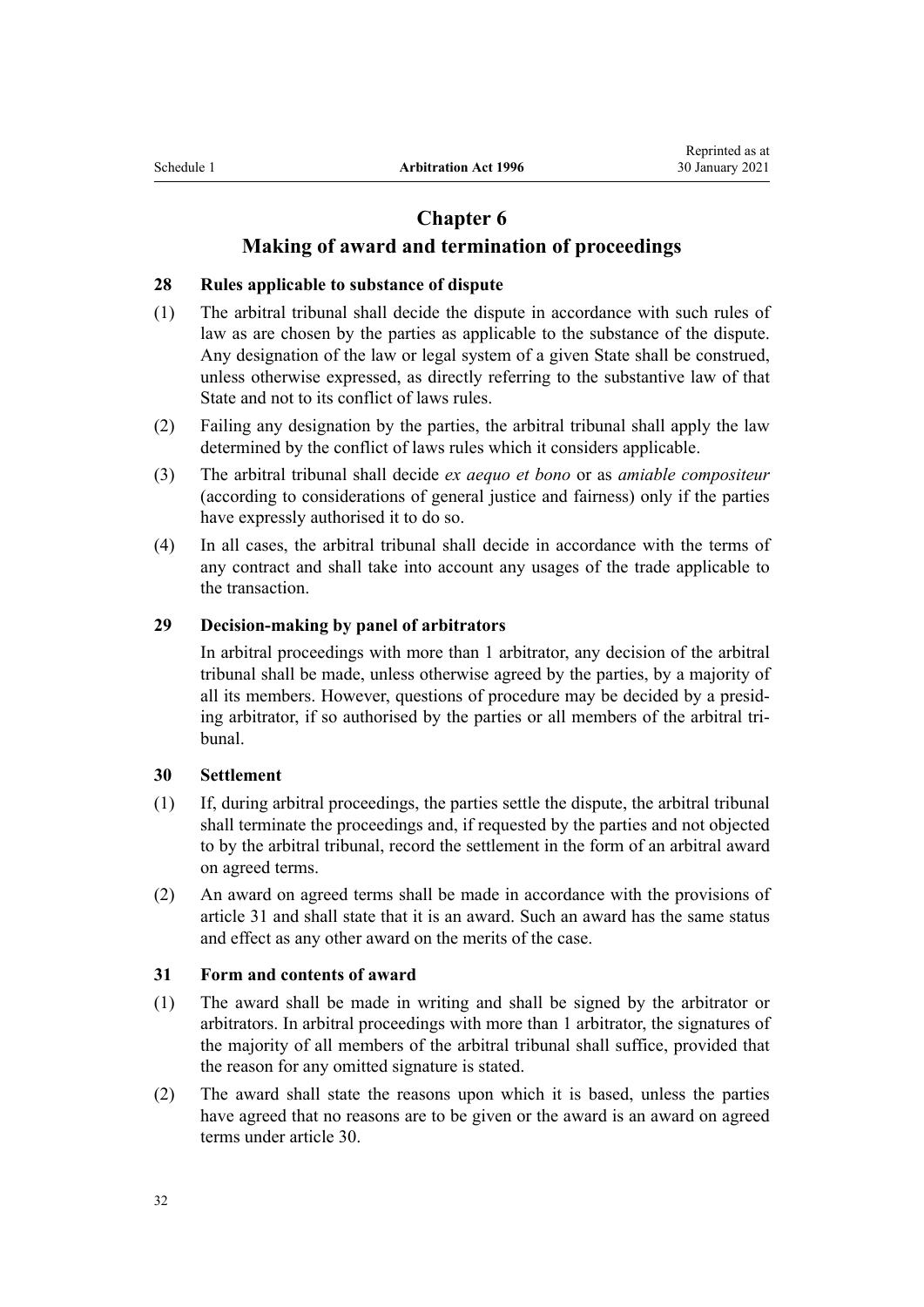<span id="page-32-0"></span>

| Reprinted as at |                             |            |
|-----------------|-----------------------------|------------|
| 30 January 2021 | <b>Arbitration Act 1996</b> | Schedule 1 |

- (3) The award shall state its date and the place of arbitration as determined in accordance with [article 20\(1\).](#page-28-0) The award shall be deemed to have been made at that place.
- (4) After the award is made, a copy signed by the arbitrators in accordance with paragraph (1) shall be delivered to each party.
- (5) Unless the arbitration agreement otherwise provides, or the award otherwise directs, a sum directed to be paid by an award shall carry interest as from the date of the award and at the same rate as a judgment debt.

# **32 Termination of proceedings**

- (1) The arbitral proceedings are terminated by the final award or by an order of the arbitral tribunal in accordance with paragraph (2).
- (2) The arbitral tribunal shall issue an order for the termination of the arbitral proceedings when—
	- (a) the claimant withdraws the claim, unless the respondent objects thereto and the arbitral tribunal recognises a legitimate interest on the respondent's part in obtaining a final settlement of the dispute:
	- (b) the parties agree on the termination of the proceedings:
	- (c) the arbitral tribunal finds that the continuation of the proceedings has for any other reason become unnecessary or impossible.
- (3) The mandate of the arbitral tribunal terminates with the termination of the arbitral proceedings, subject to the provisions of articles 33 and [34\(4\)](#page-33-0).
- (4) Unless otherwise agreed by the parties, the death of a party does not terminate the arbitral proceedings or the authority of the arbitral tribunal.
- (5) Paragraph (4) does not affect any rule of law or enactment under which the death of a person extinguishes a cause of action.

# **33 Correction and interpretation of award; additional award**

- (1) Within 30 days of receipt of the award, unless another period of time has been agreed upon by the parties,—
	- (a) a party, with notice to the other party, may request the arbitral tribunal to correct in the award any errors in computation, any clerical or typographical errors, or any errors of similar nature:
	- (b) if so agreed by the parties, a party, with notice to the other party, may request the arbitral tribunal to give an interpretation of a specific point or part of the award.

If the arbitral tribunal considers the request to be justified, it shall make the correction or give the interpretation within 30 days of receipt of the request. The interpretation shall form part of the award.

(2) The arbitral tribunal may correct any error of the type referred to in paragraph (1)(a) on its own initiative within 30 days of the date of the award.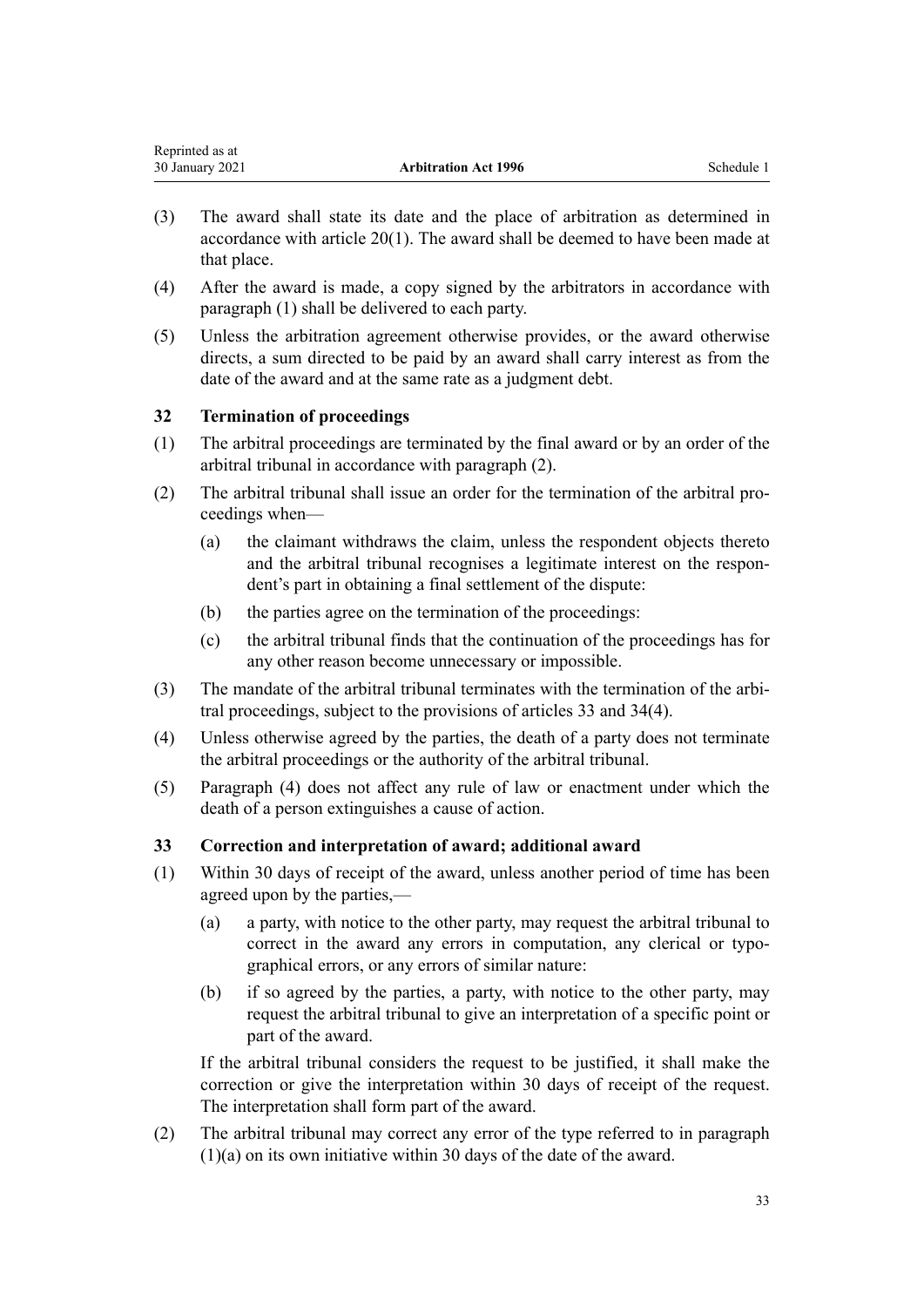<span id="page-33-0"></span>

| Schedule 1 | <b>Arbitration Act 1996</b> | <i>respective as at</i><br>30 January 2021 |
|------------|-----------------------------|--------------------------------------------|
|            |                             |                                            |

Reprinted as at

- (3) Unless otherwise agreed by the parties, a party, with notice to the other party, may request, within 30 days of receipt of the award, the arbitral tribunal to make an additional award as to claims presented in the arbitral proceedings but omitted from the award. If the arbitral tribunal considers the request to be justified, it shall make the additional award within 60 days.
- (4) The arbitral tribunal may extend, if necessary, the period of time within which it shall make a correction, interpretation, or an additional award under paragraphs  $(1)$  or  $(3)$ .
- (5) The provisions of [article 31](#page-31-0) shall apply to a correction or interpretation of the award or to an additional award.

# **Chapter 7 Recourse against award**

## **34 Application for setting aside as exclusive recourse against arbitral award**

- (1) Recourse to a court against an arbitral award may be made only by an application for setting aside in accordance with paragraphs (2) and (3).
- (2) An arbitral award may be set aside by the High Court only if—
	- (a) the party making the application furnishes proof that—
		- (i) a party to the arbitration agreement was under some incapacity, or the said agreement is not valid under the law to which the parties have subjected it, or, failing any indication on that question, under the law of New Zealand; or
		- (ii) the party making the application was not given proper notice of the appointment of an arbitrator or of the arbitral proceedings or was otherwise unable to present that party's case; or
		- (iii) the award deals with a dispute not contemplated by or not falling within the terms of the submission to arbitration, or contains decisions on matters beyond the scope of the submission to arbitration, provided that, if the decisions on matters submitted to arbitration can be separated from those not so submitted, only that part of the award which contains decisions on matters not submitted to arbitration may be set aside; or
		- (iv) the composition of the arbitral tribunal or the arbitral procedure was not in accordance with the agreement of the parties, unless such agreement was in conflict with a provision of this Act from which the parties cannot derogate, or, failing such agreement, was not in accordance with this Act; or
	- (b) the High Court finds that—
		- (i) the subject matter of the dispute is not capable of settlement by arbitration under the law of New Zealand; or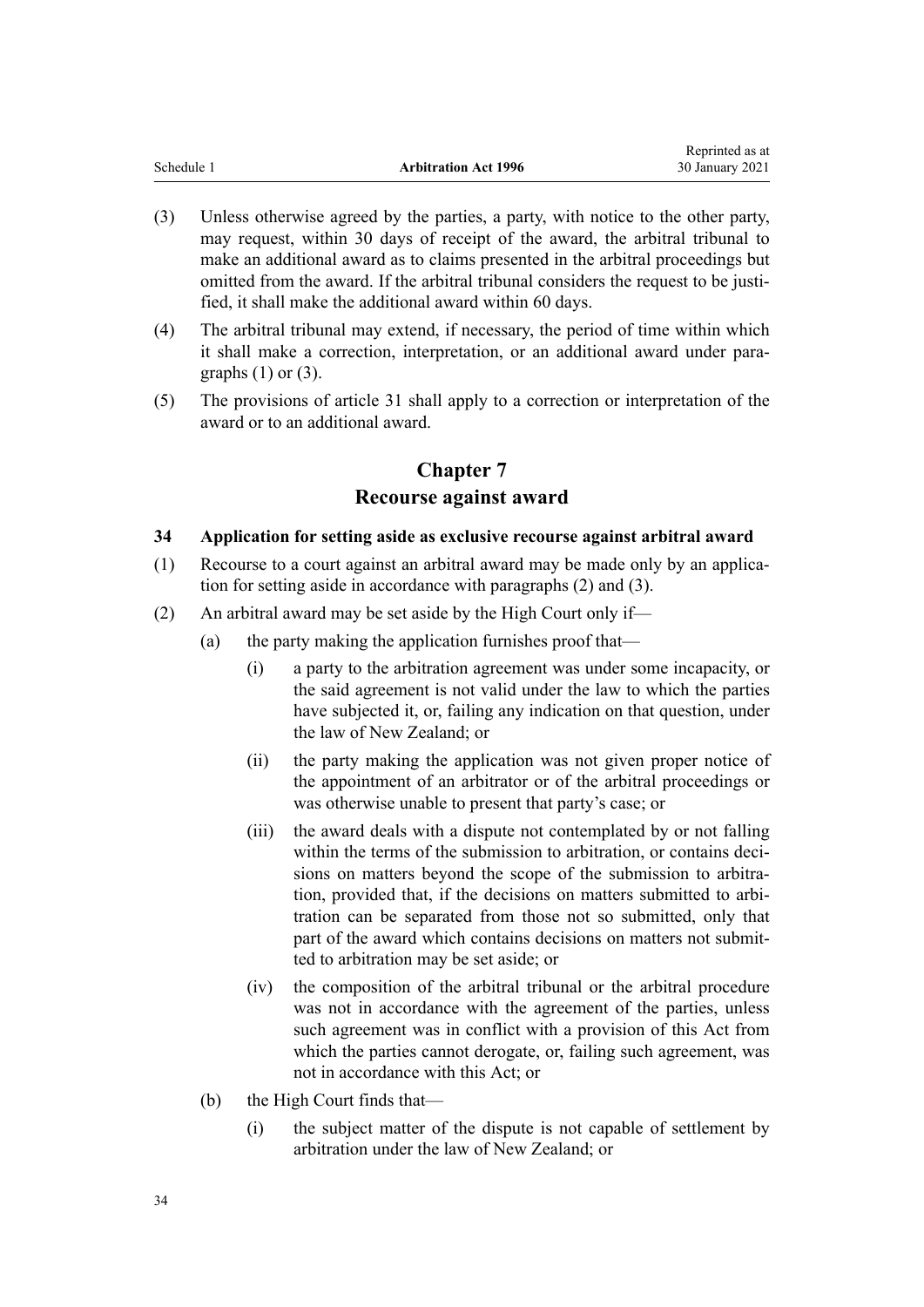(ii) the award is in conflict with the public policy of New Zealand.

- <span id="page-34-0"></span>(3) An application for setting aside may not be made after 3 months have elapsed from the date on which the party making that application had received the award or, if a request had been made under [article 33](#page-32-0), from the date on which that request had been disposed of by the arbitral tribunal. This paragraph does not apply to an application for setting aside on the ground that the award was induced or affected by fraud or corruption.
- (4) The High Court, when asked to set aside an award, may, where appropriate and so requested by a party, suspend the setting aside proceedings for a period of time determined by it in order to give the arbitral tribunal an opportunity to resume the arbitral proceedings or to take such other action as in the arbitral tribunal's opinion will eliminate the grounds for setting aside.
- (5) Where an application is made to set aside an award, the High Court may order that any money made payable by the award shall be brought into court or otherwise secured pending the determination of the application.
- (6) For the avoidance of doubt, and without limiting the generality of paragraph  $(2)(b)(ii)$ , it is hereby declared that an award is in conflict with the public policy of New Zealand if—
	- (a) the making of the award was induced or affected by fraud or corruption; or
	- (b) a breach of the rules of natural justice occurred—
		- (i) during the arbitral proceedings; or
		- (ii) in connection with the making of the award.

Schedule 1 article  $34(2)(a)(iv)$ : replaced, on 8 May 2019, by [section 4\(2\)](http://legislation.govt.nz/pdflink.aspx?id=DLM7153613) of the Arbitration Amendment Act 2019 (2019 No 14).

# **Chapter 8 Recognition and enforcement of awards**

# **35 Recognition and enforcement**

- (1) An arbitral award, irrespective of the country in which it was made,—
	- (a) must be recognised as binding; and
	- (b) on application in writing to a court, must be enforced by entry as a judgment in terms of the award, or by action, subject to the provisions of this article and of [article 36.](#page-35-0)
- (2) The party relying on an award or applying for its enforcement must supply—
	- (a) the duly authenticated original award or a duly certified copy of the award; and
	- (b) if the arbitration agreement is recorded in writing, the original arbitration agreement or a duly certified copy of the agreement; and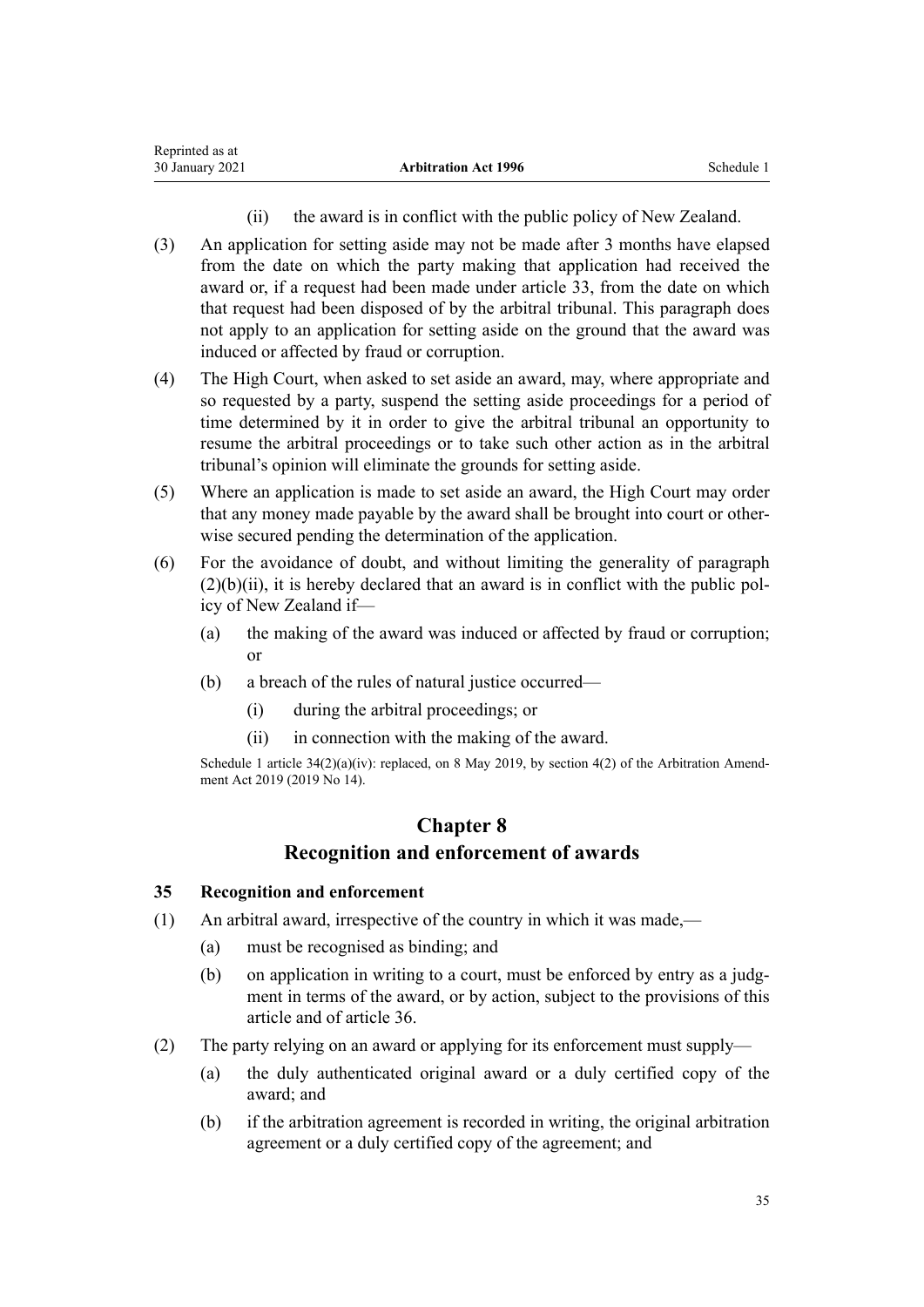- <span id="page-35-0"></span>(c) if the award or agreement is not made in the English language, a duly certified translation into the English language of either or both documents.
- (3) For the purposes of this article, **court** means—
	- (a) the High Court; or
	- (b) the District Court in any case where the amount of any money made payable by the award does not exceed the amount to which the jurisdiction of the District Court is limited in civil cases.

Schedule 1 article 35: substituted, on 18 October 2007, by [section 8\(5\)](http://legislation.govt.nz/pdflink.aspx?id=DLM970225) of the Arbitration Amendment Act 2007 (2007 No 94).

Schedule 1 article 35(3)(b): amended, on 1 March 2017, by [section 261](http://legislation.govt.nz/pdflink.aspx?id=DLM6942680) of the District Court Act 2016 (2016 No 49).

#### **36 Grounds for refusing recognition or enforcement**

- (1) Recognition or enforcement of an arbitral award, irrespective of the country in which it was made, may be refused only—
	- (a) at the request of the party against whom it is invoked, if that party furnishes to the court where recognition or enforcement is sought proof that—
		- (i) a party to the arbitration agreement was under some incapacity; or the said agreement is not valid under the law to which the parties have subjected it or, failing any indication on that question, under the law of the country where the award was made; or
		- (ii) the party against whom the award is invoked was not given proper notice of the appointment of an arbitrator or of the arbitral proceedings or was otherwise unable to present that party's case; or
		- (iii) the award deals with a dispute not contemplated by or not falling within the terms of the submission to arbitration, or it contains decisions on matters beyond the scope of the submission to arbitration, provided that, if the decisions on matters submitted to arbitration can be separated from those not so submitted, that part of the award which contains decisions on matters submitted to arbitration may be recognised and enforced; or
		- (iv) the composition of the arbitral tribunal or the arbitral procedure was not in accordance with the agreement of the parties or, failing such agreement, was not in accordance with the law of the country where the arbitration took place; or
		- (v) the award has not yet become binding on the parties or has been set aside or suspended by a court of the country in which, or under the law of which, that award was made; or
	- (b) if the court finds that—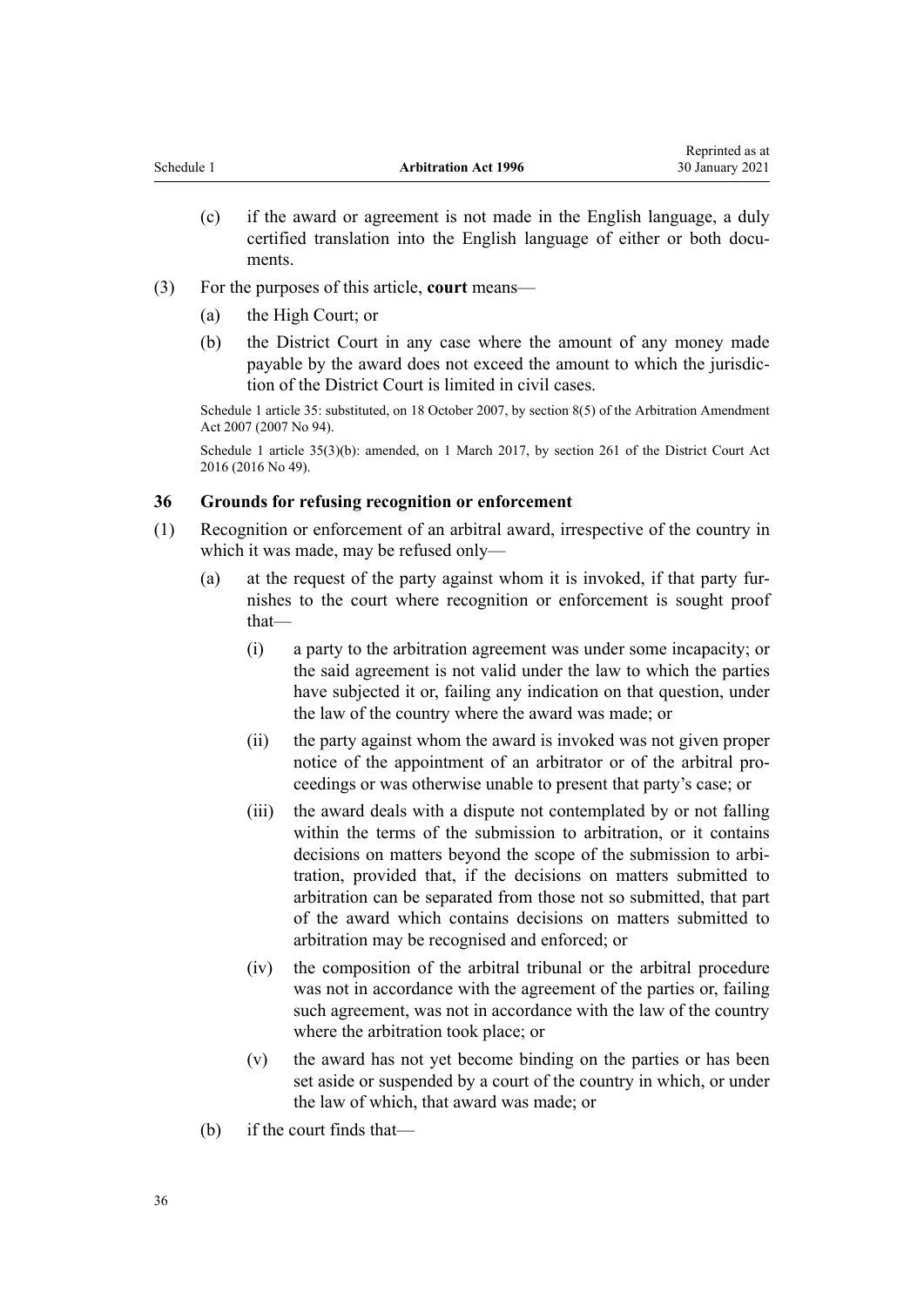- (i) the subject matter of the dispute is not capable of settlement by arbitration under the law of New Zealand; or
- (ii) the recognition or enforcement of the award would be contrary to the public policy of New Zealand.
- (2) If an application for setting aside or suspension of an award has been made to a court referred to in paragraph  $(1)(a)(v)$ , the court where recognition or enforcement is sought may, if it considers it proper, adjourn its decision and may also, on the application of the party claiming recognition or enforcement of the award, order the other party to provide appropriate security.
- (3) For the avoidance of doubt, and without limiting the generality of paragraph  $(1)(b)(ii)$ , it is hereby declared that an award is contrary to the public policy of New Zealand if—
	- (a) the making of the award was induced or affected by fraud or corruption; or
	- (b) a breach of the rules of natural justice occurred—
		- (i) during the arbitral proceedings; or
		- (ii) in connection with the making of the award.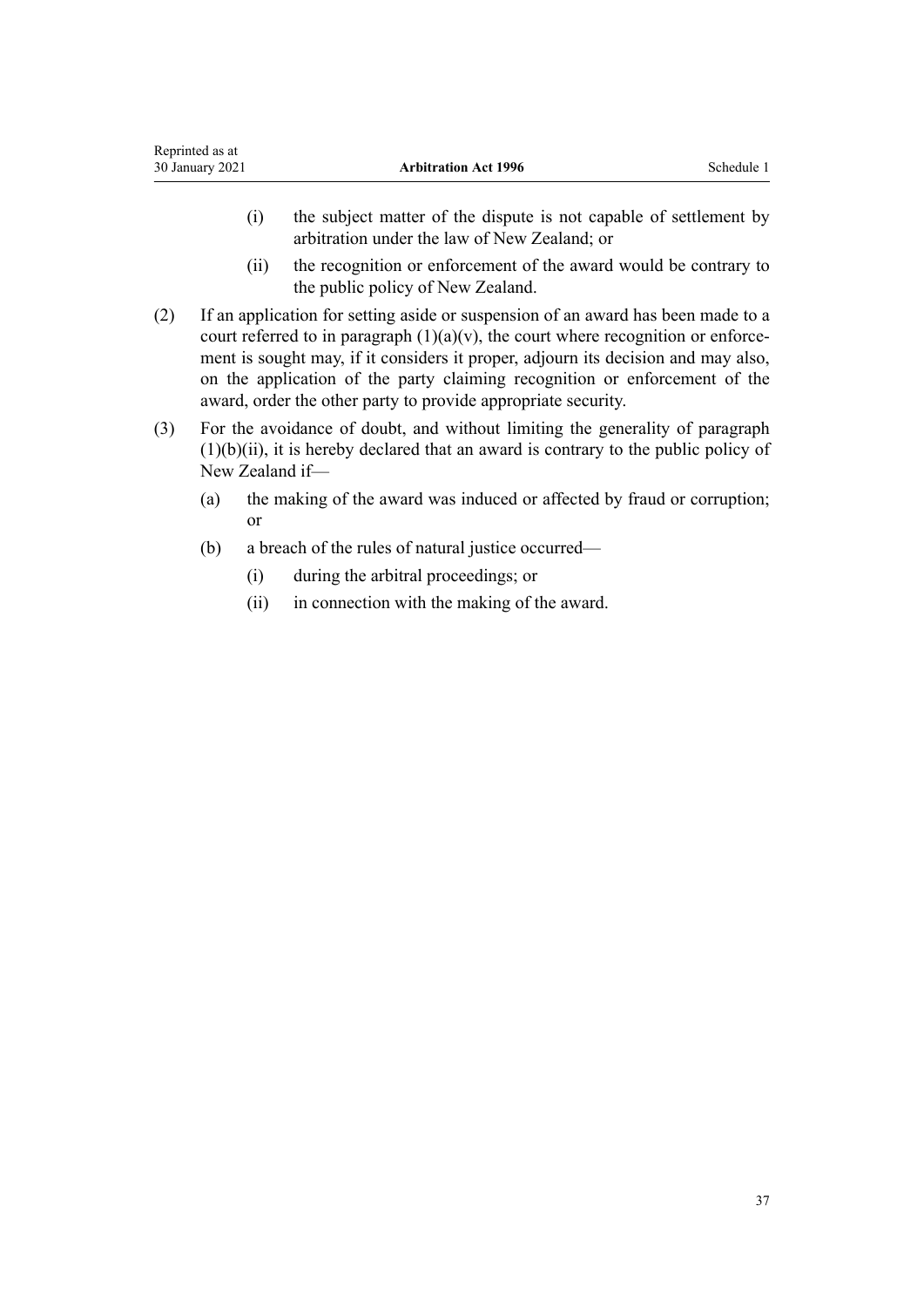# <span id="page-37-0"></span>**Schedule 2 Additional optional rules applying to arbitration**

[ss 6, 7, 8,](#page-4-0) [11](#page-5-0)

 $\mathbf{p}$ 

#### **Contents**

[*This table is not part of the additional optional rules applying to arbitration and is included for convenience*].

|                |                                                          | rage |
|----------------|----------------------------------------------------------|------|
|                | Default appointment of arbitrators                       | 38   |
| 2              | Consolidation of arbitral proceedings                    | 38   |
| $\overline{3}$ | Powers relating to conduct of arbitral proceedings       | 40   |
| $\overline{4}$ | Determination of preliminary point of law by court       | 41   |
| 5              | Appeals on questions of law                              | 41   |
| 6              | Costs and expenses of an arbitration                     | 43   |
|                | Extension of time for commencing arbitration proceedings | 44   |
|                |                                                          |      |

## **1 Default appointment of arbitrators**

- (1) For the purposes of [article 11](#page-18-0) of Schedule 1, the parties shall be taken as having agreed on the procedure for appointing the arbitrator or arbitrators set out in subclauses (2) and (3), unless the parties agree otherwise.
- (2) In an arbitration with 3 arbitrators and 2 parties, each party shall appoint 1 arbitrator, and the 2 arbitrators thus appointed shall appoint the third arbitrator.
- (3) In an arbitration with—
	- (a) a sole arbitrator; or
	- (b) 2 or 4 or more arbitrators; or
	- (c) 3 arbitrators and more than 2 parties,—

the parties shall agree on the person or persons to be appointed as arbitrator.

- (4) *[Repealed]*
- (5) *[Repealed]*

Schedule 2 clause 1(1): amended, on 8 May 2019, by [section 5\(1\)](http://legislation.govt.nz/pdflink.aspx?id=LMS182761) of the Arbitration Amendment Act 2019 (2019 No 14).

Schedule 2 clause 1(4): repealed, on 8 May 2019, by [section 5\(2\)](http://legislation.govt.nz/pdflink.aspx?id=LMS182761) of the Arbitration Amendment Act 2019 (2019 No 14).

Schedule 2 clause 1(5): repealed, on 8 May 2019, by [section 5\(2\)](http://legislation.govt.nz/pdflink.aspx?id=LMS182761) of the Arbitration Amendment Act 2019 (2019 No 14).

#### **2 Consolidation of arbitral proceedings**

- (1) Where arbitral proceedings all have the same arbitral tribunal,—
	- (a) the arbitral tribunal may, on the application of at least 1 party in each of the arbitral proceedings, order—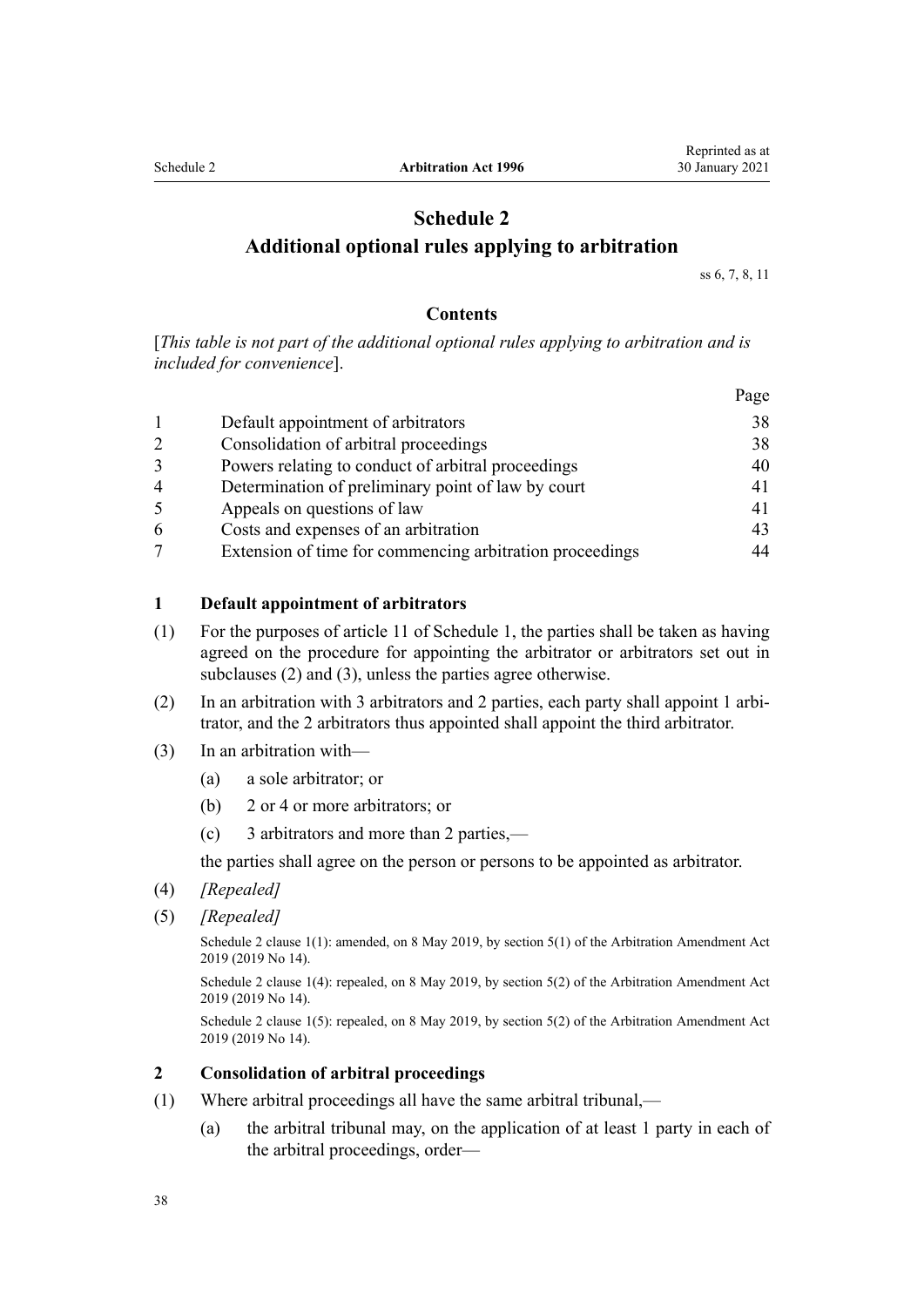|     |                                                                         |       | those proceedings to be consonanced on sach terms as the aroman<br>tribunal thinks just; or                                                                                                                                                                                                                                 |
|-----|-------------------------------------------------------------------------|-------|-----------------------------------------------------------------------------------------------------------------------------------------------------------------------------------------------------------------------------------------------------------------------------------------------------------------------------|
|     |                                                                         | (ii)  | those proceedings to be heard at the same time, or one immedi-<br>ately after the other; or                                                                                                                                                                                                                                 |
|     |                                                                         | (iii) | any of those proceedings to be stayed until after the determination<br>of any other of them:                                                                                                                                                                                                                                |
|     | (b)                                                                     |       | if an application has been made to the arbitral tribunal under paragraph<br>(a) and the arbitral tribunal refuses or fails to make an order under that<br>paragraph, the High Court may, on application by a party in any of the<br>proceedings, make any such order as could have been made by the arbi-<br>tral tribunal. |
| (2) | Where arbitral proceedings do not all have the same arbitral tribunal,— |       |                                                                                                                                                                                                                                                                                                                             |
| (a) |                                                                         |       | the arbitral tribunal for any one of the arbitral proceedings may, on the<br>application of a party in the proceedings, provisionally order—                                                                                                                                                                                |
|     |                                                                         | (i)   | the proceedings to be consolidated with other arbitral proceedings<br>on such terms as the arbitral tribunal thinks just; or                                                                                                                                                                                                |
|     |                                                                         | (11)  | the proceedings to be heard at the same time as other arbitral pro-                                                                                                                                                                                                                                                         |

30 January 2021 **Arbitration Act 1996** Schedule 2

Reprinted as at

(ii) the proceedings to be heard at the same time as other arbitral proceedings, or one immediately after the other; or

(i) those proceedings to be consolidated on such terms as the arbitral

- (iii) any of those proceedings to be stayed until after the determination of any other of them:
- (b) an order ceases to be provisional when consistent provisional orders have been made for all of the arbitral proceedings concerned:
- (c) the arbitral tribunals may communicate with each other for the purpose of conferring on the desirability of making orders under this subclause and of deciding on the terms of any such order:
- (d) if a provisional order is made for at least one of the arbitral proceedings concerned, but the arbitral tribunal for another of the proceedings refuses or fails to make such an order (having received an application from a party to make such an order), the High Court may, on application by a party in any of the proceedings, make an order or orders that could have been made under this subclause:
- (e) if inconsistent provisional orders are made for the arbitral proceedings, the High Court may, on application by a party in any of the proceedings, alter the orders to make them consistent.
- (3) When arbitral proceedings are to be consolidated under subclause (2), the arbitral tribunal for the consolidated proceedings shall be that agreed on for the purpose by all the parties to the individual proceedings, but, failing such an agreement, the High Court may appoint an arbitral tribunal for the consolidated proceedings.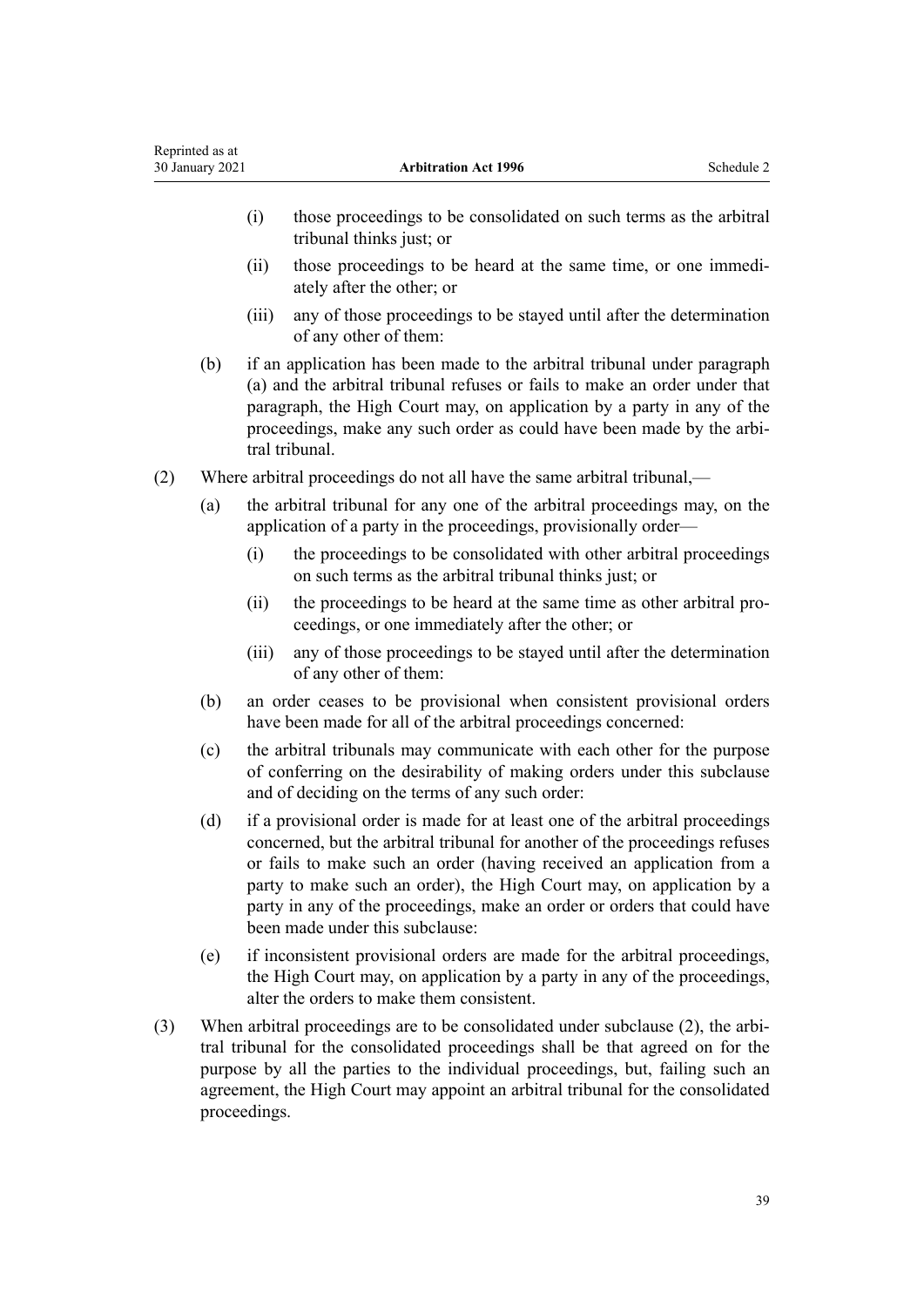- <span id="page-39-0"></span>(4) An order or a provisional order may not be made under this clause unless it appears—
	- (a) that some common question of law or fact arises in all of the arbitral proceedings; or

Reprinted as at

- (b) that the rights to relief claimed in all of the proceedings are in respect of, or arise out of, the same transaction or series of transactions; or
- (c) that for some other reason it is desirable to make the order or provisional order.
- (5) Any proceedings before an arbitral tribunal for the purposes of this clause shall be treated as part of the arbitral proceedings concerned.
- (6) Arbitral proceedings may be commenced or continued, although an application to consolidate them is pending under subclause (1) or (2) and although a provisional order has been made in relation to them under subclause (2).
- (7) Subclauses (1) and (2) apply in relation to arbitral proceedings whether or not all or any of the parties are common to some or all of the proceedings.
- (8) There shall be no appeal from any decision of the High Court under this clause.
- (9) Nothing in this clause prevents the parties to 2 or more arbitral proceedings from agreeing to consolidate those proceedings and taking such steps as are necessary to effect that consolidation.

# **3 Powers relating to conduct of arbitral proceedings**

- (1) For the purposes of [article 19](#page-27-0) of Schedule 1, and unless the parties agree otherwise, the parties shall be taken as having agreed that the powers conferred upon the arbitral tribunal include the power to—
	- (a) adopt inquisitorial processes:
	- (b) draw on its own knowledge and expertise:
	- (c) order the provision of further particulars in a statement of claim or statement of defence:
	- (d) order the giving of security for costs:
	- (e) fix and amend time limits within which various steps in the arbitral proceedings must be completed:
	- (f) order the discovery and production of documents or materials within the possession or power of a party:
	- (g) order the answering of interrogatories:
	- (h) order that any evidence be given orally or by affidavit or otherwise:
	- (i) order that any evidence be given on oath or affirmation:
	- (j) order any party to do all such other things during the arbitral proceedings as may reasonably be needed to enable an award to be made properly and efficiently: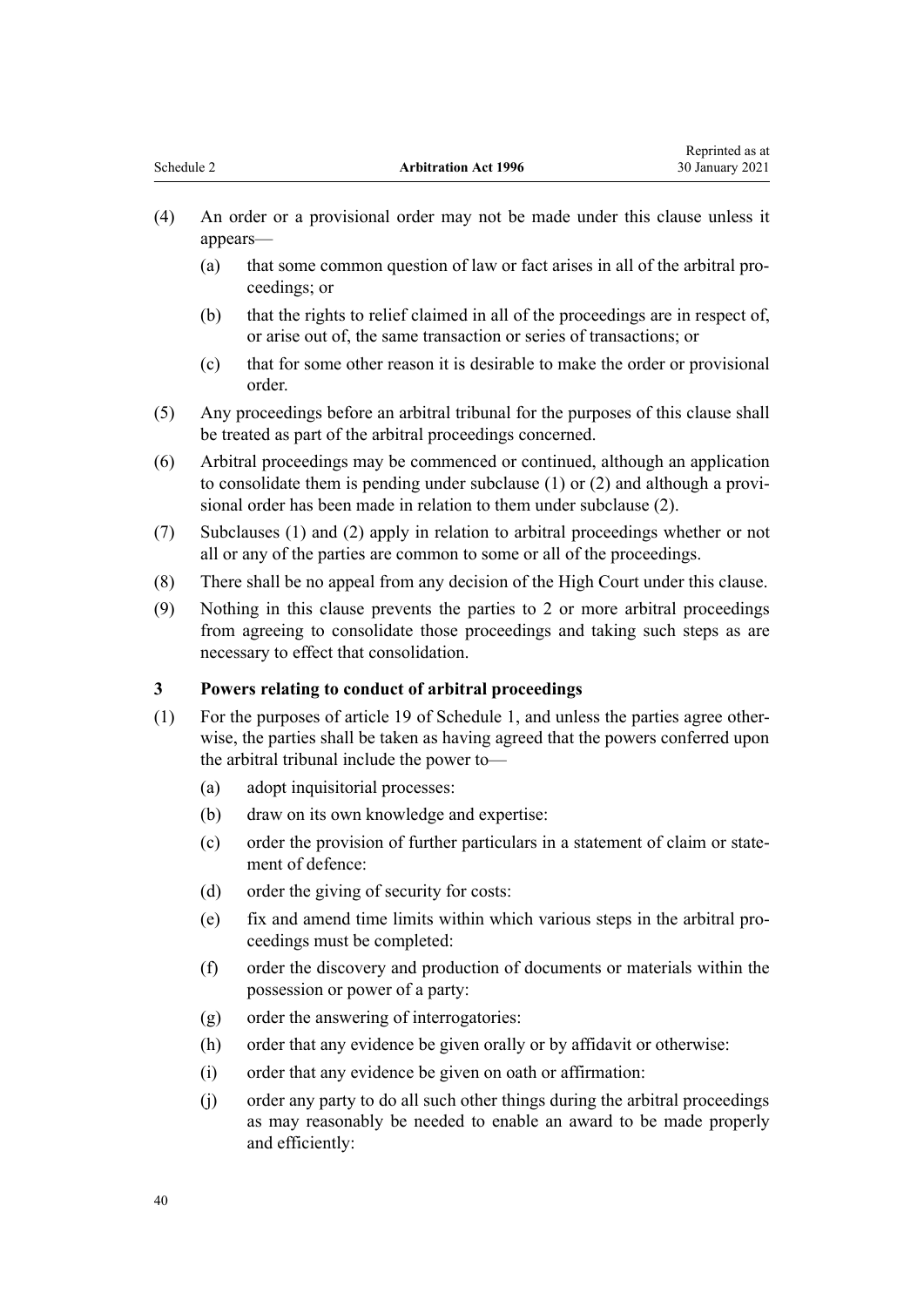- (k) make an interim, interlocutory or partial award.
- <span id="page-40-0"></span>(2) Notwithstanding anything in [article 5](#page-17-0) of Schedule 1, the arbitral tribunal, or a party with the approval of the arbitral tribunal, may request from the court assistance in the exercise of any power conferred on the arbitral tribunal under subclause (1).
- (3) If a request is made under subclause (2), the High Court or the District Court shall have, for the purposes of the arbitral proceedings, the same power to make an order for the doing of any thing which the arbitral tribunal is empowered to order under subclause (1) as it would have in civil proceedings before that court.

Schedule 2 clause 3(3): amended, on 1 March 2017, by [section 261](http://legislation.govt.nz/pdflink.aspx?id=DLM6942680) of the District Court Act 2016 (2016 No 49).

# **4 Determination of preliminary point of law by court**

- (1) Notwithstanding anything in [article 5](#page-17-0) of Schedule 1, on an application to the High Court by any party—
	- (a) with the consent of the arbitral tribunal; or
	- (b) with the consent of every other party,—

the High Court shall have jurisdiction to determine any question of law arising in the course of the arbitration.

- (2) The High Court shall not entertain an application under subclause  $(1)(a)$  with respect to any question of law unless it is satisfied that the determination of the question of law concerned—
	- (a) might produce substantial savings in costs to the parties; and
	- (b) might, having regard to all the circumstances, substantially affect the rights of 1 or more of the parties.
- (3) With the leave of the High Court, any party may, within 1 month from the date of any determination of the High Court, under this clause or within such further time as that court may allow, appeal from that determination to the Court of Appeal.
- (4) If the High Court refuses to grant leave to appeal under subclause (3), the Court of Appeal may grant special leave to appeal.

## **5 Appeals on questions of law**

- (1) Notwithstanding anything in [articles 5](#page-17-0) or [34](#page-33-0) of Schedule 1, any party may appeal to the High Court on any question of law arising out of an award—
	- (a) if the parties have so agreed before the making of that award; or
	- (b) with the consent of every other party given after the making of that award; or
	- (c) with the leave of the High Court.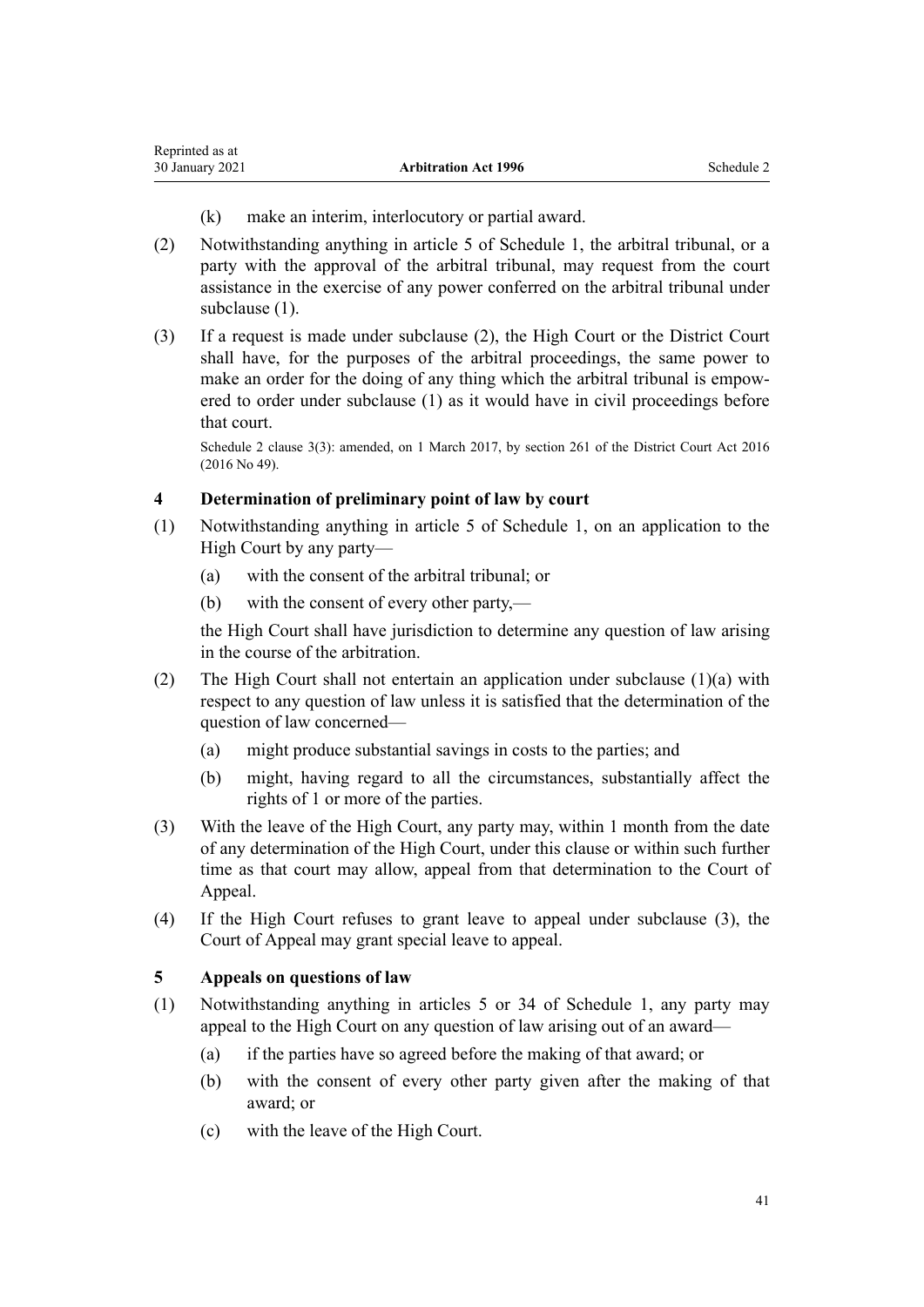| Schedule 2 | <b>Arbitration Act 1996</b> | 30 January 2021 |
|------------|-----------------------------|-----------------|
|            |                             |                 |

Reprinted as at

- (2) The High Court shall not grant leave under subclause (1)(c) unless it considers that, having regard to all the circumstances, the determination of the question of law concerned could substantially affect the rights of 1 or more of the parties.
- (3) The High Court may grant leave under subclause  $(1)(c)$  on such conditions as it sees fit.
- (4) On the determination of an appeal under this clause, the High Court may, by order,—
	- (a) confirm, vary, or set aside the award; or
	- (b) remit the award, together with the High Court's opinion on the question of law which was the subject of the appeal, to the arbitral tribunal for reconsideration or, where a new arbitral tribunal has been appointed, to that arbitral tribunal for consideration,—

and, where the award is remitted under paragraph (b), the arbitral tribunal shall, unless the order otherwise directs, make the award not later than 3 months after the date of the order.

- (5) With the leave of the High Court, any party may appeal to the Court of Appeal from any refusal of the High Court to grant leave or from any determination of the High Court under this clause.
- (6) If the High Court refuses to grant leave to appeal under subclause (5), the Court of Appeal may grant special leave to appeal.
- (7) Where the award of an arbitral tribunal is varied on an appeal under this clause, the award as varied shall have effect (except for the purposes of this clause) as if it were the award of the arbitral tribunal; and the party relying on the award or applying for its enforcement under [article 35\(2\)](#page-34-0) of Schedule 1 shall supply the duly authenticated original order of the High Court varying the award or a duly certified copy.
- (8) [Article 34\(3\) and \(4\)](#page-33-0) of Schedule 1 apply to an appeal under this clause as they do to an application for the setting aside of an award under that article.
- (9) For the purposes of [article 36](#page-35-0) of Schedule 1,—
	- (a) an appeal under this clause shall be treated as an application for the setting aside of an award; and
	- (b) an award which has been remitted by the High Court under subclause (4)(b) to the original or a new arbitral tribunal shall be treated as an award which has been suspended.
- (10) For the purposes of this clause, **question of law**
	- (a) includes an error of law that involves an incorrect interpretation of the applicable law (whether or not the error appears on the record of the decision); but
	- (b) does not include any question as to whether—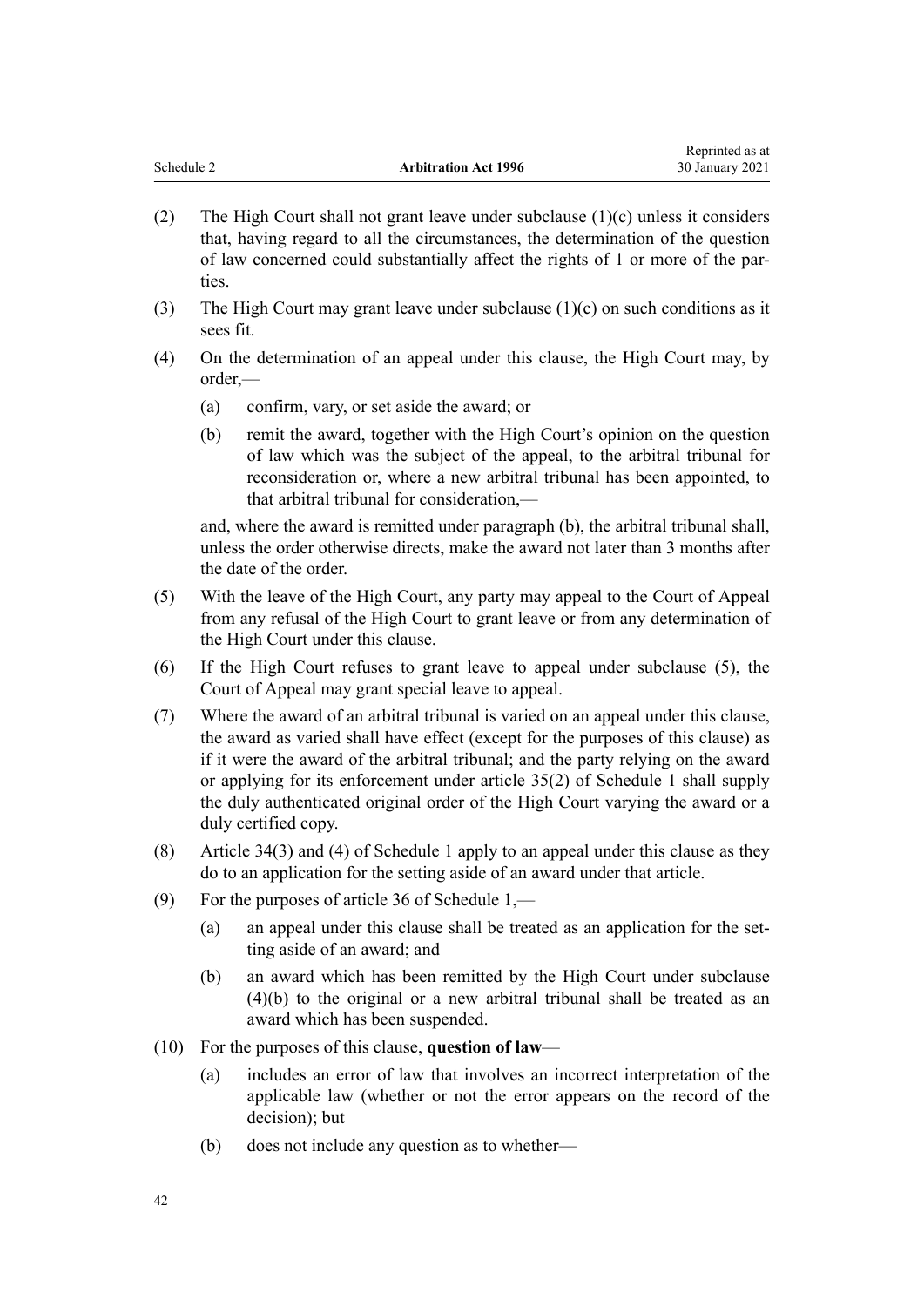- <span id="page-42-0"></span>(i) the award or any part of the award was supported by any evidence or any sufficient or substantial evidence; and
- (ii) the arbitral tribunal drew the correct factual inferences from the relevant primary facts.

Schedule 2 clause 5(10): added, on 18 October 2007, by [section 9](http://legislation.govt.nz/pdflink.aspx?id=DLM970260) of the Arbitration Amendment Act 2007 (2007 No 94).

## **6 Costs and expenses of an arbitration**

- (1) Unless the parties agree otherwise,—
	- (a) the costs and expenses of an arbitration, being the legal and other expenses of the parties, the fees and expenses of the arbitral tribunal, and any other expenses related to the arbitration shall be as fixed and allocated by the arbitral tribunal in its award under [article 31](#page-32-0) of Schedule 1, or any additional award under [article 33\(3\)](#page-32-0) of Schedule 1; or
	- (b) in the absence of an award or additional award fixing and allocating the costs and expenses of the arbitration, each party shall be responsible for the legal and other expenses of that party and for an equal share of the fees and expenses of the arbitral tribunal and any other expenses relating to the arbitration.
- (2) Unless the parties agree otherwise, the parties shall be taken as having agreed that,—
	- (a) if a party makes an offer to another party to settle the dispute or part of the dispute and the offer is not accepted and the award of the arbitral tribunal is no more favourable to the other party than was the offer, the arbitral tribunal, in fixing and allocating the costs and expenses of the arbitration, may take the fact of the offer into account in awarding costs and expenses in respect of the period from the making of the offer to the making of the award; and
	- (b) the fact that an offer to settle has been made shall not be communicated to the arbitral tribunal until it has made a final determination of all aspects of the dispute other than the fixing and allocation of costs and expenses.
- (3) Where an award or additional award made by an arbitral tribunal fixes or allocates the costs and expenses of the arbitration, or both, the High Court may, on the application of a party, if satisfied that the amount or the allocation of those costs and expenses is unreasonable in all the circumstances, make an order varying their amount or allocation, or both. The arbitral tribunal is entitled to appear and be heard on any application under this subclause.
- (4) Where—
	- (a) an arbitral tribunal refuses to deliver its award before the payment of its fees and expenses; and
	- (b) an application has been made under subclause (3),—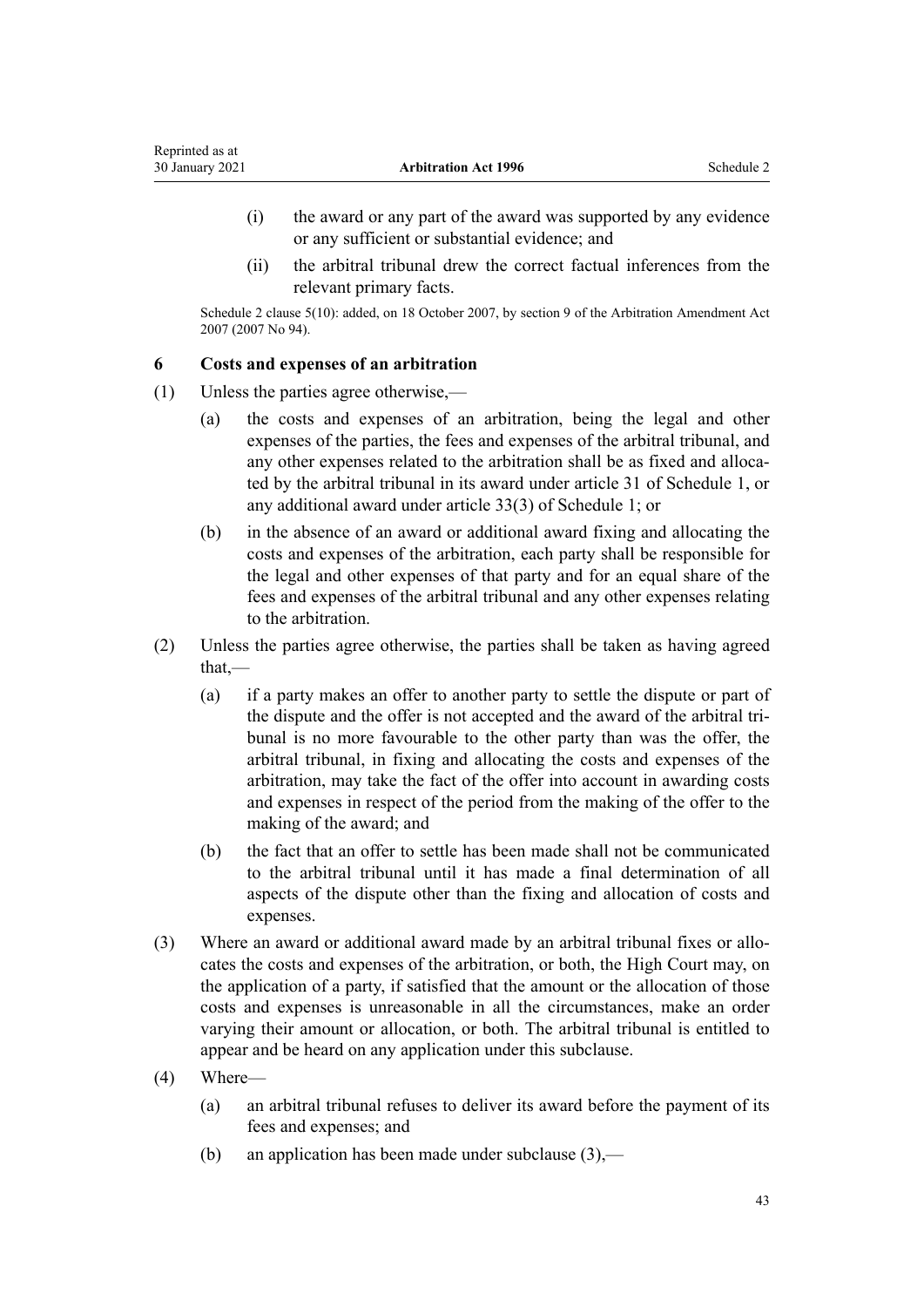<span id="page-43-0"></span>the High Court may order the arbitral tribunal to release the award on such conditions as the court sees fit.

- (5) An application may not be made under subclause (3) after 3 months have elapsed from the date on which the party making the application received any award or additional award fixing and allocating the costs and expenses of the arbitration.
- (6) There shall be no appeal from any decision of the High Court under this clause.

#### **7 Extension of time for commencing arbitration proceedings**

- (1) Where an arbitration agreement provides that no arbitral proceedings are to be commenced unless steps have been taken to commence the proceedings within the time specified in the agreement, the High Court or the District Court, as the case may be, may, notwithstanding that the specified time has expired, extend the time for such period as it thinks fit, if, in its opinion, undue hardship would otherwise be caused to the parties.
- (2) An extension may be subject to any such conditions as the justice of the case may require.

Schedule 2 clause 7(1): amended, on 1 March 2017, by [section 261](http://legislation.govt.nz/pdflink.aspx?id=DLM6942680) of the District Court Act 2016 (2016 No 49).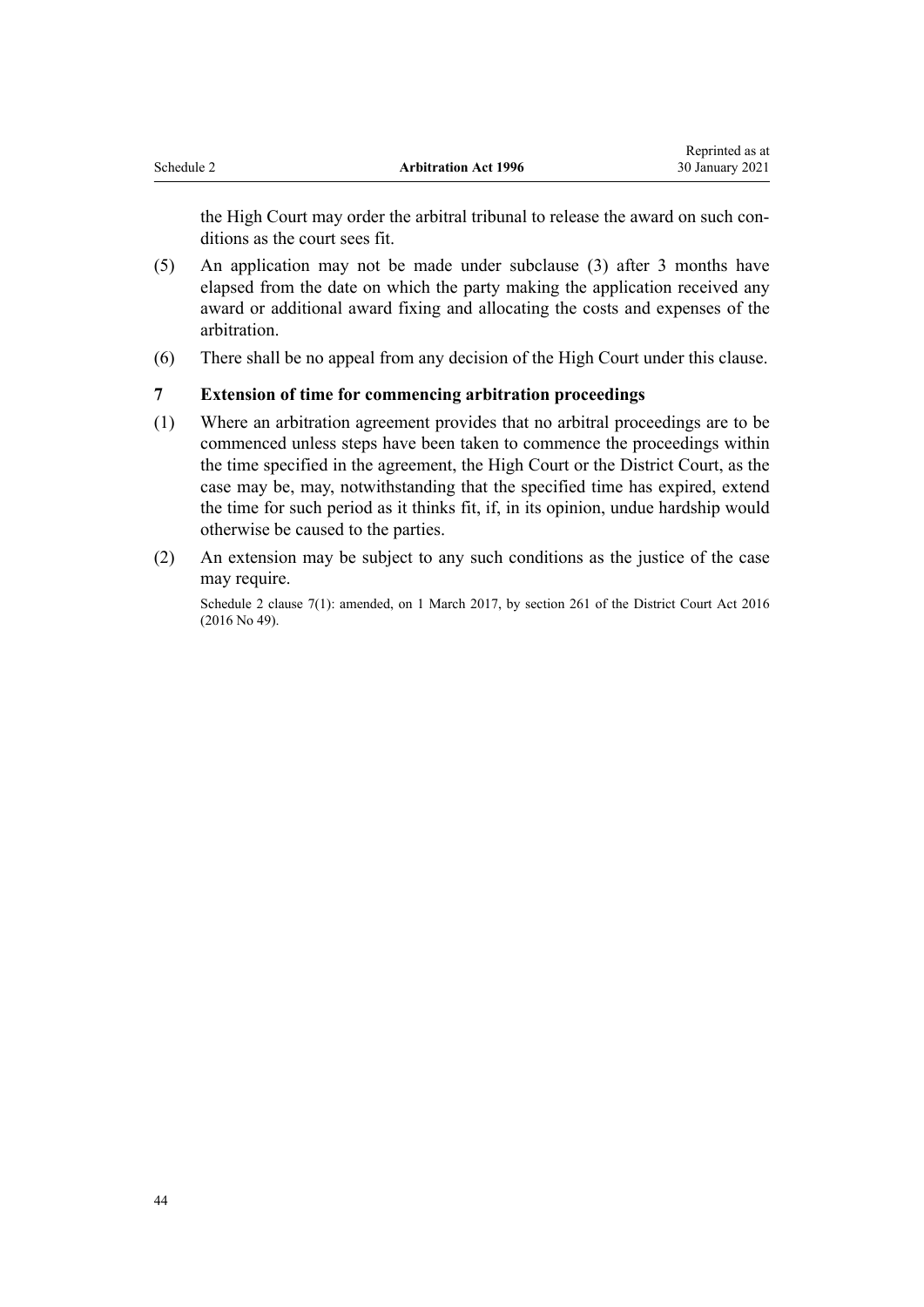# <span id="page-44-0"></span>**Schedule 3 Treaties relating to arbitration**

[s 5](#page-3-0)

# **Protocol on Arbitration Clauses**

#### *[Opened for signature at Geneva on 24 September 1923]*

THE undersigned, being duly authorised, declare that they accept, on behalf of the countries which they represent, the following provisions:

1. Each of the Contracting States recognises the validity of an agreement whether relating to existing or future differences between parties subject respectively to the jurisdiction of different Contracting States by which the parties to a contract agree to submit to arbitration all or any differences that may arise in connection with such contract relating to commercial matters or to any other matter capable of settlement by arbitration, whether or not the arbitration is to take place in a country to whose jurisdiction none of the parties is subject.

Each Contracting State reserves the right to limit the obligation mentioned above to contracts which are considered as commercial under its national law. Any Contracting State which avails itself of this right will notify the Secretary-General of the League of Nations, in order that the other Contracting States may be so informed.

2. The arbitral procedure, including the constitution of the arbitral tribunal, shall be governed by the will of the parties and by the law of the country in whose territory the arbitration takes place.

The Contracting States agree to facilitate all steps in the procedure which require to be taken in their own territories, in accordance with the provisions of their law governing arbitral procedure applicable to existing differences.

- 3. Each Contracting State undertakes to ensure the execution by its authorities and in accordance with the provisions of its national laws of arbitral awards made in its own territory under the preceding articles.
- 4. The tribunals of the Contracting Parties, on being seized of a dispute regarding a contract made between persons to whom Article 1 applies and including an arbitration agreement, whether referring to present or future differences, which is valid in virtue of the said article and capable of being carried into effect, shall refer the parties on the application of either of them to the decision of the arbitrators.

Such reference shall not prejudice the competence of the judicial tribunals in case the agreement or the arbitration cannot proceed or become inoperative.

5. The present protocol, which shall remain open for signature by all States, shall be ratified. The ratifications shall be deposited as soon as possible with the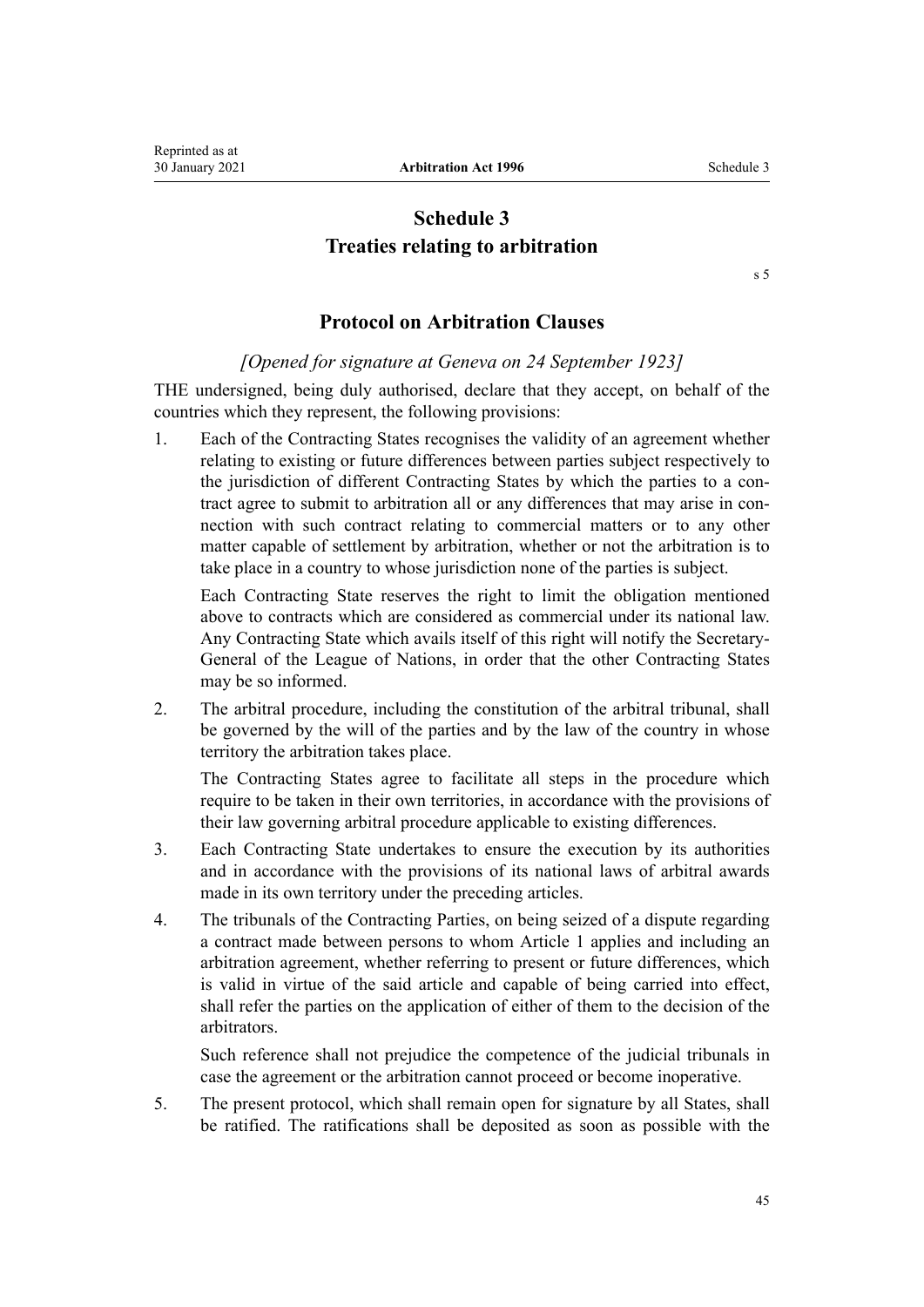Secretary-General of the League of Nations, who shall notify such deposit to all the signatory States.

Reprinted as at

- 6. The present protocol shall come into force as soon as 2 ratifications have been deposited. Thereafter it will take effect, in the case of each Contracting State, 1 month after the notification by the Secretary-General of the deposit of its ratification.
- 7. The present protocol may be denounced by any Contracting State on giving one year's notice. Denunciation shall be effected by a notification addressed to the Secretary-General of the League, who will immediately transmit copies of such notification to all the other signatory States and inform them of the date on which it was received. The denunciation shall take effect one year after the date on which it was notified to the Secretary-General, and shall operate only in respect of the notifying State.
- 8. The Contracting States may declare that their acceptance of the present protocol does not include any or all of the under-mentioned territories—that is to say, their colonies, overseas possessions or territories, protectorates, or the territories over which they exercise a mandate.

The said States may subsequently adhere separately on behalf of any territory thus excluded. The Secretary-General of the League of Nations shall be informed as soon as possible of such adhesions. He shall notify such adhesions to all signatory States. They will take effect one month after the notification by the Secretary-General to all signatory States.

The Contracting States may also denounce the protocol separately on behalf of any of the territories referred to above. Article 7 applies to such denunciation.

# **Convention on the Execution of Foreign Arbitral Awards**

*[Opened for signature at Geneva on 26 September 1927]*

# Article 1

IN the territories of any High Contracting Party to which the present convention applies, an arbitral award made in pursuance of an agreement, whether relating to existing or future differences (hereinafter called "a submission to arbitration") covered by the Protocol on Arbitration Clauses, opened at Geneva on September 24th, 1923, shall be recognised as binding and shall be enforced in accordance with the rules of the procedure of the territory where the award is relied upon, provided that the said award has been made in a territory of one of the High Contracting Parties to which the present convention applies and between persons who are subject to the jurisdiction of one of the High Contracting Parties.

To obtain such recognition or enforcement, it shall, further, be necessary—

(a) That the award has been made in pursuance of a submission to arbitration which is valid under the law applicable thereto: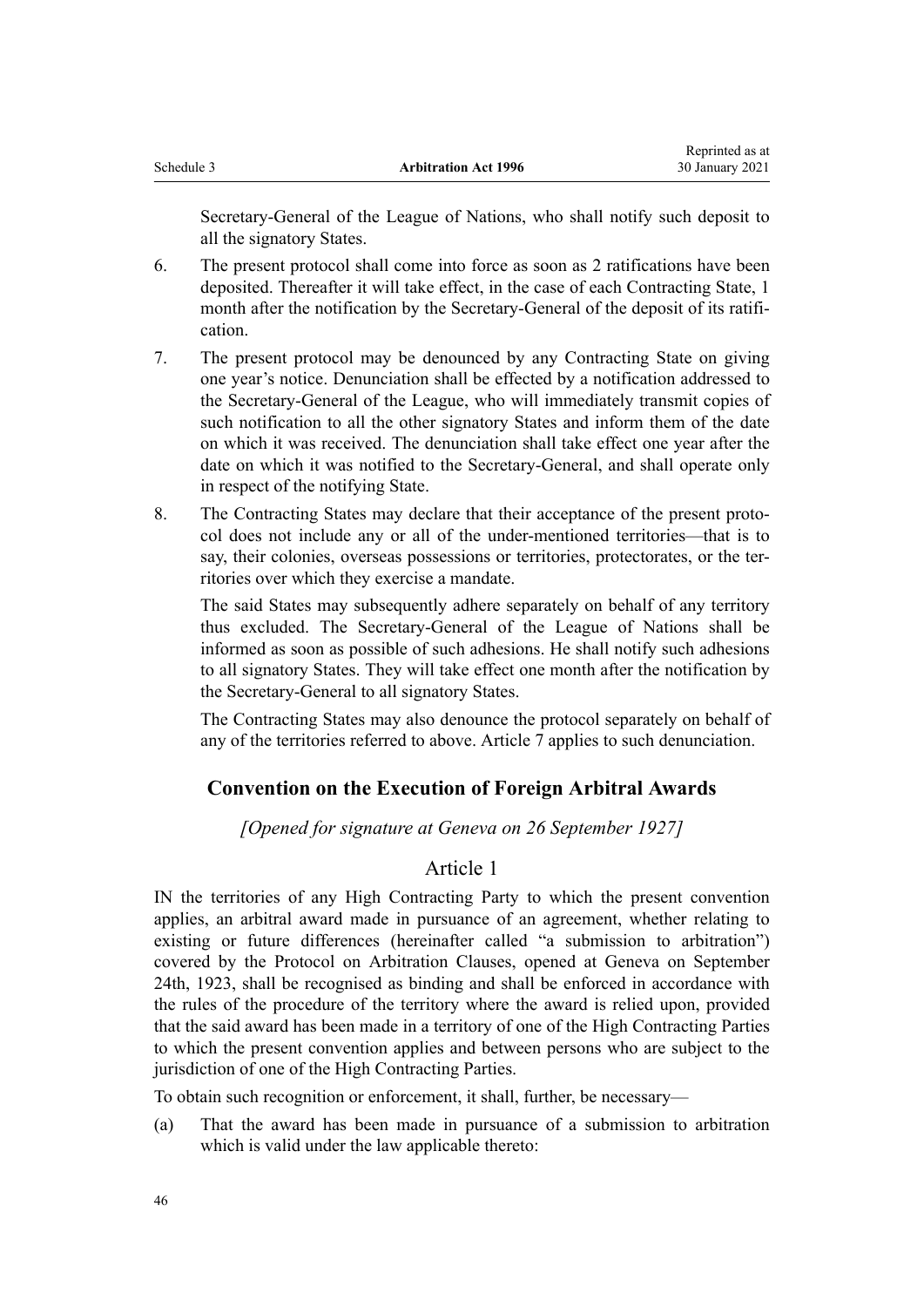| Reprinted as at |                             |            |
|-----------------|-----------------------------|------------|
| 30 January 2021 | <b>Arbitration Act 1996</b> | Schedule 3 |

- (b) That the subject matter of the award is capable of settlement by arbitration under the law of the country in which the award is sought to be relied upon:
- (c) That the award has been made by the arbitral tribunal provided for in the submission to arbitration, or constituted in the manner agreed upon by the parties and in conformity with the law governing the arbitration procedure:
- (d) That the award has become final in the country in which it has been made, in the sense that it will not be considered as such if it is open to *opposition, appel* or *pourvoi en cassation* (in the countries where such forms of procedure exist) or if it is proved that any proceedings for the purpose of contesting the validity of the award are pending:
- (e) That the recognition or enforcement of the award is not contrary to the public policy or to the principles of the law of the country in which it is sought to be relied upon.

# Article 2

Even if the conditions laid down in Article 1 hereof are fulfilled, recognition and enforcement of the award shall be refused if the Court is satisfied—

- (a) That the award has been annulled in the country in which it was made:
- (b) That the party against whom it is sought to use the award was not given notice of the arbitration proceedings in sufficient time to enable him to present his case; or that, being under a legal incapacity, he was not properly represented:
- (c) That the award does not deal with the differences contemplated by or falling within the terms of the submission to arbitration or that it contains decisions on matters beyond the scope of the submission to arbitration.

If the award has not covered all the questions submitted to the arbitral tribunal, the competent authority of the country, where recognition or enforcement of the award is sought can, if it think fit, postpone such recognition or enforcement or grant it subject to such guarantee as that authority may decide.

# Article 3

If the party against whom the award has been made proves that, under the law governing the arbitration procedure, there is a ground, other than the grounds referred to in Article 1(a) and (c), and Article 2(b) and (c), entitling him to contest the validity of the award in a Court of law, the Court may, if it thinks fit, either refuse recognition or enforcement of the award or adjourn the consideration thereof, giving such party a reasonable time within which to have the award annulled by the competent tribunal.

# Article 4

The party relying upon an award or claiming its enforcement must supply, in particular:

(1) The original award or a copy thereof duly authenticated, according to the requirements of the law of the country in which it was made: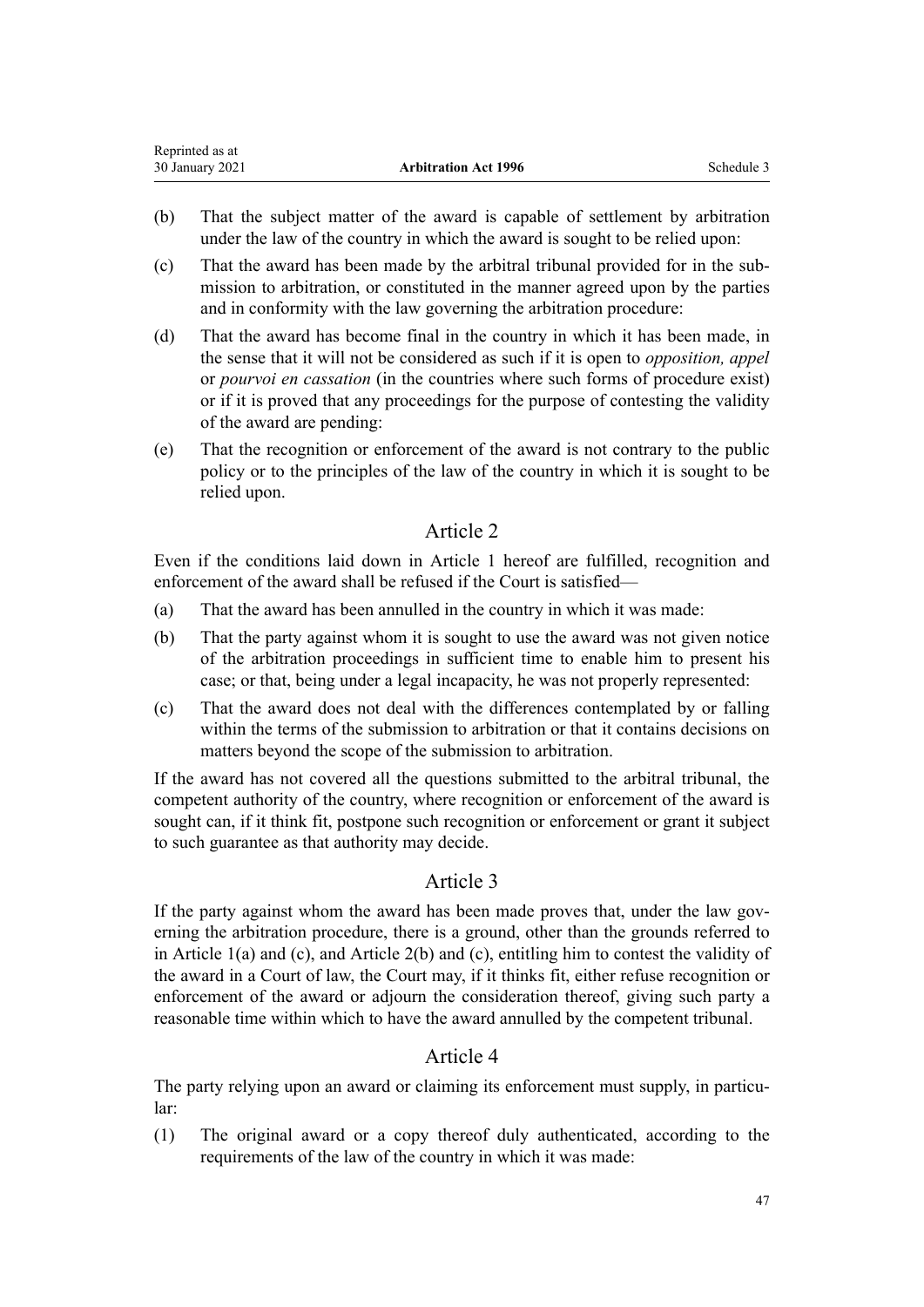|            |                             | Reprinted as at |
|------------|-----------------------------|-----------------|
| Schedule 3 | <b>Arbitration Act 1996</b> | 30 January 2021 |

- (2) Documentary or other evidence to prove that the award has become final, in the sense defined in Article 1(d), in the country in which it was made:
- (3) When necessary, documentary or other evidence to prove that the conditions laid down in Article 1, paragraph 1 and paragraph 2(a) and (c), have been fulfilled.

A translation of the award and of the other documents mentioned in this article into the official language of the country where the award is sought to be relied upon may be demanded. Such translation must be certified correct by a diplomatic or consular agent of the country to which the party who seeks to rely upon the award belongs or by a sworn translator of the country where the award is sought to be relied upon.

# Article 5

The provisions of the above articles shall not deprive any interested party of the right of availing himself of an arbitral award in the manner and to the extent allowed by the law or the treaties of the country where such award is sought to be relied upon.

# Article 6

The present convention applies only to arbitral awards made after the coming into force of the Protocol on the Arbitration Clauses, opened at Geneva on September 24th, 1923.

# Article 7

The present convention, which will remain open to the signature of all the signatories of the Protocol of 1923 on Arbitration Clauses, shall be ratified.

It may be ratified only on behalf of those members of the League of Nations and nonmember States on whose behalf the Protocol of 1923 shall have been ratified.

Ratifications shall be deposited as soon as possible with the Secretary-General of the League of Nations, who will notify such deposit to all the signatories.

# Article 8

The present convention shall come into force 3 months after it shall have been ratified on behalf of 2 High Contracting Parties. Thereafter, it shall take effect, in the case of each High Contracting Party, 3 months after the deposit of the ratification on its behalf with the Secretary-General of the League of Nations.

## Article 9

The present convention may be denounced on behalf of any member of the League or non-member State. Denunciation shall be notified in writing to the Secretary-General of the League of Nations, who will immediately send a copy thereof, certified to be in conformity with the notification, to all the other Contracting Parties, at the same time informing them of the date on which he received it.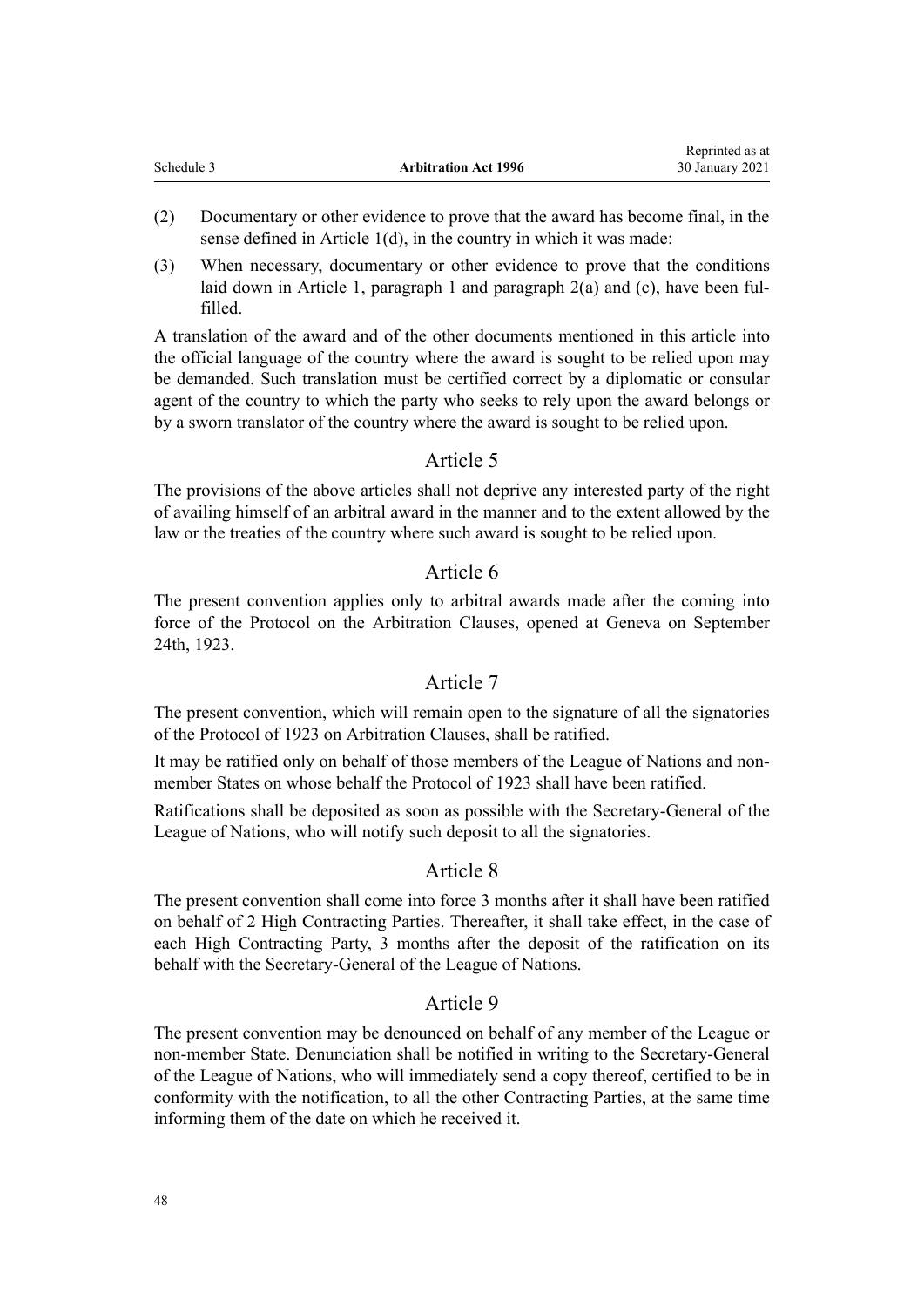| Reprinted as at |                             |            |
|-----------------|-----------------------------|------------|
| 30 January 2021 | <b>Arbitration Act 1996</b> | Schedule 3 |

The denunciation shall come into force only in respect of the High Contracting Party which shall have notified it, and one year after such notification shall have reached the Secretary-General of the League of Nations.

The denunciation of the Protocol on Arbitration Clauses shall entail, *ipso facto*, the denunciation of the present convention.

# Article 10

The present convention does not apply to the colonies, protectorates, or territories under suzerainty or mandate of any High Contracting Party unless they are specially mentioned.

The application of this convention to one or more of such colonies, protectorates, or territories to which the Protocol on Arbitration Clauses, opened at Geneva on September 24th, 1923, applies, can be effected at any time by means of a declaration addressed to the Secretary-General of the League of Nations by one of the High Contracting Parties.

Such declaration shall take effect 3 months after the deposit thereof.

The High Contracting Parties can at any time denounce the convention for all or any of the colonies, protectorates, or territories referred to above. Article 9 hereof applies to such denunciation.

# Article 11

A certified copy of the present convention shall be transmitted by the Secretary-General of the League of Nations to every member of the League of Nations and to every non-member State which signs the same.

# **Convention on the Recognition and Enforcement of Foreign Arbitral Awards**

*[Adopted at New York by the United Nations Conference on International Commercial Arbitration on 10 June 1958]*

# Article I

- 1. This Convention shall apply to the recognition and enforcement of arbitral awards made in the territory of a State other than the State where the recognition and enforcement of such awards are sought, and arising out of differences between persons, whether physical or legal. It shall also apply to arbitral awards not considered as domestic awards in the State where their recognition and enforcement are sought.
- 2. The term "arbitral awards" shall include not only awards made by arbitrators appointed for each case but also those made by permanent arbitral bodies to which the parties have submitted.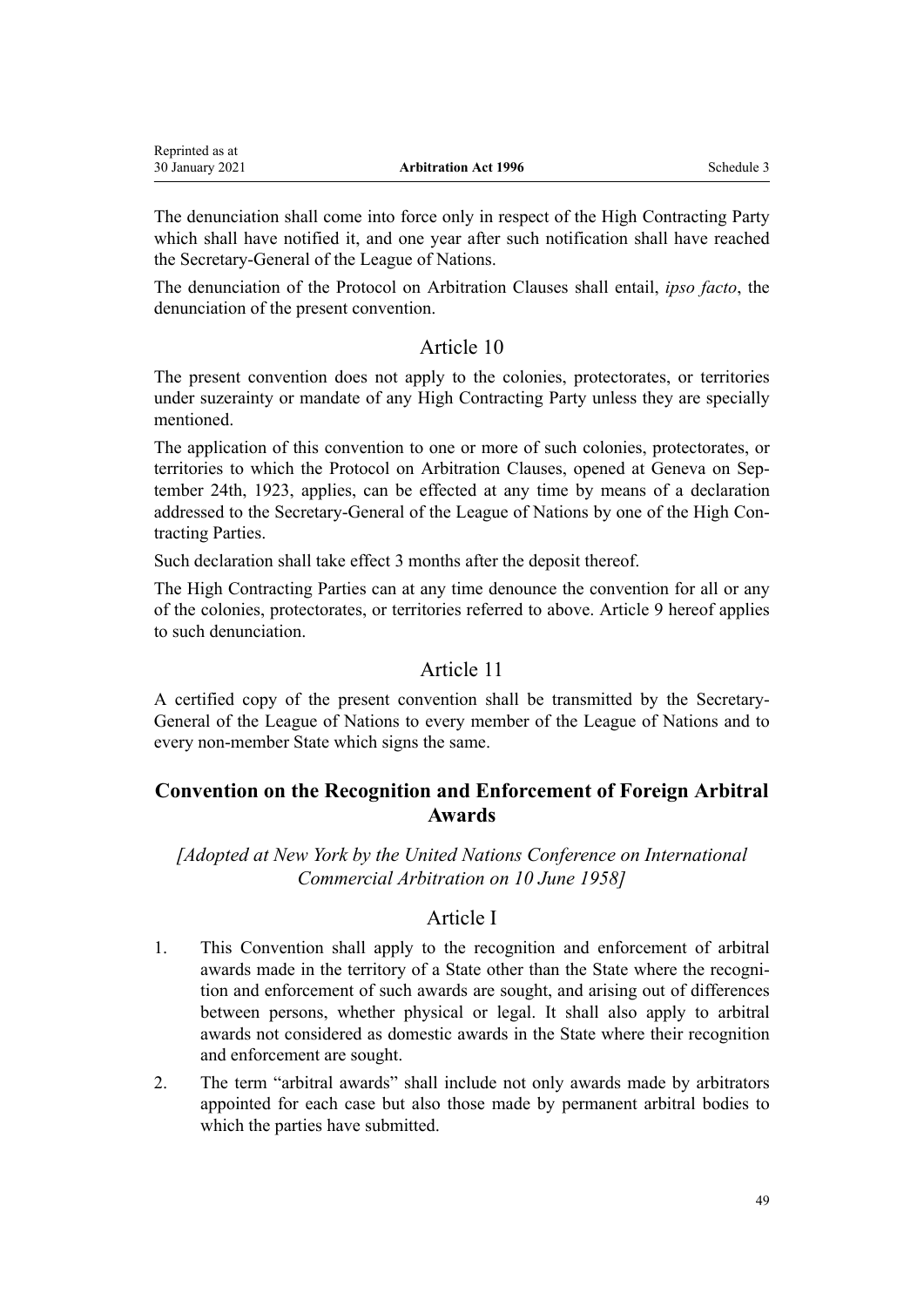| Schedule 3 |  |
|------------|--|
|            |  |

3. When signing, ratifying or acceding to this Convention, or notifying extension under article X hereof, any State may on the basis of reciprocity declare that it will apply the Convention to the recognition and enforcement of awards made only in the territory of another Contracting State. It may also declare that it will apply the Convention only to differences arising out of legal relationships, whether contractual or not, which are considered as commercial under the national law of the State making such declaration.

# Article II

- 1. Each Contracting State shall recognise an agreement in writing under which the parties undertake to submit to arbitration all or any differences which have arisen or which may arise between them in respect of a defined legal relationship, whether contractual or not, concerning a subject matter capable of settlement by arbitration.
- 2. The term "agreement in writing" shall include an arbitral clause in a contract or an arbitration agreement, signed by the parties or contained in an exchange of letters or telegrams.
- 3. The court of a Contracting State, when seized of an action in a matter in respect of which the parties have made an agreement within the meaning of this article, shall, at the request of one of the parties, refer the parties to arbitration, unless it finds that the said agreement is null and void, inoperative or incapable of being performed.

# Article III

Each Contracting State shall recognise arbitral awards as binding and enforce them in accordance with the rules of procedure of the territory where the award is relied upon, under the conditions laid down in the following articles. There shall not be imposed substantially more onerous conditions or higher fees or charges on the recognition or enforcement of arbitral awards to which this Convention applies than are imposed on the recognition or enforcement of domestic arbitral awards.

# Article IV

- 1. To obtain the recognition and enforcement mentioned in the preceding article, the party applying for recognition and enforcement shall, at the time of the application, supply:
	- *(a)* The duly authenticated original award or a duly certified copy thereof;
	- *(b)* The original agreement referred to in article II or a duly certified copy thereof.
- 2. If the said award or agreement is not made in an official language of the country in which the award is relied upon, the party applying for recognition and enforcement of the award shall produce a translation of these documents into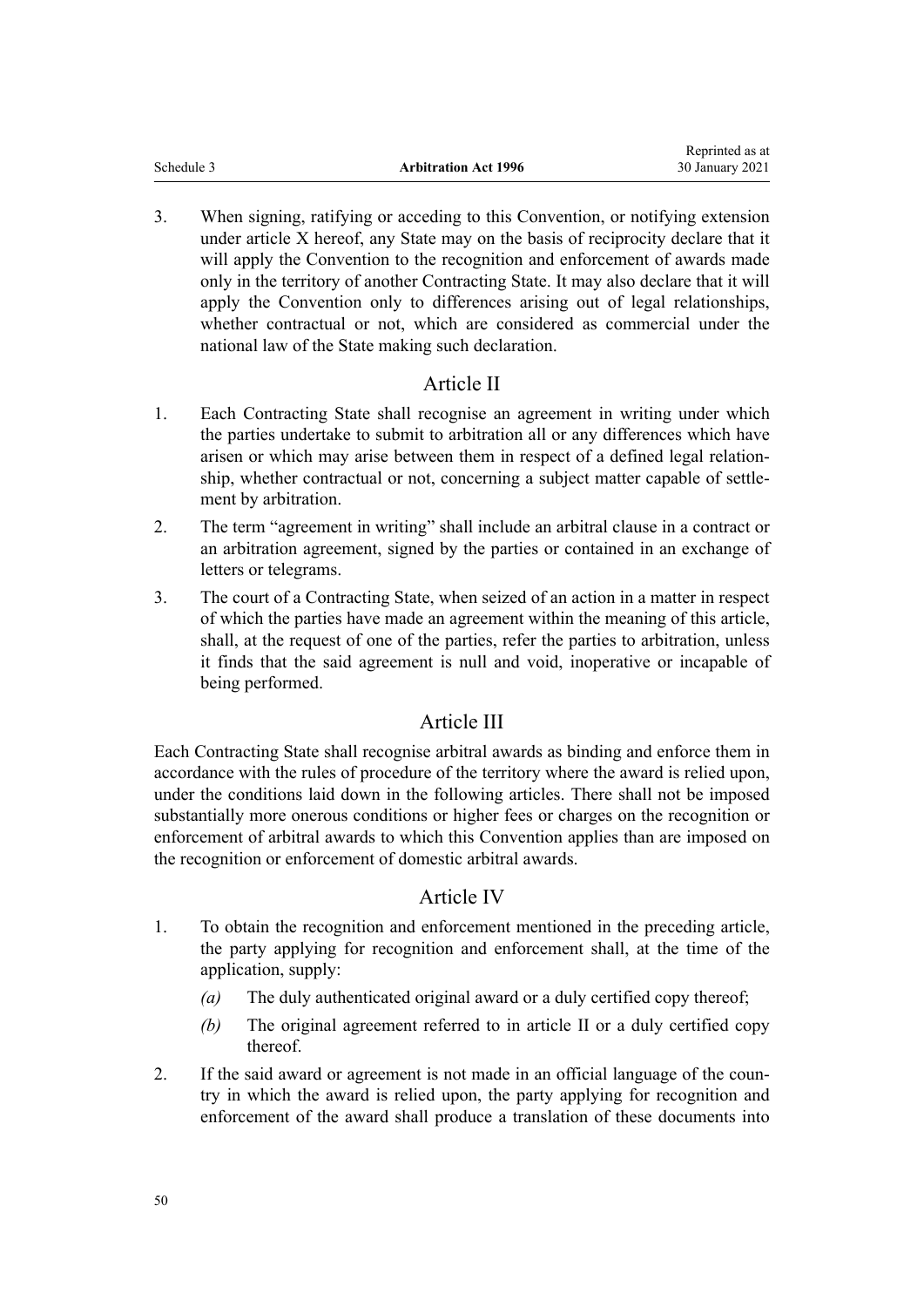such language. The translation shall be certified by an official or sworn translator or by a diplomatic or consular agent.

# Article V

- 1. Recognition and enforcement of the award may be refused, at the request of the party against whom it is invoked, only if that party furnishes to the competent authority where the recognition and enforcement is sought, proof that:
	- *(a)* The parties to the agreement referred to in article II were, under the law applicable to them, under some incapacity, or the said agreement is not valid under the law to which the parties have subjected it or, failing any indication thereon, under the law of the country where the award was made; or
	- *(b)* The party against whom the award is invoked was not given proper notice of the appointment of the arbitrator or of the arbitration proceedings or was otherwise unable to present his case; or
	- *(c)* The award deals with a difference not contemplated by or not falling within the terms of the submission to arbitration, or it contains decisions on matters beyond the scope of the submission to arbitration, provided that, if the decisions on matters submitted to arbitration can be separated from those not so submitted, that part of the award which contains decisions on matters submitted to arbitration may be recognised and enforced; or
	- *(d)* The composition of the arbitral authority or the arbitral procedure was not in accordance with the agreement of the parties, or, failing such agreement, was not in accordance with the law of the country where the arbitration took place; or
	- *(e)* The award has not yet become binding on the parties, or has been set aside or suspended by a competent authority of the country in which, or under the law of which, that award was made.
- 2. Recognition and enforcement of an arbitral award may also be refused if the competent authority in the country where recognition and enforcement is sought finds that:
	- *(a)* The subject matter of the difference is not capable of settlement by arbitration under the law of that country; or
	- *(b)* The recognition or enforcement of the award would be contrary to the public policy of that country.

# Article VI

If an application for the setting aside or suspension of the award has been made to a competent authority referred to in article  $V(1)(e)$ , the authority before which the award is sought to be relied upon may, if it considers it proper, adjourn the decision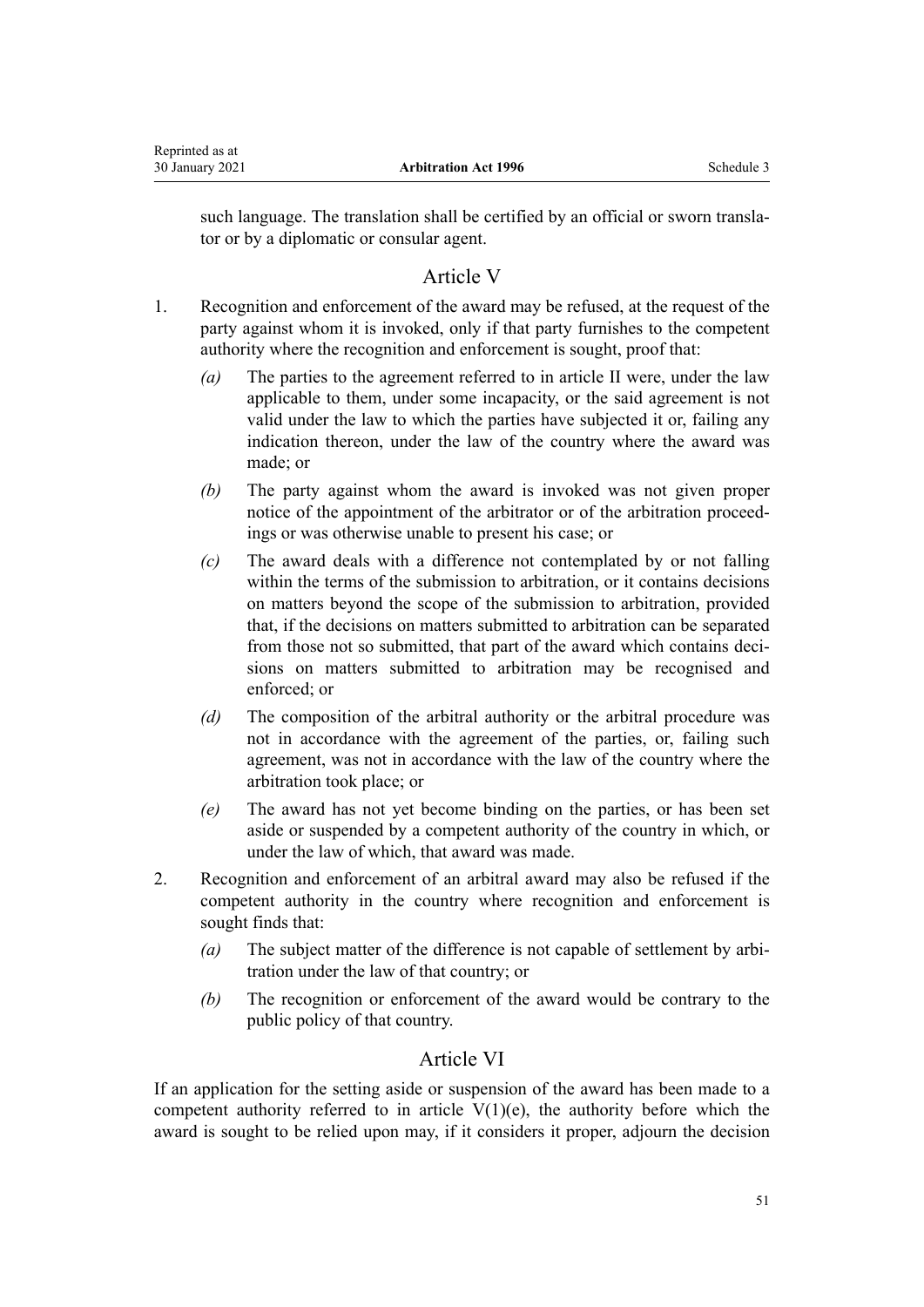| Schedule 3 | <b>Arbitration Act 1996</b> | Reprinted as at<br>30 January 2021 |
|------------|-----------------------------|------------------------------------|
|            |                             |                                    |

on the enforcement of the award and may also, on the application of the party claiming enforcement of the award, order the other party to give suitable security.

# Article VII

- 1. The provisions of the present Convention shall not affect the validity of multilateral or bilateral agreements concerning the recognition and enforcement of arbitral awards entered into by the Contracting States nor deprive any interested party of any right he may have to avail himself of an arbitral award in the manner and to the extent allowed by the law or the treaties of the country where such award is sought to be relied upon.
- 2. The Geneva Protocol on Arbitration Clauses of 1923 and the Geneva Convention on the Execution of Foreign Arbitral Awards of 1927 shall cease to have effect between Contracting States on their becoming bound and to the extent that they become bound, by this Convention.

# Article VIII

- 1. This Convention shall be open until 31 December 1958 for signature on behalf of any Member of the United Nations and also on behalf of any other State which is or hereafter becomes a member of any specialized agency of the United Nations, or which is or hereafter becomes a party to the Statute of the International Court of Justice, or any other State to which an invitation has been addressed by the General Assembly of the United Nations.
- 2. This Convention shall be ratified and the instrument of ratification shall be deposited with the Secretary-General of the United Nations.

# Article IX

- 1. This Convention shall be open for accession to all States referred to in article VIII.
- 2. Accession shall be effected by the deposit of an instrument of accession with the Secretary-General of the United Nations.

# Article X

- 1. Any State may, at the time of signature, ratification or accession, declare that this Convention shall extend to all or any of the territories for the international relations of which it is responsible. Such a declaration shall take effect when the Convention enters into force for the State concerned.
- 2. At any time thereafter any such extension shall be made by notification addressed to the Secretary-General of the United Nations and shall take effect as from the ninetieth day after the day of receipt by the Secretary-General of the United Nations of this notification, or as from the date of entry into force of the Convention for the State concerned, whichever is the later.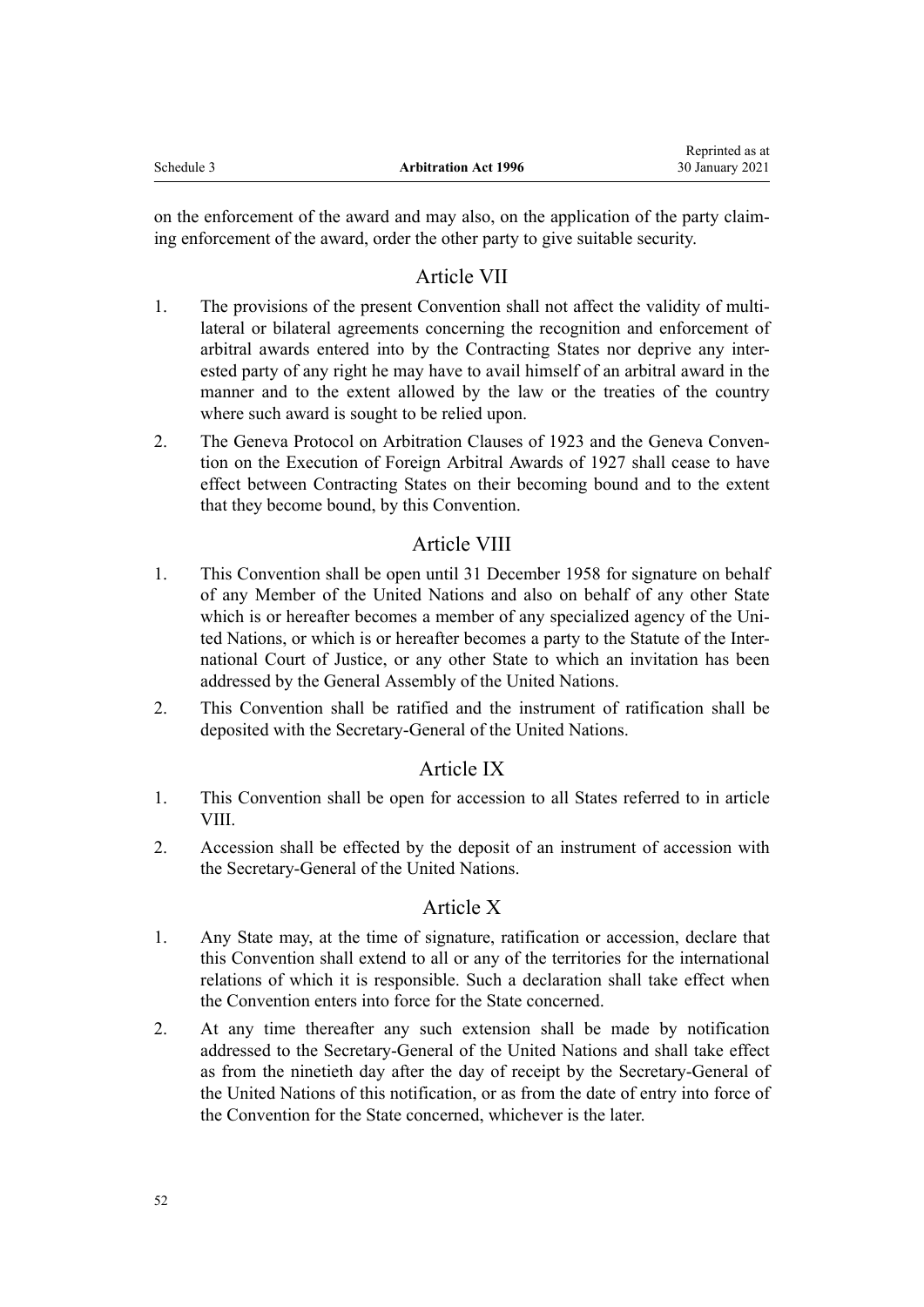| Reprinted as at |                             |            |
|-----------------|-----------------------------|------------|
| 30 January 2021 | <b>Arbitration Act 1996</b> | Schedule 3 |
|                 |                             |            |

3. With respect to those territories to which this Convention is not extended at the time of signature, ratification or accession, each State concerned shall consider the possibility of taking the necessary steps in order to extend the application of this Convention to such territories, subject, where necessary for constitutional reasons, to the consent of the Governments of such territories.

# Article XI

In the case of a federal or non-unitary State, the following provisions shall apply:

- *(a)* With respect to those articles of this Convention that come within the legislative jurisdiction of the federal authority, the obligations of the federal Government shall to this extent be the same as those of Contracting States which are not federal States;
- *(b)* With respect to those articles of this Convention that come within the legislative jurisdiction of constituent states or provinces which are not, under the constitutional system of the federation, bound to take legislative action, the federal Government shall bring such articles with a favourable recommendation to the notice of the appropriate authorities of constituent states or provinces at the earliest possible moment;
- *(c)* A federal State Party to this Convention shall, at the request of any other Contracting State transmitted through the Secretary-General of the United Nations, supply a statement of the law and practice of the federation and its constituent units in regard to any particular provision of this Convention, showing the extent to which effect has been given to that provision by legislative or other action.

# Article XII

- 1. This Convention shall come into force on the ninetieth day following the date of deposit of the third instrument of ratification or accession.
- 2. For each State ratifying or acceding to this Convention after the deposit of the third instrument of ratification or accession, this Convention shall enter into force on the ninetieth day after deposit by such State of its instrument of ratification or accession.

# Article XIII

- 1. Any Contracting State may denounce this Convention by a written notification to the Secretary-General of the United Nations. Denunciation shall take effect one year after the date of receipt of the notification by the Secretary-General.
- 2. Any State which has made a declaration or notification under article X may, at any time thereafter, by notification to the Secretary-General of the United Nations, declare that this Convention shall cease to extend to the territory concerned one year after the date of the receipt of the notification by the Secretary-General.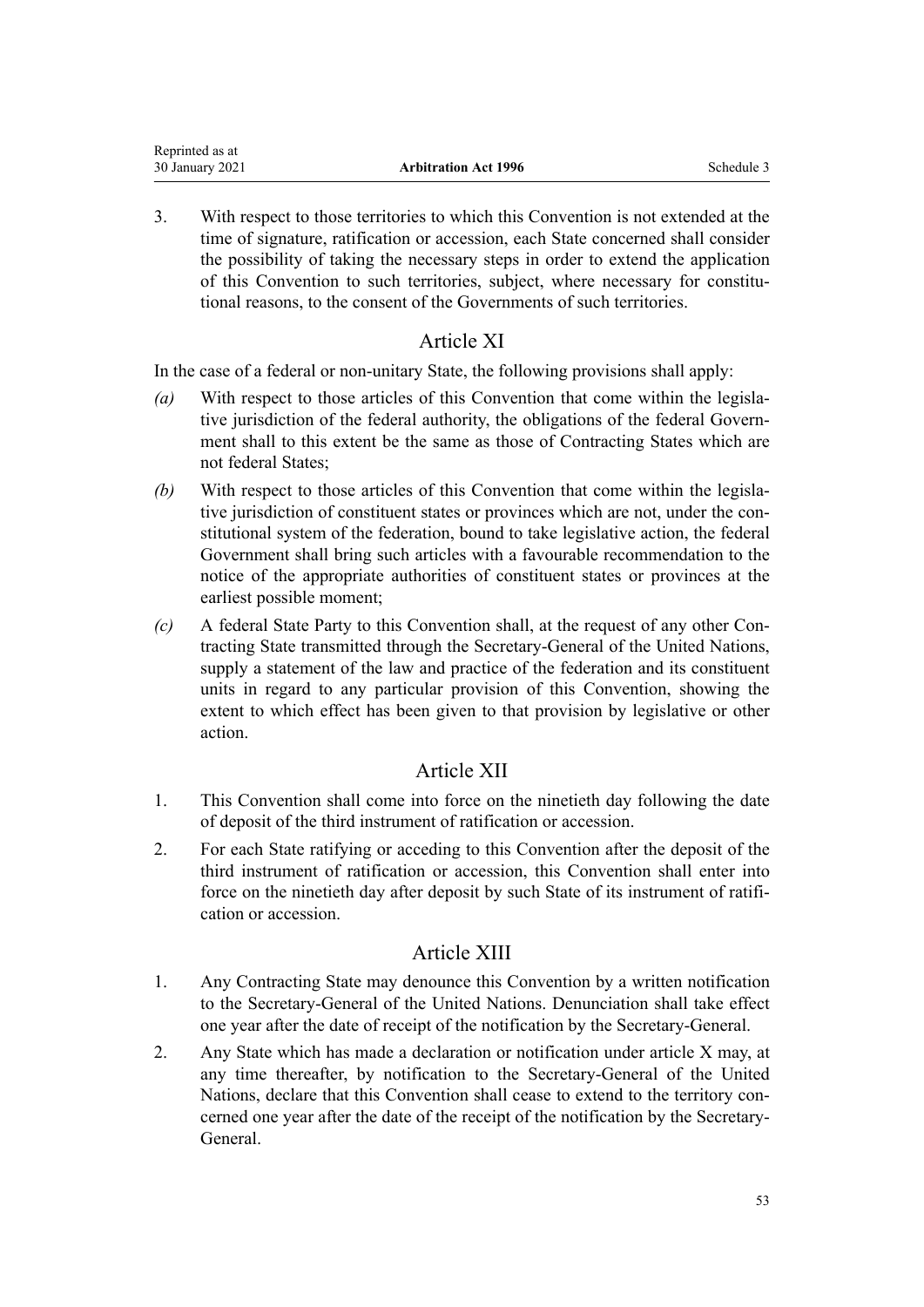|            |                             | Reprinted as at |
|------------|-----------------------------|-----------------|
| Schedule 3 | <b>Arbitration Act 1996</b> | 30 January 2021 |

3. This Convention shall continue to be applicable to arbitral awards in respect of which recognition or enforcement proceedings have been instituted before the denunciation takes effect.

# Article XIV—

A Contracting State shall not be entitled to avail itself of the present Convention against other Contracting States except to the extent that it is itself bound to apply the **Convention** 

# Article XV

The Secretary-General of the United Nations shall notify the States contemplated in article VIII of the following:

- *(a)* Signatures and ratifications in accordance with article VIII;
- *(b)* Accessions in accordance with article IX;
- *(c)* Declarations and notifications under articles I, X and XI;
- *(d)* The date upon which this Convention enters into force in accordance with article XII;
- *(e)* Denunciations and notifications in accordance with article XIII.

# Article XVI

- 1. This Convention, of which the Chinese, English, French, Russian and Spanish texts shall be equally authentic, shall be deposited in the archives of the United **Nations**
- 2. The Secretary-General of the United Nations shall transmit a certified copy of this Convention to the States contemplated in article VIII.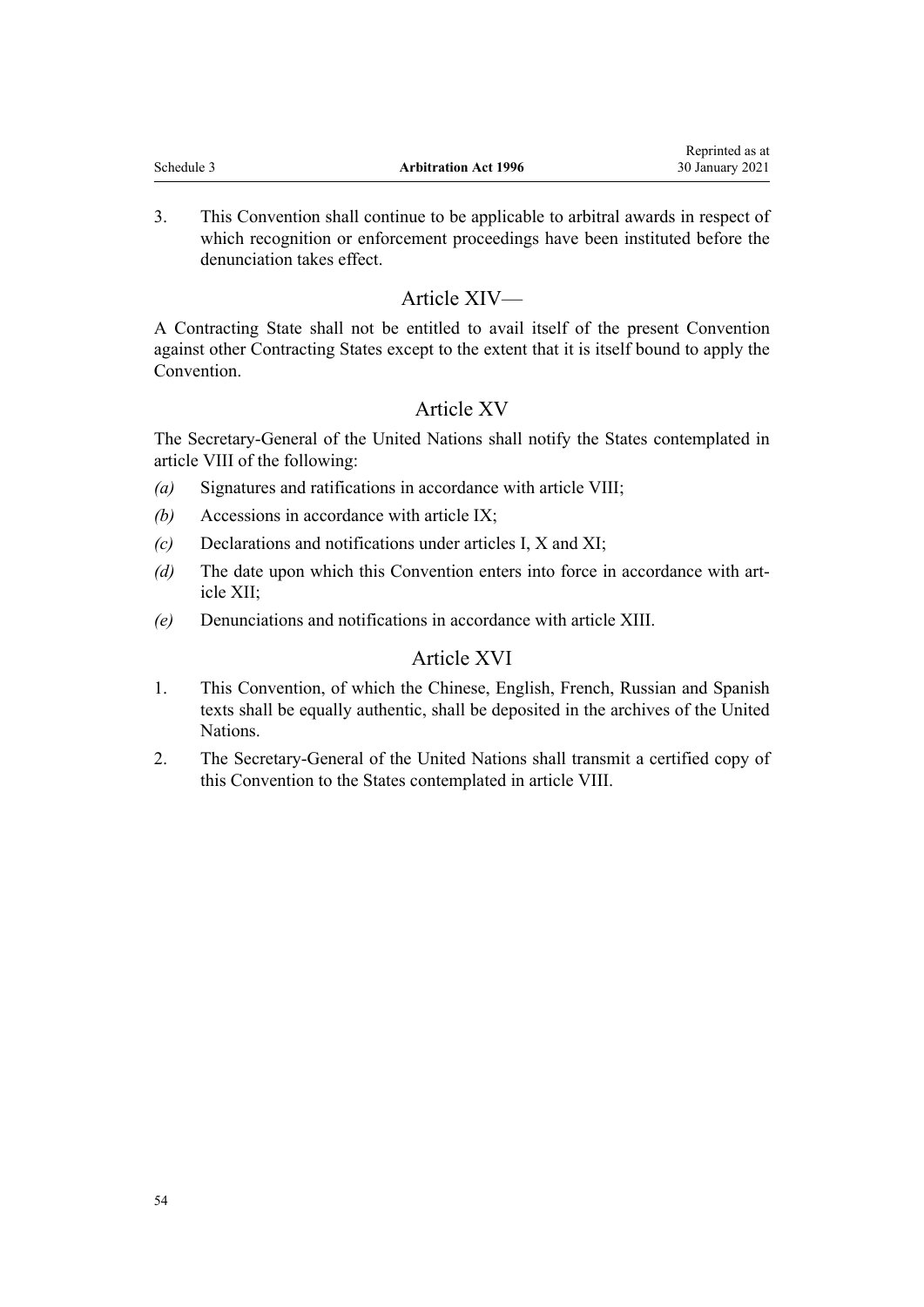# **Schedule 4 Enactments amended**

[s 17](#page-11-0)

## <span id="page-54-0"></span>**Building Societies Act 1965 (1965 No 22) (RS Vol 17, p 41)**

*Amendment(s) incorporated in the [Act\(s\)](http://legislation.govt.nz/pdflink.aspx?id=DLM372304)*.

## **Evidence Act 1908 (1908 No 56) (RS Vol 28, p 451)**

*Amendment(s) incorporated in the [Act\(s\)](http://legislation.govt.nz/pdflink.aspx?id=DLM142539)*.

**Evidence Amendment Act 1945 (1945 No 16) (RS Vol 28, p 451)**

*Amendment(s) incorporated in the [Act\(s\)](http://legislation.govt.nz/pdflink.aspx?id=DLM237884)*.

**Evidence Amendment Act (No 2) 1980 (1980 No 27) (RS Vol 28, p 451)** *Amendment(s) incorporated in the Act(s)*.

# **Friendly Societies and Credit Unions Act 1982 (1982 No 118)**

*Amendment(s) incorporated in the Act(s)*.

**Frustrated Contracts Act 1944 (1944 No 20) (RS Vol 6, p 487)** *Amendment(s) incorporated in the [Act\(s\)](http://legislation.govt.nz/pdflink.aspx?id=DLM236930)*.

**Insurance Law Reform Act 1977 (1977 No 14) (RS Vol 28, p 675)** *Amendment(s) incorporated in the [Act\(s\)](http://legislation.govt.nz/pdflink.aspx?id=DLM442553)*.

# **Judicature Act 1908 (1908 No 89) (RS Vol 22, p 107)**

*Amendment(s) incorporated in the [Act\(s\)](http://legislation.govt.nz/pdflink.aspx?id=DLM146070)*.

# **Mercantile Law Act 1908 (1908 No 117) (RS Vol 10, p 91)**

*Amendment(s) incorporated in the [Act\(s\)](http://legislation.govt.nz/pdflink.aspx?id=DLM172433)*.

**Reciprocal Enforcement of Judgments Act 1934 (1934 No 11) (RS Vol 28, p 841)** *Amendment(s) incorporated in the [Act\(s\)](http://legislation.govt.nz/pdflink.aspx?id=DLM216438)*.

**Transit New Zealand Act 1989 (1989 No 75)** *Amendment(s) incorporated in the [Act\(s\)](http://legislation.govt.nz/pdflink.aspx?id=DLM174880)*. Schedule 4: amended, on 1 January 2011, by [section 58](http://legislation.govt.nz/pdflink.aspx?id=DLM2033287) of the Limitation Act 2010 (2010 No 110).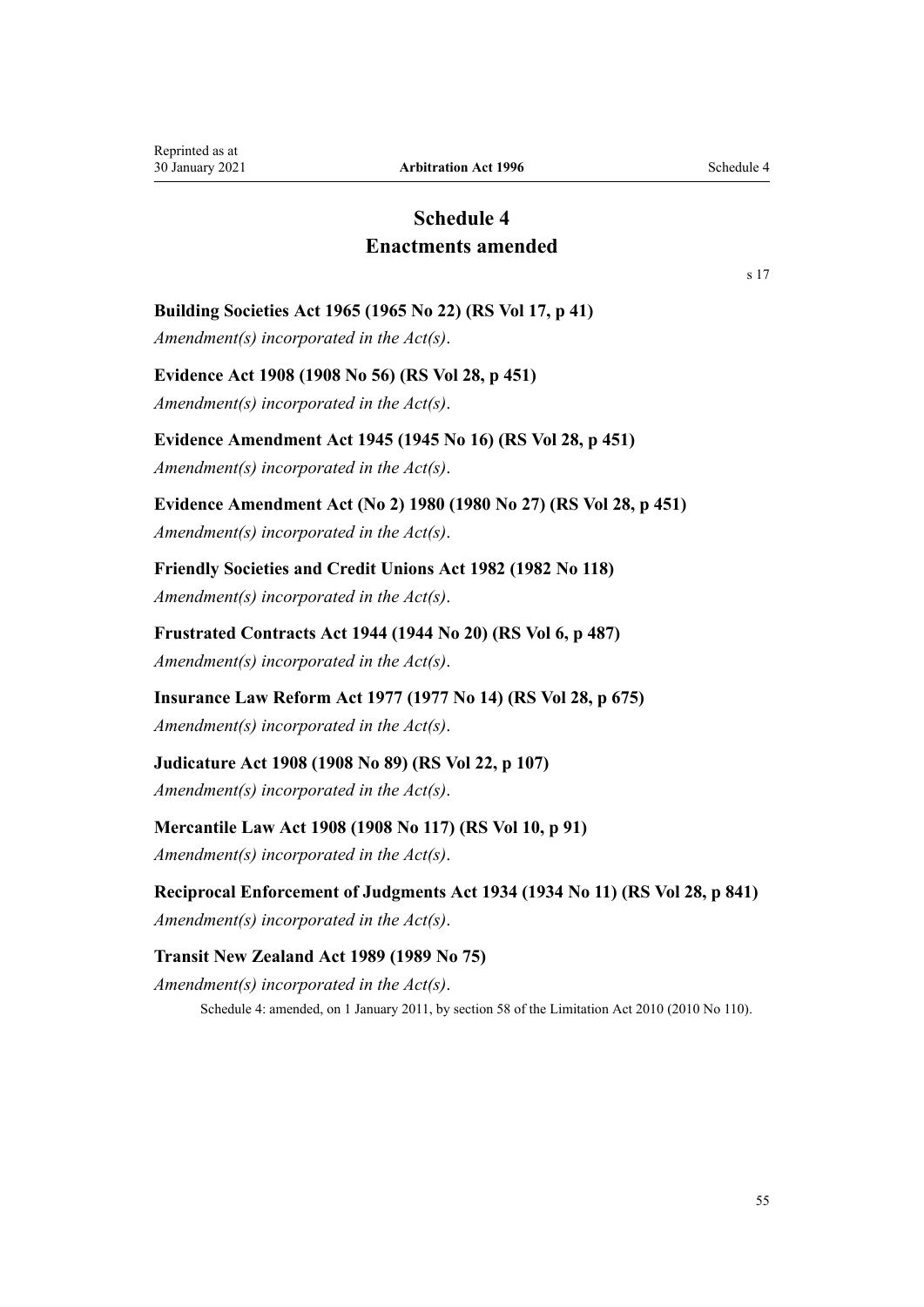# **Schedule 5 Enactments repealed**

[s 18](#page-11-0)

<span id="page-55-0"></span>**Arbitration Act 1908 (1908 No 8) (RS Vol 1, p 98)**

**Arbitration Amendment Act 1915 (1915 No 13) (RS Vol 1, p 108)**

**Arbitration Amendment Act 1938 (1938 No 6) (RS Vol 1, p 117)**

**Arbitration Amendment Act 1952 (1952 No 27) (RS Vol 1, p 126)**

**Arbitration Clauses (Protocol) and the Arbitration (Foreign Awards) Act 1933 (1933 No 4) (RS Vol 1, p 108)**

**Arbitration Clauses (Protocol) and the Arbitration (Foreign Awards) Amendment Act 1957 (1957 No 44) (RS Vol 1, p 126)**

**Arbitration (Foreign Agreements and Awards) Act 1982 (1982 No 21)**

**Contracts (Privity) Act 1982 (1982 No 132)** *Amendment(s) incorporated in the [Act\(s\)](http://legislation.govt.nz/pdflink.aspx?id=DLM64708)*.

**Contractual Mistakes Act 1977 (1977 No 54)** *Amendment(s) incorporated in the [Act\(s\)](http://legislation.govt.nz/pdflink.aspx?id=DLM443667)*.

**Contractual Remedies Act 1979 (1979 No 11)**

*Amendment(s) incorporated in the [Act\(s\)](http://legislation.govt.nz/pdflink.aspx?id=DLM32004)*.